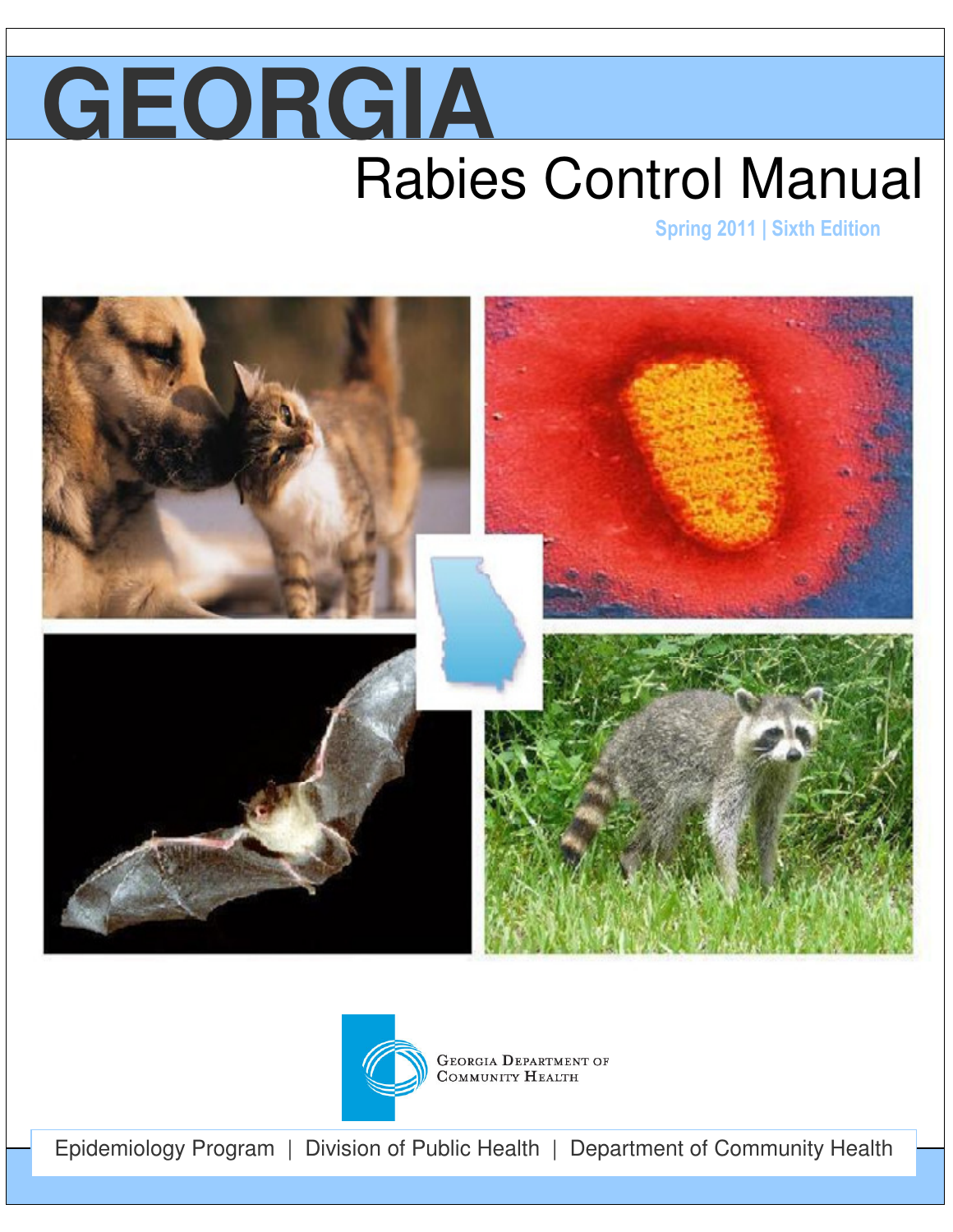|           |                                                                | Page Number |  |
|-----------|----------------------------------------------------------------|-------------|--|
|           | Foreword                                                       |             |  |
|           | <b>Important Phone Numbers</b>                                 | 2           |  |
| l.<br>II. | <b>RABIES OVERVIEW</b><br><b>RABIES PREVENTION AND CONTROL</b> | 4           |  |
|           | A. Legal Authority                                             | 6           |  |
|           | <b>B. Principles of Rabies Control</b>                         | 6           |  |
|           | <b>C. CONTROL METHODS IN ANIMALS</b>                           |             |  |
|           | <b>Animal Vaccination Protocols</b>                            | 7           |  |
|           | <b>Management of Animals Exposed to Rabies</b>                 | 8           |  |
|           | <b>Management of Animals that Bite Humans</b><br>$\bullet$     | 10          |  |
|           | <b>Protocols--Quick Reference</b><br>$\bullet$                 | 13          |  |
|           | <b>D. CONTROL METHODS IN HUMANS</b>                            |             |  |
|           | <b>Rabies Biologics</b><br>$\bullet$                           | 17          |  |
|           | <b>Sources for Rabies Prophylactic Biologics</b><br>$\bullet$  | 19          |  |
|           | <b>Pre-Exposure Vaccination</b>                                | 19          |  |
|           | <b>Post-Exposure Vaccination</b><br>$\bullet$                  | 22          |  |
|           | -Post-Exposure Prophylaxis Regimen                             | 23          |  |
|           | Assessing the Need for PEP<br>$\bullet$                        | 24          |  |
|           | -PEP and Animal Guide                                          | 26          |  |
|           | <b>Decision Trees--Quick Reference</b><br>$\bullet$            | 27          |  |
| III.      | <b>LABORATORY DIAGNOSIS OF RABIES</b>                          |             |  |
|           | A. General Principles of Diagnosis in Animals                  | 32          |  |
|           | B. Specimen Collection, Labeling, and Submission               | 32          |  |
|           | C. Reporting and Interpreting Results                          | 35          |  |
|           | <b>D. Serologic Testing</b>                                    | 37          |  |
| IV.       | <b>RABIES CONTROL DURING DISASTER RESPONSE</b>                 | 39          |  |
| ٧.        | <b>BATS AND RABIES</b>                                         | 40          |  |
| VI.       | FREQUENTLY-ASKED QUESTIONS (FAQ) ABOUT RABIES                  | 43          |  |
| VII.      | <b>REFERENCES</b><br>A. Definitions                            | 46          |  |
|           | <b>B. Georgia Rabies Control Law</b>                           | 48          |  |
|           | C. Compendium of Animal Rabies Prevention and<br>Control, 2008 | 51          |  |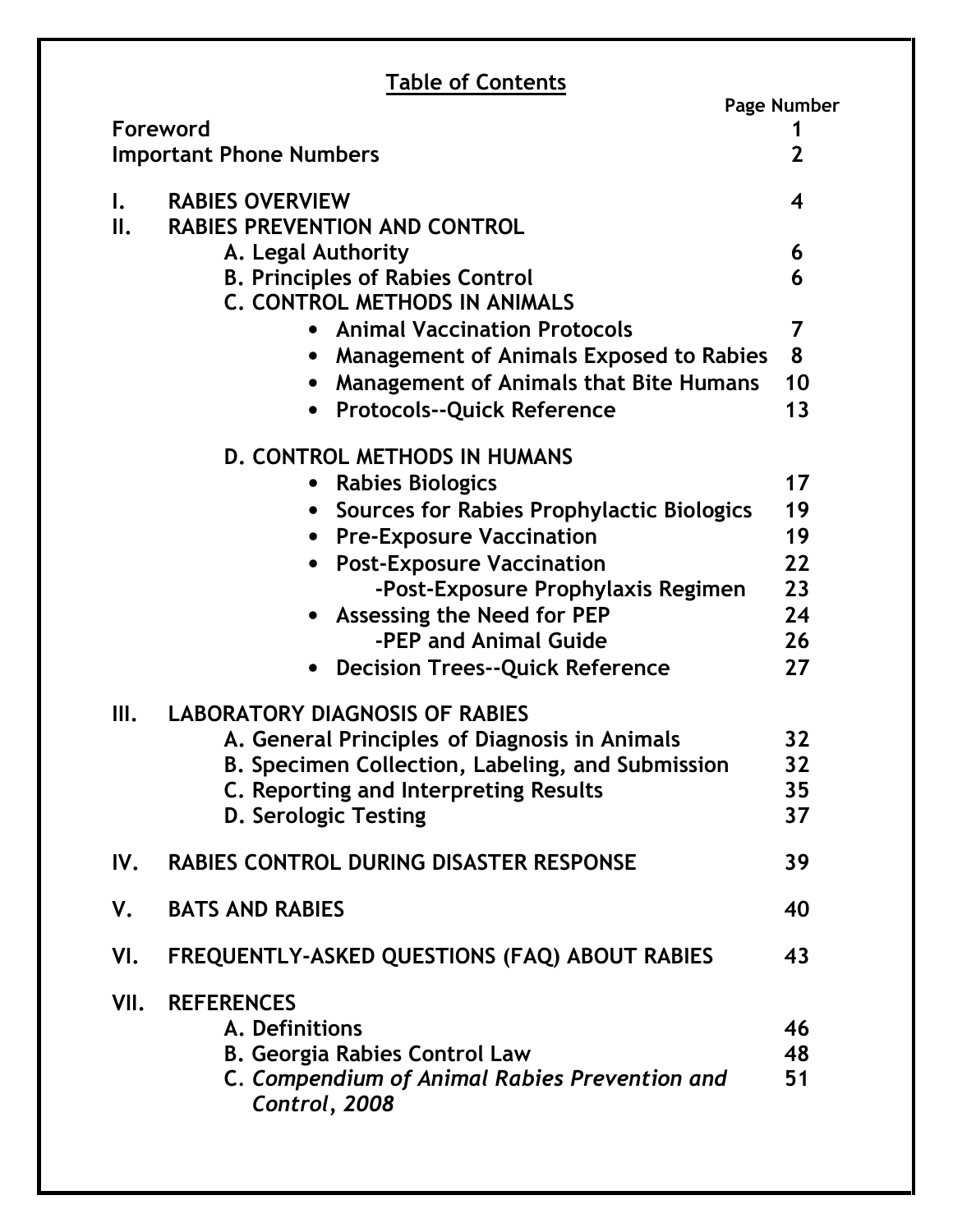# Foreword

The purpose of this manual is to provide current information on the control of rabies in Georgia. It is designed to be used by county health departments, hospital emergency departments, private physicians and health care practitioners, veterinarians, and animal control programs. This manual should serve as an educational tool for use in all facets of community rabies control. Additionally, it is hoped that this manual will assist communities in standardizing rabies control practices within the state.

This document was prepared by Cherie L. Drenzek, DVM, MS, Julie Gabel, DVM, MPH, and Melissa Ivey, MPH. Credit is also given to authors of the following: 1) Georgia Rabies Control Manual, Third, Fourth, and Fifth Editions (1996, 2001, 2007); 2) National Association of State Public Health Veterinarians (NASPHV) Compendium of Animal Rabies Prevention and Control 2008, and 3) Use of a Reduced (4-Dose) Vaccine Schedule for Postexposure Prophylaxis to Prevent Human Rabies – Recommendations of the Advisory Committee on Immunization Practices (2010).

If you have any questions regarding this manual, please contact the Acute Disease Section, Epidemiology Program, Division of Public Health, Georgia Department of Community Health at (404) 657-2588.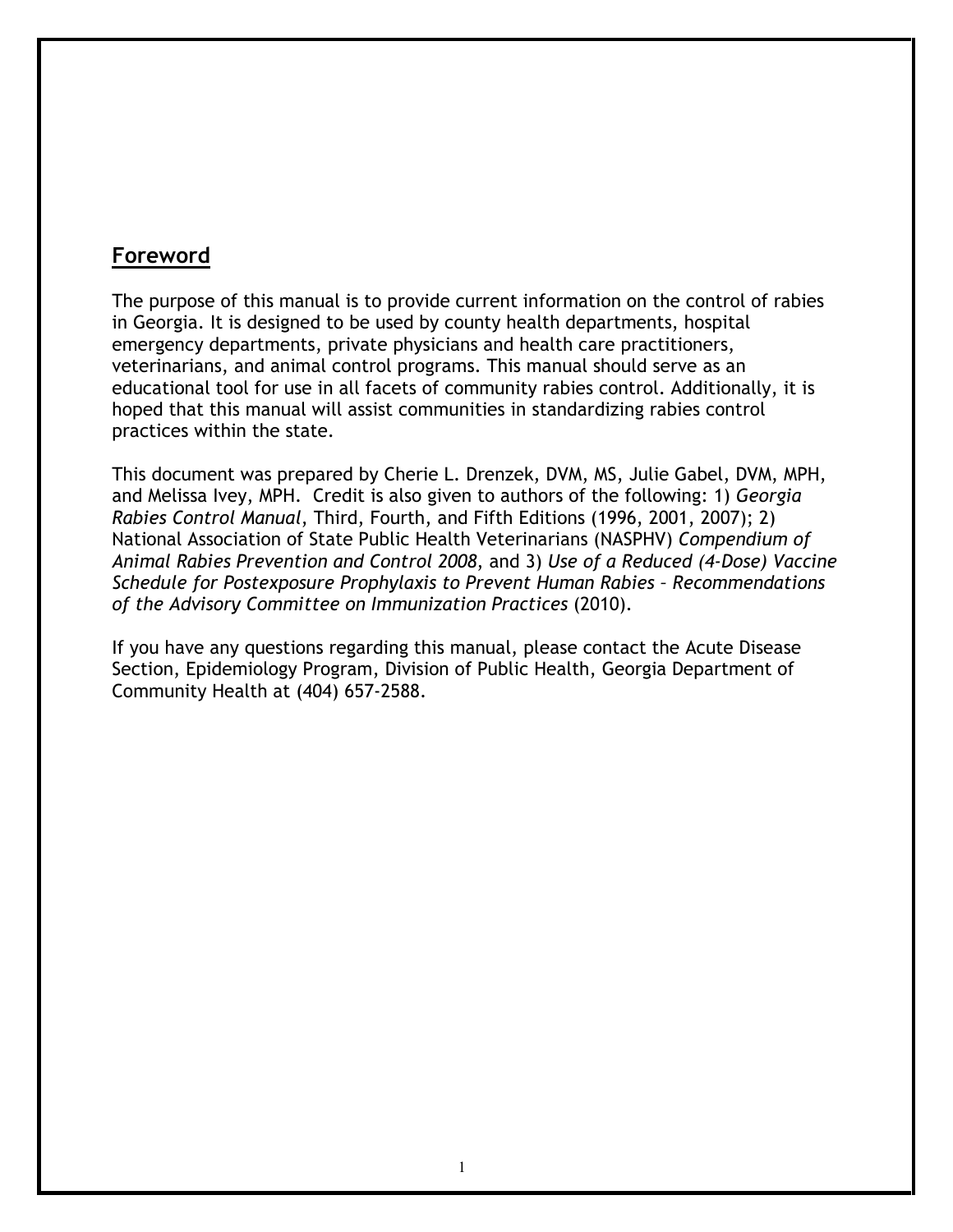## Important Phone Numbers

#### RABIES CONSULTATIONS

| 404-616-9000                |
|-----------------------------|
| 800-222-1222                |
| See local phone directory   |
| See local phone directory   |
| 404-657-2588                |
| 800-CDC-INFO (800-232-4636) |
|                             |

#### STATE PUBLIC HEALTH LABORATORIES

| Georgia Public Health Laboratory (Decatur) | 404-327-7900 |
|--------------------------------------------|--------------|
| Albany Regional Laboratory                 | 229-430-4122 |
| Waycross Regional Laboratory               | 912-285-6000 |

#### SOURCES FOR RABIES VACCINE

(Imovax<sup>®</sup> Rabies - HDCV)

Novartis Vaccines and Diagnostics 800-CHIRON8 (800-244-7668) (RabAvert® - PCEC) www.rabavert.com

sanofi pasteur 800-VACCINE (800-822-2463) www.vaccineplace.com/products/

#### SOURCES FOR RABIES IMMUNE GLOBULIN

sanofi pasteur 800-VACCINE (800-822-2463) (Imogam® Rabies-HT) www.vaccineplace.com/products/

Talecris Biotherapeutics 800-243-4153 (HyperRab™ S/D) www.talecris-pi.info

## INDIGENT PATIENT RABIES VACCINE SUPPORT PROGRAMS

Both rabies vaccine manufacturers have patient assistance programs that provide vaccines and medications to uninsured and underinsured patients. These programs are administered through the Rx Assist Patient Assistance Program Center (www.rxassist.org/patients/default.cfm). The manufacturers may also be contacted directly for more information concerning eligibility requirements.

| sanofi pasteur<br>(Imovax <sup>®</sup> Rabies and Imogam <sup>®</sup> Rabies-HT) | 866-801-5655 |
|----------------------------------------------------------------------------------|--------------|
| Novartis Vaccines and Diagnostics<br>$(RabAvert^{\circledR})$                    | 800-589-0837 |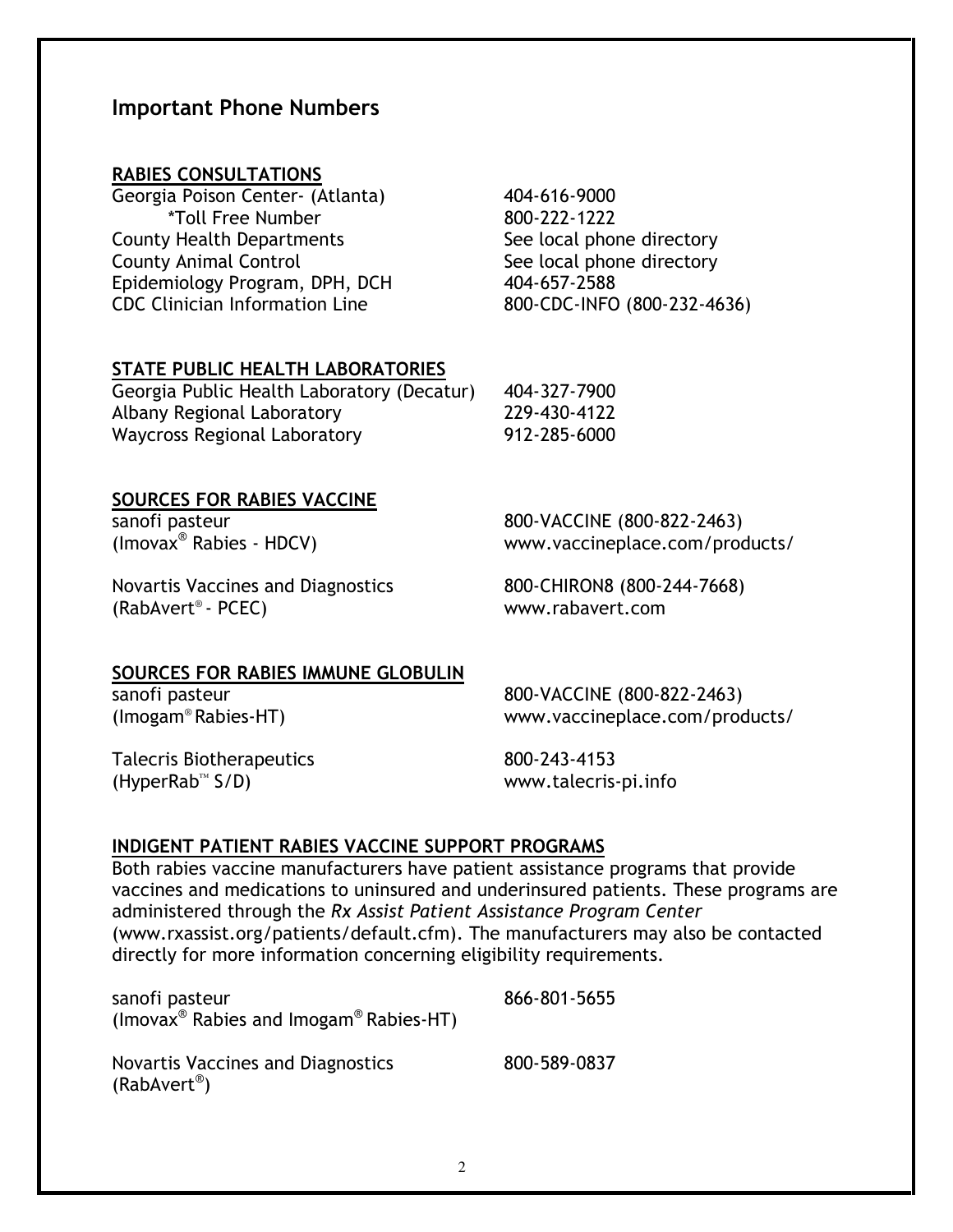#### SEROLOGIC TESTING FOR HUMANS AND ANIMALS (see pages 37-38)

Atlanta Health Associates, Inc. Phone: 800-717-5612 309 Pirkle Ferry Road, Suite D300 Fax: 770-205-9021 Cumming, GA 30040 http://atlantahealth.net

Auburn University **Phone: 331-844-2659** College of Veterinary Medicine Fax: 334-844-2652 Virology Laboratory 261 Greene Hall Auburn University, AL 36849

Department of Pathobiology www.vetmed.auburn.edu/virology

Kansas State University **Phone: 785-532-4483** College of Veterinary Medicine Fax: 785-532-4474 Veterinary Diagnostic Laboratory 2005 Research Park Circle Manhattan, Kansas 66502 www.vet.ksu.edu/depts/dmp/service/rabies/index.htm

#### RABIES TAGS\*

Dogs, cats, and ferrets should be identified (e.g., metal or plastic tags or microchips) to allow for verification of rabies vaccination status.

\*Licenses/rabies tag requirements are County-based; please contact your County for specifics.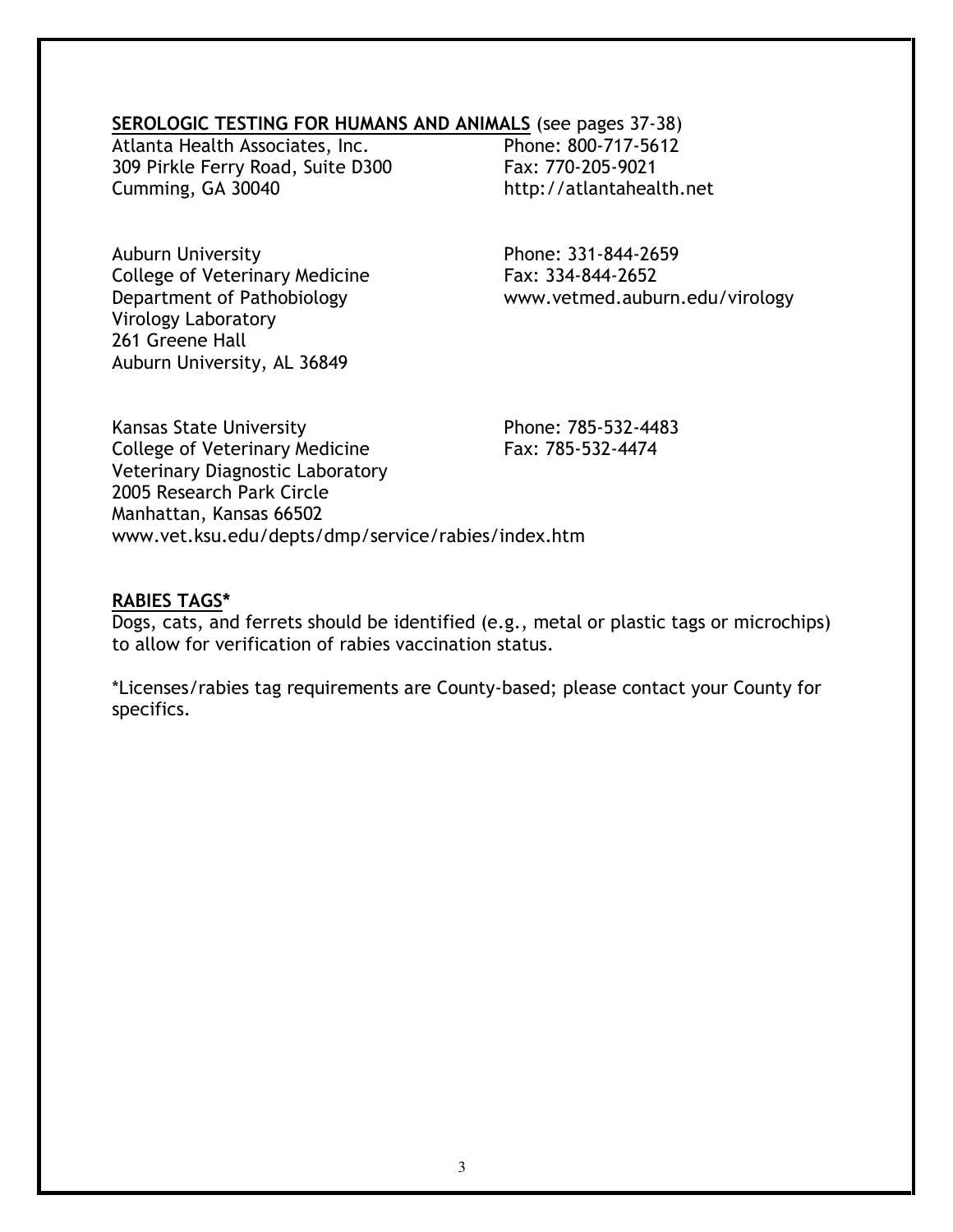# I. RABIES OVERVIEW

Rabies is a viral infection transmitted in the saliva of infected mammals. The virus enters the central nervous system of the host, causing an encephalomyelitis that is almost always fatal. Although all species of mammals are susceptible to rabies virus infection, only a few species are important as reservoirs for the disease in nature. In the United States, several distinct rabies virus variants have been identified in terrestrial mammals, including major terrestrial reservoirs in raccoons, skunks, foxes, and coyotes. In addition to the terrestrial reservoirs for rabies, several species of insectivorous bats also serve as reservoirs for the disease.

Wildlife is the most important potential source of infection for both humans and domestic animals in the United States. Reducing the risk of rabies in domestic animals and limiting contact with wild animals are central to the prevention of human rabies. Vaccination of all domestic dogs, cats, and ferrets, coupled with the systematic removal of stray animals that are at risk of exposure to rabid wildlife, are basic elements of a rabies control program. Georgia law (Rabies Control Law-O.C.G.A-31- 19) requires that all owned dogs and cats be vaccinated against rabies by a licensed veterinarian using approved vaccines in accordance with the national Compendium of Animal Rabies Prevention and Control (see pages 51-62). Domestic ferrets also need to be vaccinated against rabies according to the national Compendium of Animal Rabies Prevention and Control (see pages 51-62) and Georgia law (O.C.G.A-27-5-5).

In the United States, indigenously acquired rabies among humans has declined markedly in recent years. The decline is, in part, due to vaccination and animal control programs begun in the 1940s that have practically eliminated the domestic dog as a reservoir of rabies and also to the development of effective human rabies vaccines and rabies immune globulin. During 2000-2008, a total of 27 cases of human rabies were reported in the United States (including one case in Georgia in 2000). Among the 24 cases for which rabies virus variants were obtained, 17 (71%) were associated with insectivorous bats, most commonly the Mexican free-tailed, silverhaired, and eastern pipistrelle bats. More than half (53%) of these human cases occurred during August-November, coincident with a seasonal increase in prevalence of rabid bats detected in the United States. Despite the substantial number of cases of human rabies attributable to bat exposure, the importance of these exposures is often overlooked or underestimated. In many of these cases, the bat bite was presumably not recognized nor the risk of rabies appreciated in order to seek appropriate medical attention.

Human rabies is a completely preventable disease if the risk of acquisition is appreciated and appropriate rabies post-exposure prophylaxis (consisting of wound care as well as both active and passive immunization) is obtained. Because rabies is a fatal disease, the goal of public health (in coordination with the medical community) is, first, to prevent human exposure to rabies by education and animal control measures and, second, to prevent the disease by administering rabies postexposure prophylaxis (PEP) if exposure occurs. Tens of thousands of people are successfully treated each year after being bitten by an animal that may have rabies.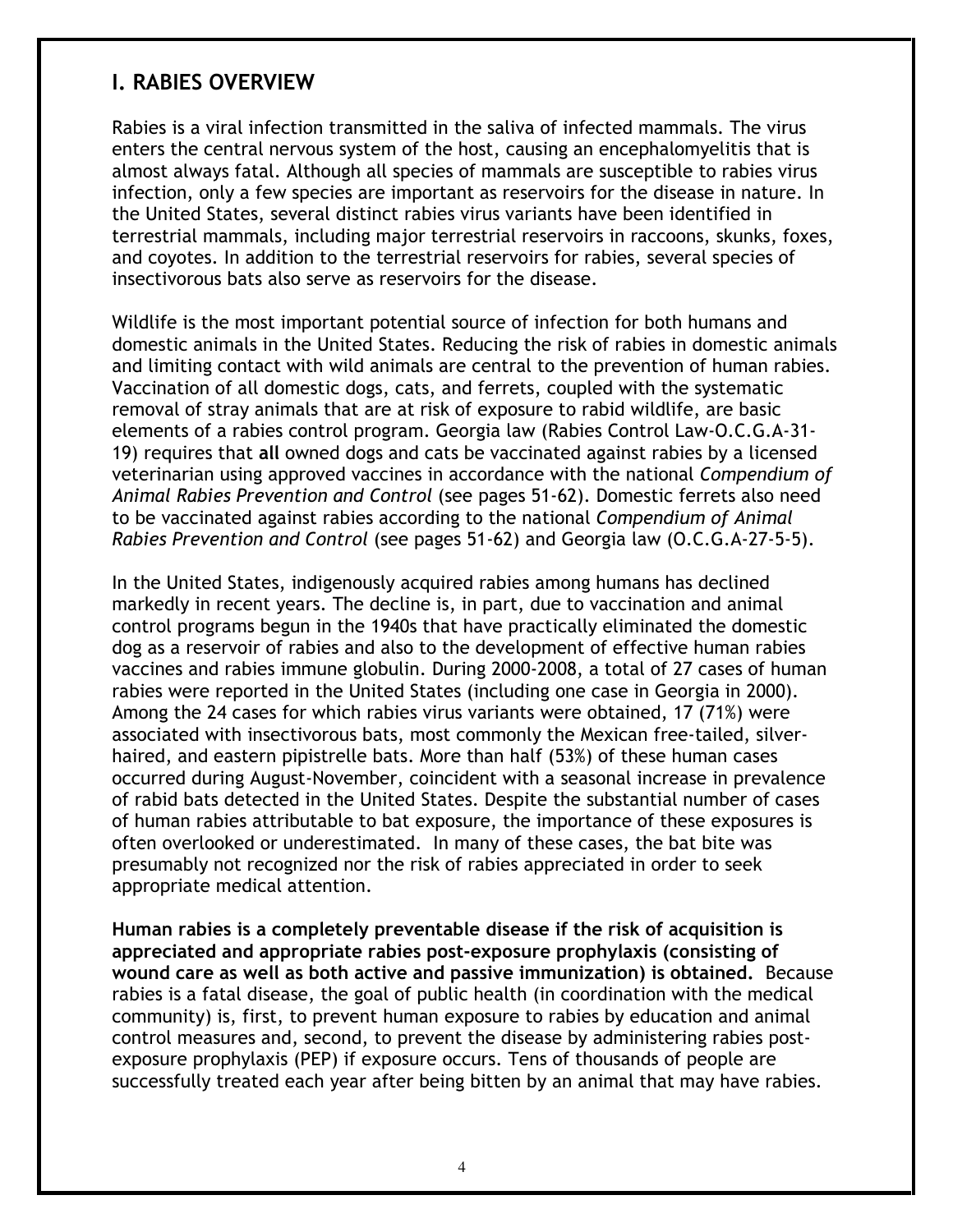Although the decision to provide post-exposure prophylaxis rests with the patient and his or her physician, valuable consultations can be provided by the Georgia Poison Center, District and County health departments, or the Epidemiology Program, Division of Public Health (see page 2 for contact information).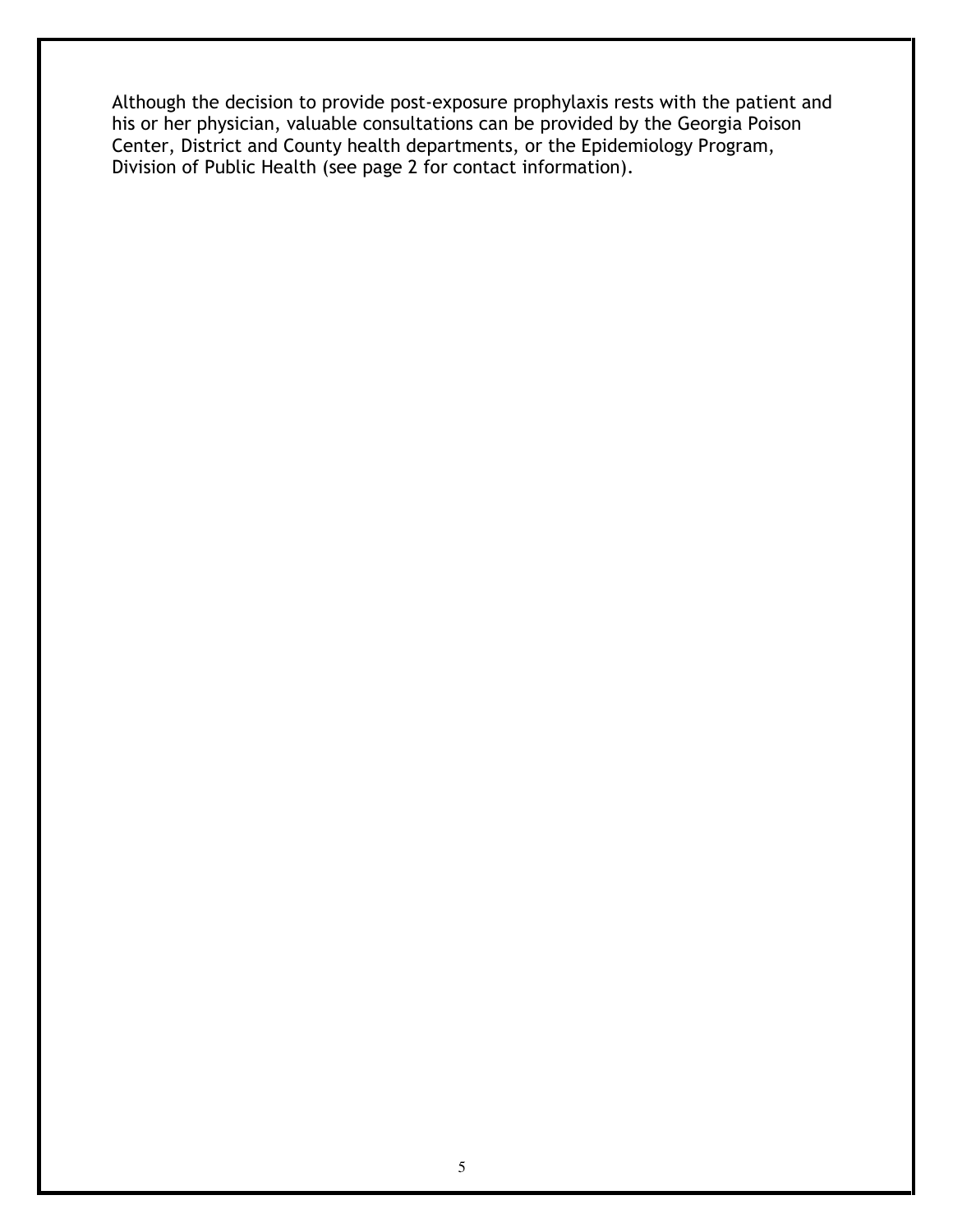# II. RABIES PREVENTION AND CONTROL

## A. Legal Authority

The primary responsibility for the control of rabies in Georgia rests with County Boards of Health. Chapter 31-19-1 of the Official Code of Georgia Annotated (O.C.G.A.) empowers and requires each County Board of Health to adopt and promulgate rules and regulations for the prevention and control of rabies (see pages 48-50).

## B. Principles of Rabies Control

As a zoonotic disease, the foundations of rabies control rest upon preventing the disease in animals, preventing the disease in humans, and decreasing the likelihood of exposure between humans and animal rabies vectors. Public education regarding rabies exposure risk is paramount. The following principles apply:

- Rabies Exposure. Rabies is transmitted only when the virus is introduced into bite wounds, open cuts in skin, or onto mucous membranes.
- Human Rabies Prevention. Rabies in humans can be prevented either by eliminating exposures to rabid animals or by providing exposed persons with prompt local treatment of wounds combined with appropriate postexposure prophylaxis (including both passive antibody administration and active immunization with cell culture vaccines). In addition, pre-exposure vaccination should be offered to persons in high-risk groups, such as veterinarians, animal handlers, and certain laboratory workers.
- Domestic Animals. Local governments should initiate and maintain effective programs to ensure vaccination of all dogs, cats, and ferrets and to remove strays and unwanted animals from the community. Recommended vaccination procedures and the licensed animal vaccines are specified in the Compendium of Animal Rabies Prevention and Control (see pages 51-62). In addition, adjunct procedures which enhance rabies control include: 1) identification systems (e.g., metal/plastic tags, microchips; please refer to individual County requirements) to verify animal rabies vaccination status; 2) local domestic animal licensure requirements; 3) requirement of interstate health certificates prior to domestic animal travel; 4) implementation of regulations governing imported domestic animals; and 5) establishment of a local animal control agency responsible for stray control, leash laws, and issuance of citations for failure to vaccinate animals.
- Rabies in Wildlife. The control of rabies among wildlife reservoirs is difficult. Vaccination of free-ranging wildlife or selective population reduction is not always feasible. Rabies control relies upon prevention of exposure to wildlife rabies reservoirs. This can be accomplished via public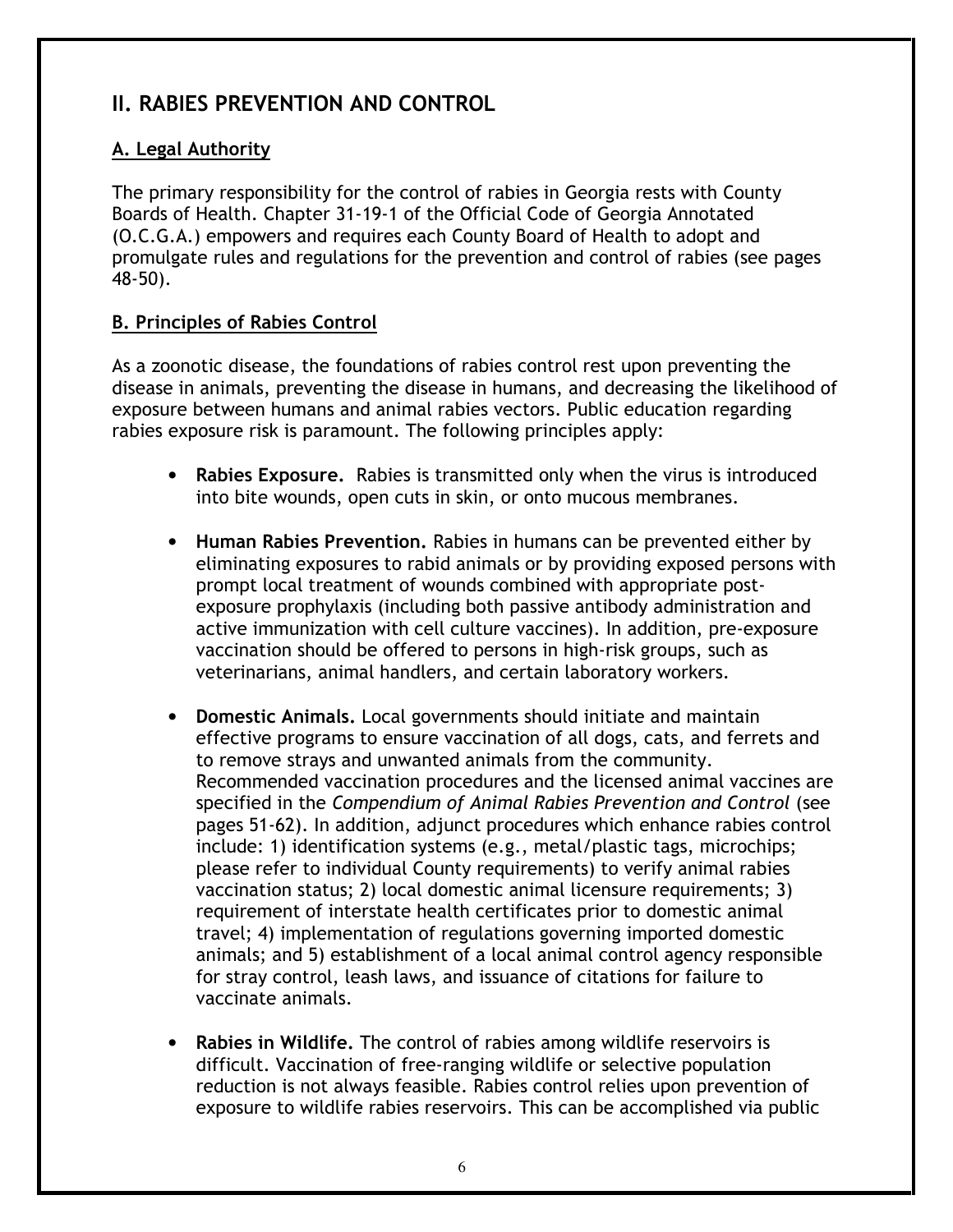education about wildlife rabies risk and recommendations regarding avoidance of contact with wild animals. Leash laws and other control of domestic animals will reduce exposure of pets to potentially rabid wildlife.

## C. CONTROL METHODS IN ANIMALS

#### Animal Vaccination Protocols

Parenteral animal rabies vaccines should be administered only by a licensed veterinarian. This is the only way to ensure that a responsible person can be held accountable and to assure the public that the animal has been properly vaccinated. Within 28 days after primary vaccination, a peak rabies antibody titer is reached, and the animal can be considered immunized. An animal is currently vaccinated and is considered immunized if the primary vaccination was administered at least 28 days previously and vaccinations have been administered in accordance with the Compendium of Animal Rabies Prevention and Control (see pages 51-62). Regardless of the age of the animal at initial vaccination, a second vaccination should be administered 1 year later. Because a rapid anamnestic response is expected, an animal is considered currently vaccinated immediately after a booster vaccination.

- Dogs, Cats, and Ferrets. All dogs, cats, and ferrets should be vaccinated against rabies and revaccinated in accordance with the Compendium of Animal Rabies Prevention and Control (see pages 59-60). For many licensed vaccines, the age at primary vaccination is 3 months, but be aware that for some newer combination rabies vaccines, this age is 8 weeks. If a previously vaccinated animal is overdue for a booster, it should be revaccinated with a single dose of vaccine and placed on an annual or triennial schedule, depending on the type of vaccine used.
- Livestock. Vaccinating all livestock against rabies is neither economically feasible nor justified from a public health standpoint. However, livestock that are particularly valuable or that have frequent contact with humans, such as show animals or those in petting zoos, should be vaccinated against rabies (refer to the Compendium of Animal Rabies Prevention and Control for specific vaccines licensed for use in livestock, pages 59-60). Horses traveling interstate or with significant public contact (e.g., riding stables) should be currently vaccinated against rabies.
- Other Animals.

Wild. No parenteral rabies vaccine is licensed for use in wild animals. Because of the risk for rabies in wild animals (especially raccoons, skunks, coyotes, foxes, and bats), the Georgia Department of Natural Resources has rigid regulations which prohibit the keeping of wild and wild/domestic hybrids as pets. For further information, please see www.dnr.state.ga.us.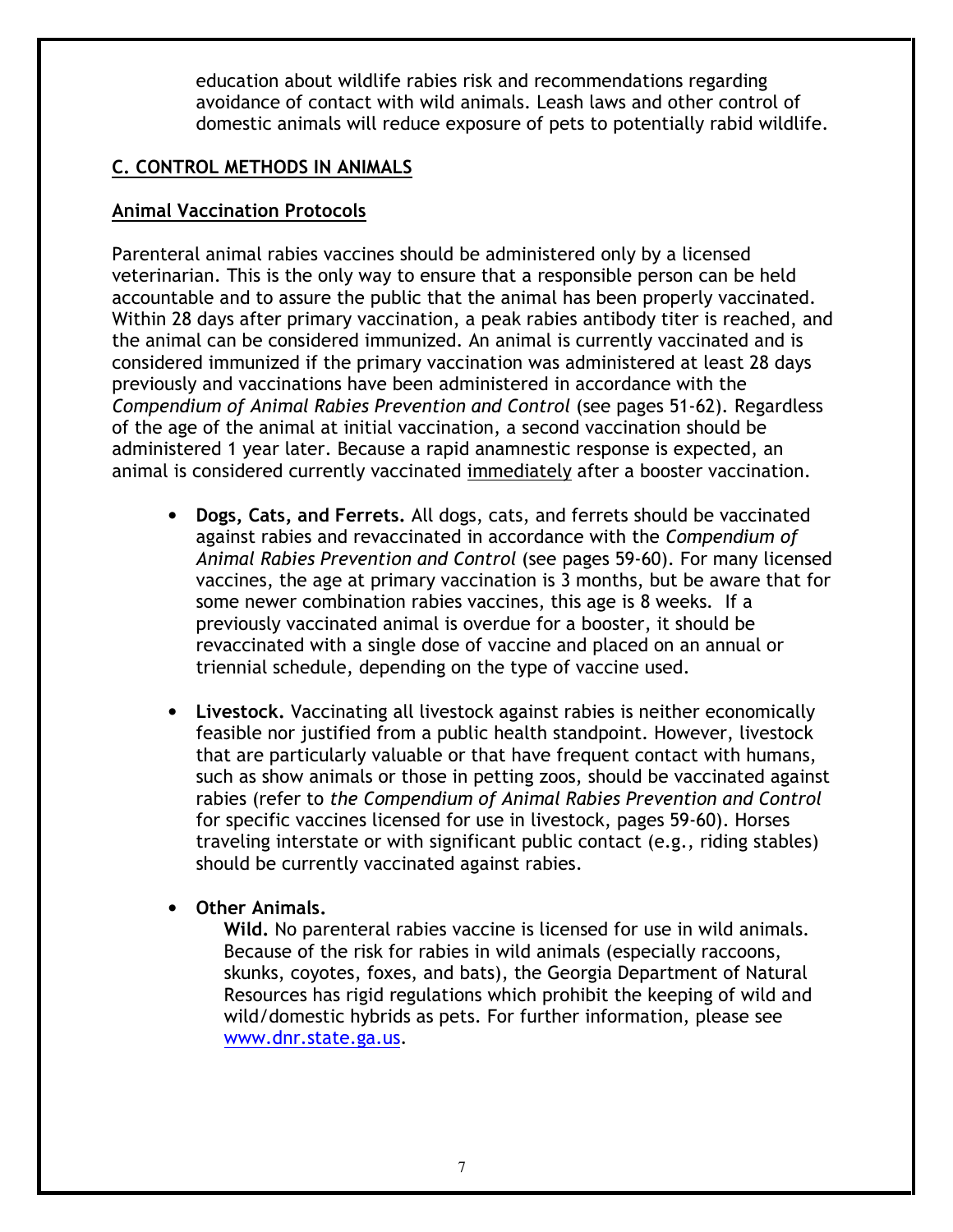Maintained in Exhibits and in Zoological Parks. Captive animals that are not completely excluded from all contact with rabies vectors can become infected with rabies. Moreover, wild animals might be incubating rabies when initially captured; therefore, wild-caught animals susceptible to rabies should be placed in strict isolation for a minimum of 6 months before being exhibited. Employees who work with animals at such facilities should receive pre-exposure rabies vaccination. The use of pre- or post-exposure rabies vaccinations for employees who work with animals at such facilities might reduce the need for euthanasia of captive animals. Carnivores and bats should be housed in a manner that precludes direct contact with the public.

#### Management of Animals Exposed to Rabies

Any animal potentially exposed to rabies virus by a wild, carnivorous mammal or a bat that is not available for testing should be regarded as having been exposed to rabies.

#### Dogs, Cats, and Ferrets

- Unvaccinated dogs, cats, and ferrets exposed to a rabid animal should be euthanized immediately. If the owner is unwilling to have this done, the animal should be placed in strict isolation for 6 months and vaccinated either upon entry to isolation OR 1 month before being released. Isolation in this context refers to confinement in an enclosure that precludes direct contact with humans and other animals. Animals overdue for a booster are evaluated on a case-by-case basis that should consider the severity of exposure, time elapsed since the animal's last vaccination, number of prior vaccinations, current health status of the animal, and local rabies epidemiology. Strict isolation should be conducted under the authority of the designated local rabies control agency in which the place, manner, and provisions of the confinement are specified. For example, strict isolation may take place in an animal control facility or an isolation pen at home, depending on local requirements. At the first sign of illness or behavioral change in the animal, the local rabies control agency should be notified and the animal should be evaluated by a veterinarian. If clinical signs are suggestive of rabies, the animal should be immediately euthanized and tested for rabies.
- Currently vaccinated (see Definitions, pages 46-47) dogs, cats, and ferrets should be revaccinated immediately, kept under the owner's control, and observed at home for 45 days for clinical signs of rabies. During the observation period (see Definitions, pages 46-47) the animal should not be permitted to roam freely and should be restricted to leash walks, if applicable. At the first sign of illness or behavioral change in the animal, the local rabies control agency should be notified and the animal should be evaluated by a veterinarian. If clinical signs are suggestive of rabies, the animal should be immediately euthanized and tested for rabies.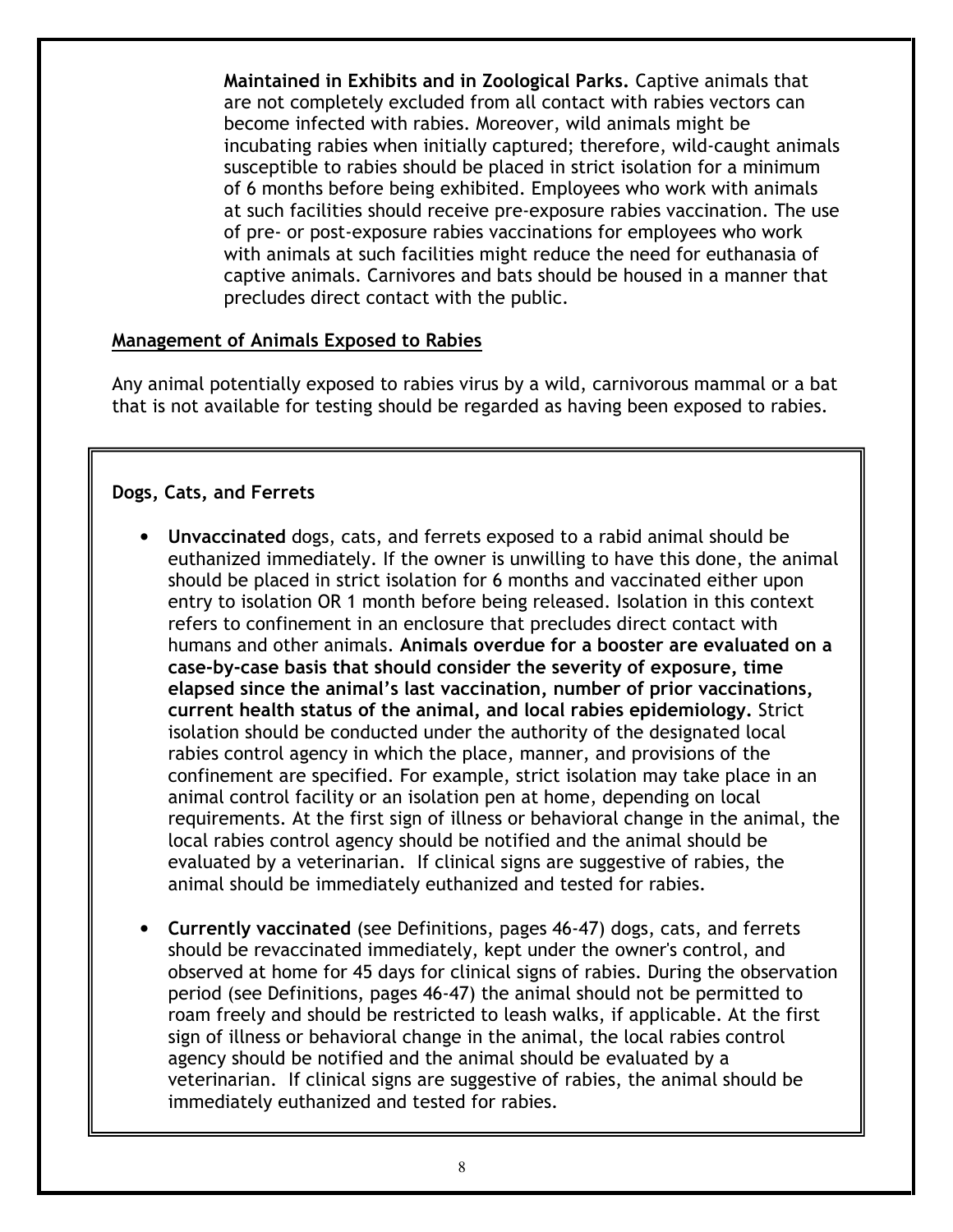## Livestock

- All species of livestock are susceptible to rabies; cattle and horses are the most frequently infected. Livestock exposed to a rabid animal and currently vaccinated with a vaccine approved by USDA for that species (see pages 59-60) should be revaccinated immediately and observed for 45 days.
- Unvaccinated livestock should be euthanized immediately. If the animal is not euthanized it should be kept under close observation for 6 months. Any illness in an animal under observation should be reported immediately to the local health department. If signs suggestive of rabies develop, the animal should be euthanized and the head shipped for testing as described in Part I.A.8.of the Compendium of Animal Rabies Prevention and Control (see page 53).
- Handling and consumption of tissues from exposed animals may carry a risk for rabies transmission. Risk factors depend in part on the site(s) of exposure, amount of virus present, severity of wounds, and whether sufficient contaminated tissue has been excised. If an exposed animal is to be slaughtered for consumption, it should be done immediately after exposure and all tissues should be cooked thoroughly.
- Barrier precautions should be used by persons handling the animal and tissues. Historically, federal guidelines for meat inspectors required that any animal known to have been exposed to rabies within 8 months be rejected for slaughter. USDA Food and Inspection Service (FSIS) meat inspectors should be notified if such exposures occur in food animals prior to slaughter.
- Rabies virus may be widely distributed in tissues of infected animals. Tissues and products from a rabid animal should not be used for human or animal consumption. However, pasteurization temperatures will inactivate rabies virus; therefore, drinking pasteurized milk or eating thoroughly cooked animal products does not constitute a rabies exposure.
- Multiple rabid animals in a herd or herbivore-to-herbivore transmission is uncommon; therefore, restricting the rest of the herd if a single animal has been exposed to or infected by rabies is usually not necessary.

## Other Animals

• Other animals bitten by a rabid animal should be euthanized immediately. Animals maintained in USDA-licensed research facilities or accredited zoological parks should be evaluated on a case-by-case basis. Consultations can be provided by the Epidemiology Program, Division of Public Health.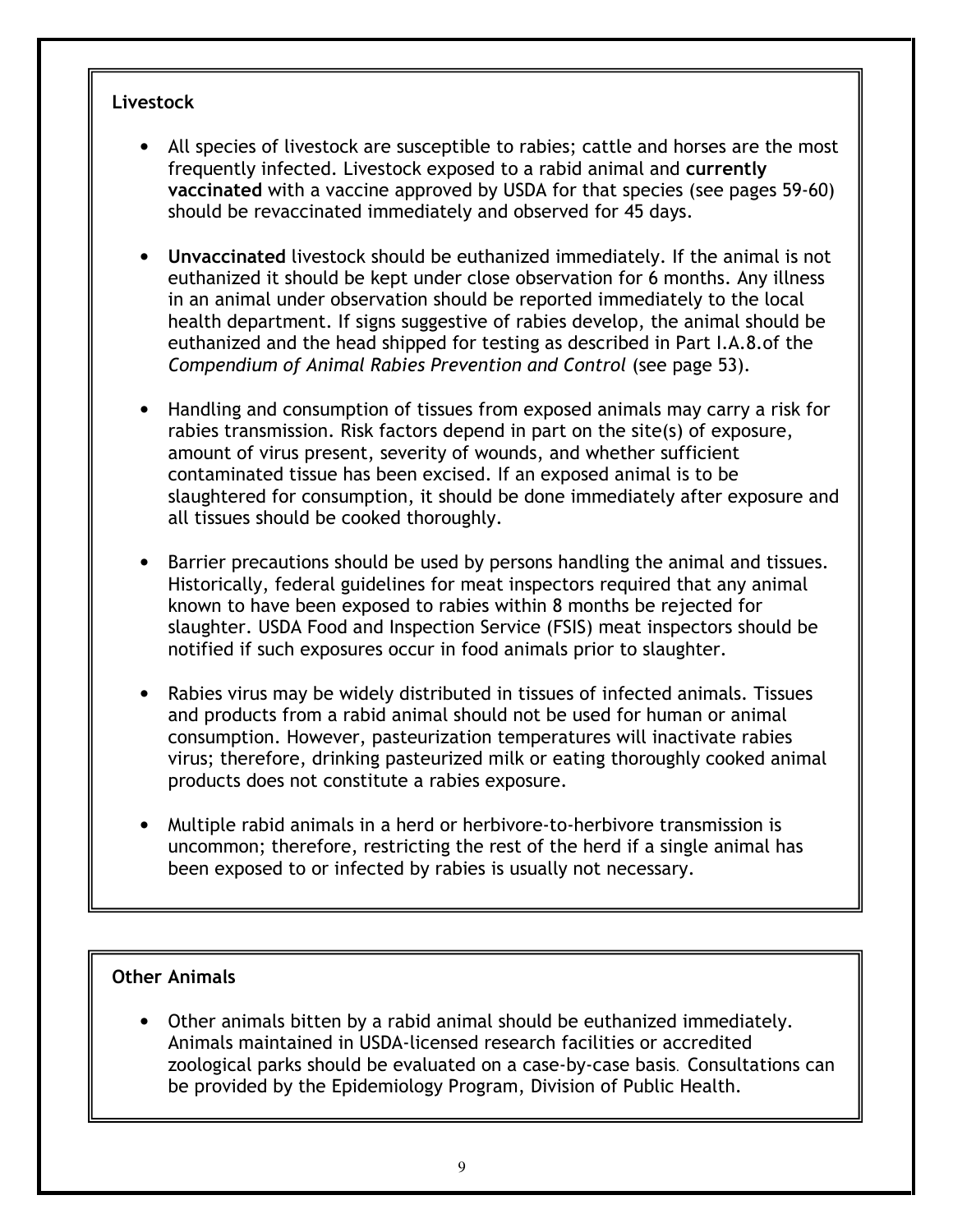#### Management of Animals that Bite Humans

#### Dogs, Cats, and Ferrets

- Rabies virus may be excreted in the saliva of infected dogs, cats, and ferrets during illness and/or for only a few days prior to illness or death. A healthy dog, cat, or ferret that bites a person should be confined (see Definitions, pages 46-47) and observed for 10 days, no matter if the animal is currently vaccinated or not. Administration of rabies vaccine is not recommended during the confinement period to avoid confusing signs of rabies with possible side effects of vaccine administration.
- Confinement (sometimes referred to as quarantine) conditions should prevent direct contact with other animals or persons. The confinement shall be conducted under the authority of the designated local rabies control agency in which the place, manner, and provisions of the confinement are specified. For example, confinement may take place in a kennel in a veterinary hospital, animal control facility, commercial boarding establishment, or a pen at home, depending on local requirements.
- At the first sign of illness or behavioral change in the animal, the local rabies control agency should be notified and the animal should be evaluated by a veterinarian. If clinical signs are suggestive of rabies, the animal should be immediately euthanized and tested for rabies and the exposed person notified.
- Any stray or unwanted dog, cat, or ferret that bites a person may be euthanized immediately (or following the locally-specified impoundment period to give owners sufficient time to claim animals) and the head submitted for rabies examination.

Other biting animals (wild animals, animals maintained in zoological parks, canine or feline wild/domestic hybrids, etc.)

- No parenteral rabies vaccines are licensed for use in animals other than dogs, cats, ferrets, and some livestock.
- Since the duration of clinical signs and the period of virus shedding are unknown for many species, confinement may not be a feasible management strategy. Most wild mammals that bite or otherwise expose persons should be considered for euthanasia and rabies examination. Prior vaccination of an animal might not preclude the necessity for euthanasia and testing if the period of virus shedding is unknown for that species.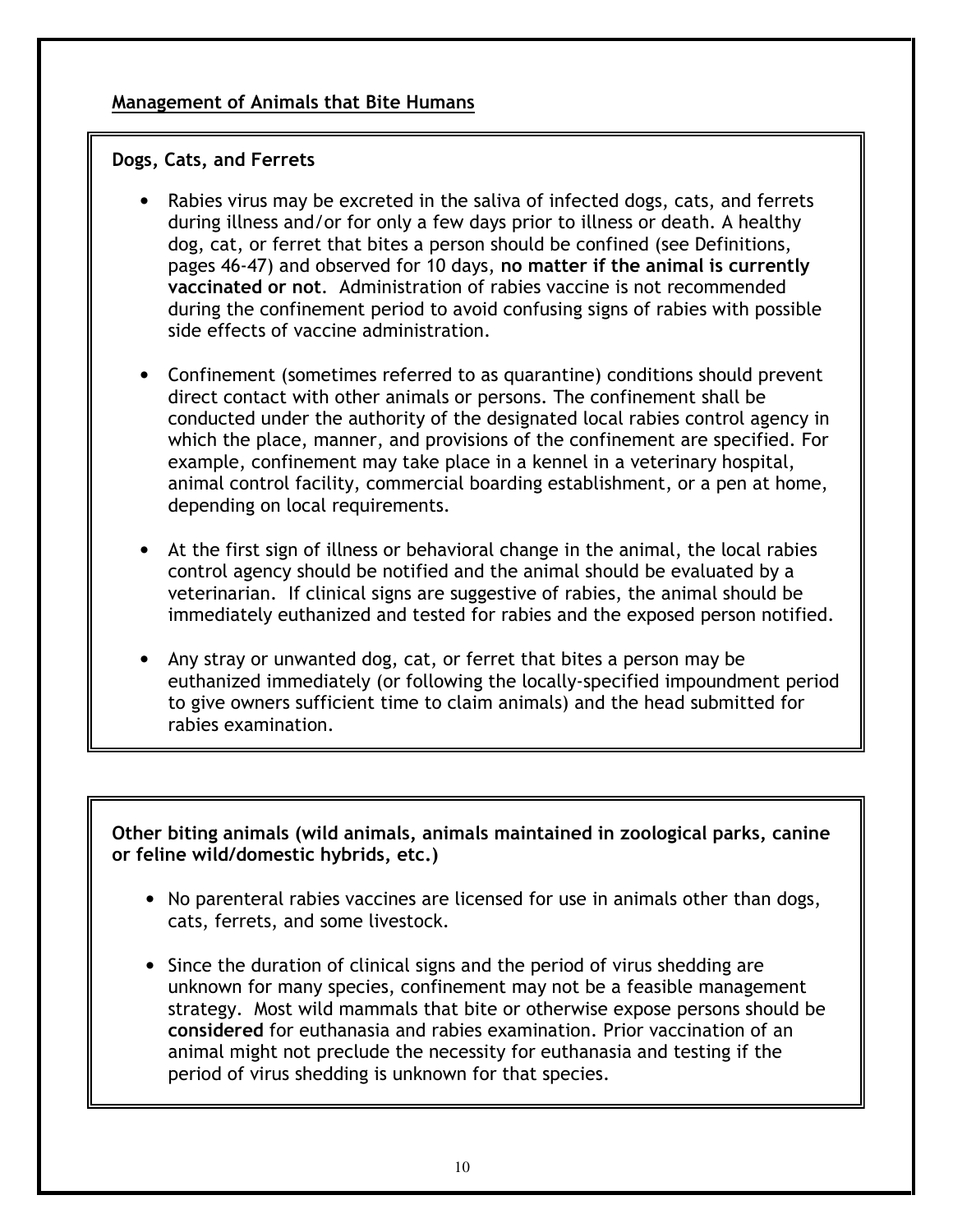• Management of animals other than dogs, cats, and ferrets depends on the species, the circumstances of the bite, the epidemiology of rabies in the area, and the biting animal's history, current health status, and potential for exposure to rabies.

The Epidemiology Program, Division of Public Health, should be consulted when circumstances warrant.

#### Wildlife

- Most wild mammals that bite or otherwise expose persons should be considered for euthanasia and rabies examination. Since the duration of clinical signs and the period of virus shedding are unknown for these species, an appropriate confinement or isolation period cannot be ascertained. Assessing rabies risk and the need for rabies diagnostic testing can be guided by the following:
	- Wild Carnivores. Raccoons, skunks and foxes are the terrestrial animals most often infected with rabies. All bites by such wildlife must be considered possible exposures to the rabies virus. Signs of rabies among wildlife cannot be interpreted reliably; therefore, any such animal that exposes a person should be euthanized at once (without unnecessary damage to the head) and the brain should be submitted for rabies testing.
	- Rodents and Lagomorphs. Squirrels, rats, mice, hamsters, guinea pigs, gerbils, chipmunks, and rabbits are almost never found to be infected with rabies and have not been known to transmit rabies to humans. Bites by these animals are usually not considered a rabies risk and do not warrant rabies testing unless the animal is sick or behaving in an unusual manner. Rodents that are considered to be a rabies risk include woodchucks or groundhogs (Marmota monax) because they are frequently large enough to survive the attack of a rabid carnivore. Approval must be obtained from the Georgia Public Health Laboratory or the Epidemiology Program of the Division of Public Health prior to submitting a rodent for rabies testing.
	- Bats. A bat that bites, scratches, or has any direct physical contact with a person should be safely captured (see page 41 for instructions), immediately euthanized, and the entire animal sent to the laboratory for rabies examination. People usually know when they have been bitten by a bat. However, because bats have small teeth that may leave marks that are not easily seen, there are situations in which rabies testing and medical advice should be sought even in the absence of an obvious bite wound. These include awakening to find a bat in the room, finding a bat in the room of an unattended child, having a bat physically brush against you, or finding a bat near a mentally impaired or intoxicated person. In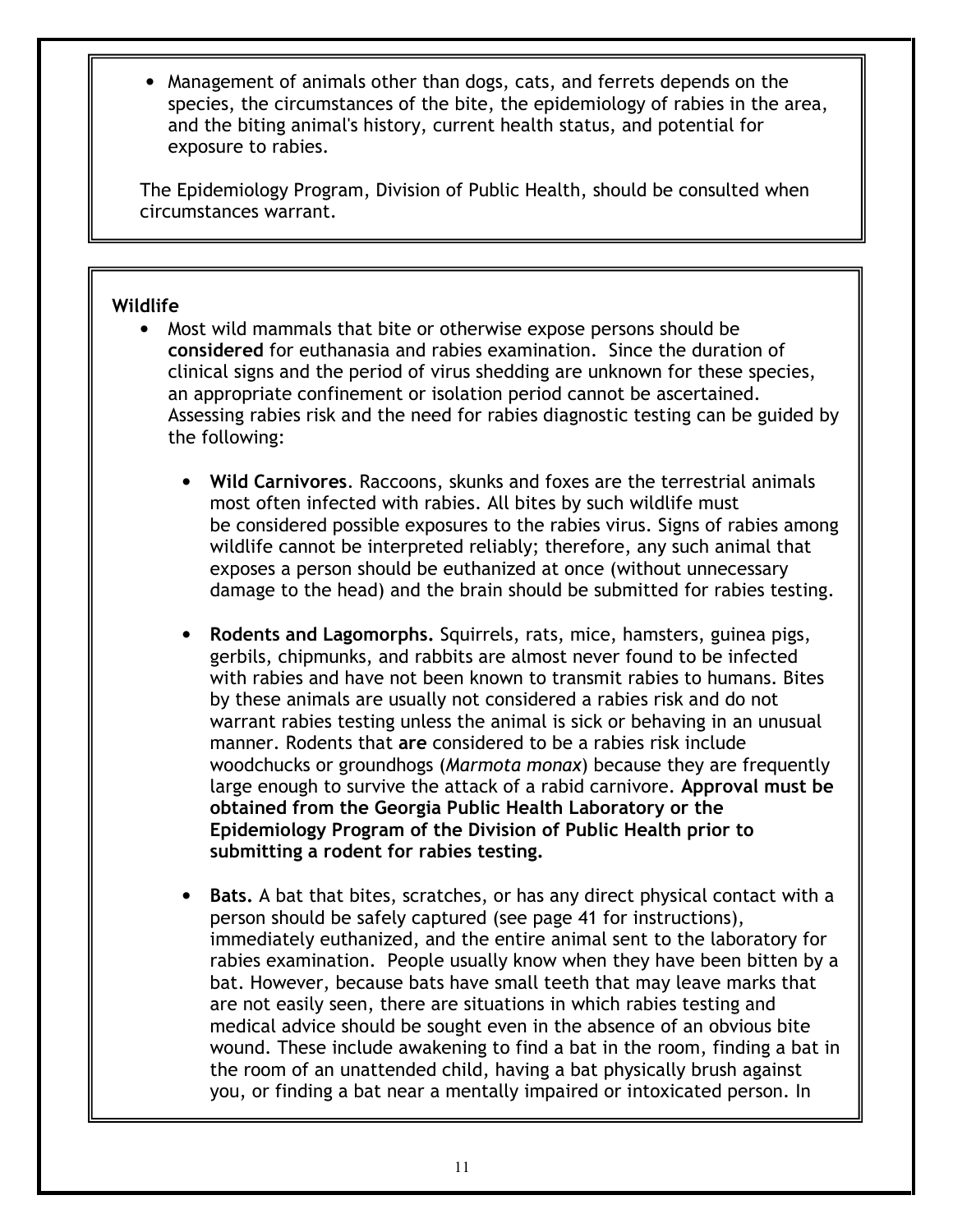these situations a bite cannot be definitively ruled out. If physical contact occurs or the situations above occur and the bat is not available for testing (i.e., escapes from house), rabies post-exposure prophylaxis should be administered as soon as possible.

• Other wild animals. In most situations involving non-reservoir species (opossums, otters, polecats, beavers, weasels, etc.), the rabies risk is relatively low. The risk is higher and, consequently, rabies testing may be indicated if the animal is found in a rabies-endemic area, has opportunity for exposure to rabies reservoirs, is large enough to survive an attack by a rabid animal, or is ill or exhibiting abnormal behavior (for example, many rabid bobcats have been found in Georgia).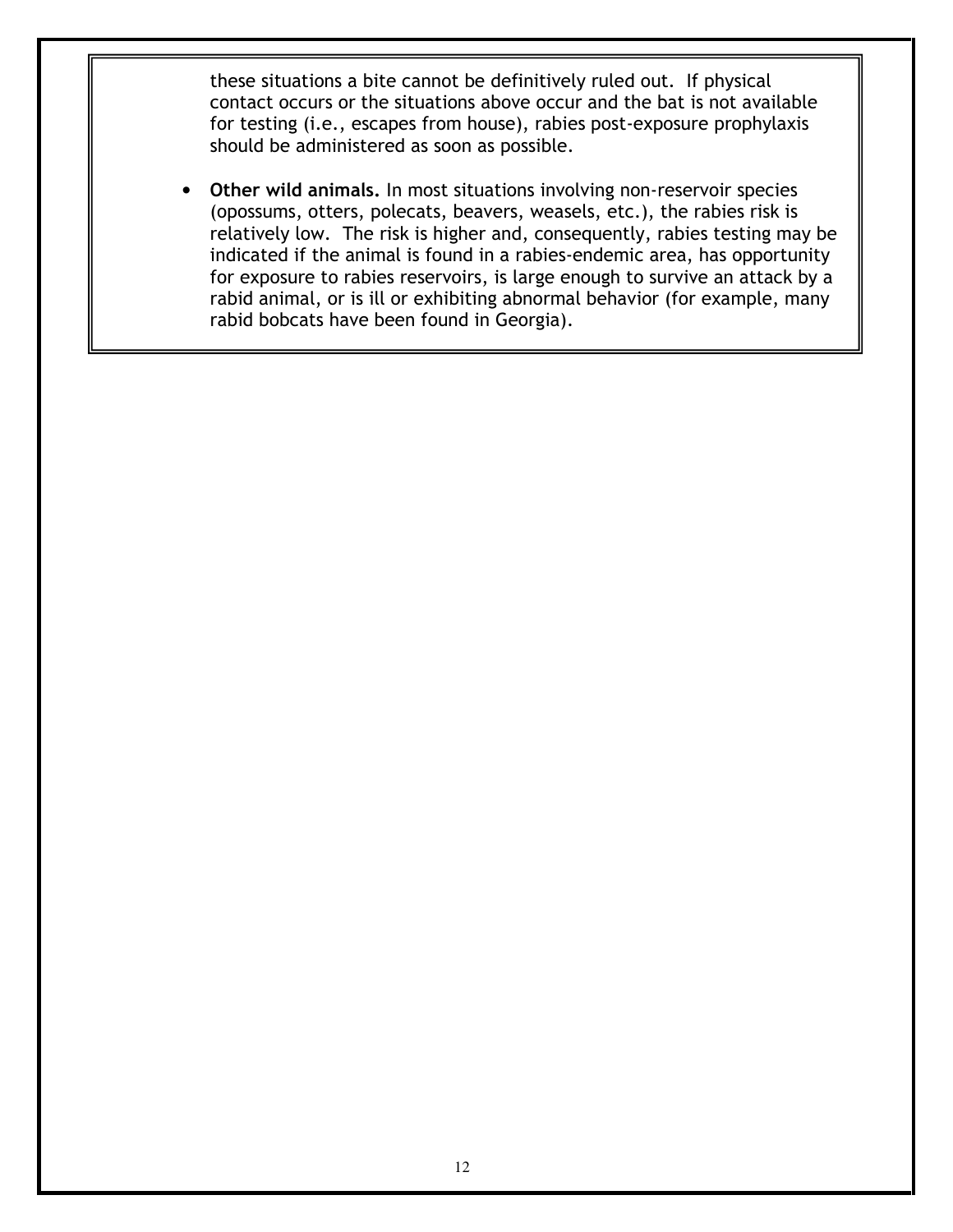# PROTOCOL FOR LIVESTOCK POSSIBLY EXPOSED TO RABIES



- **\*** Consultations regarding animal exposures can be provided by the Epidemiology Program of the Division of Public Health at 404-657-2588.
- **\*\*** An animal is currently vaccinated if the primary rabies vaccine (USDA-approved for use in livestock species) was administered by a veterinarian at least 28 days previously and booster vaccines have been administered according to vaccine label.
- **\*\*\***If bat or wild animal is NOT available for testing, must proceed as if result is positive.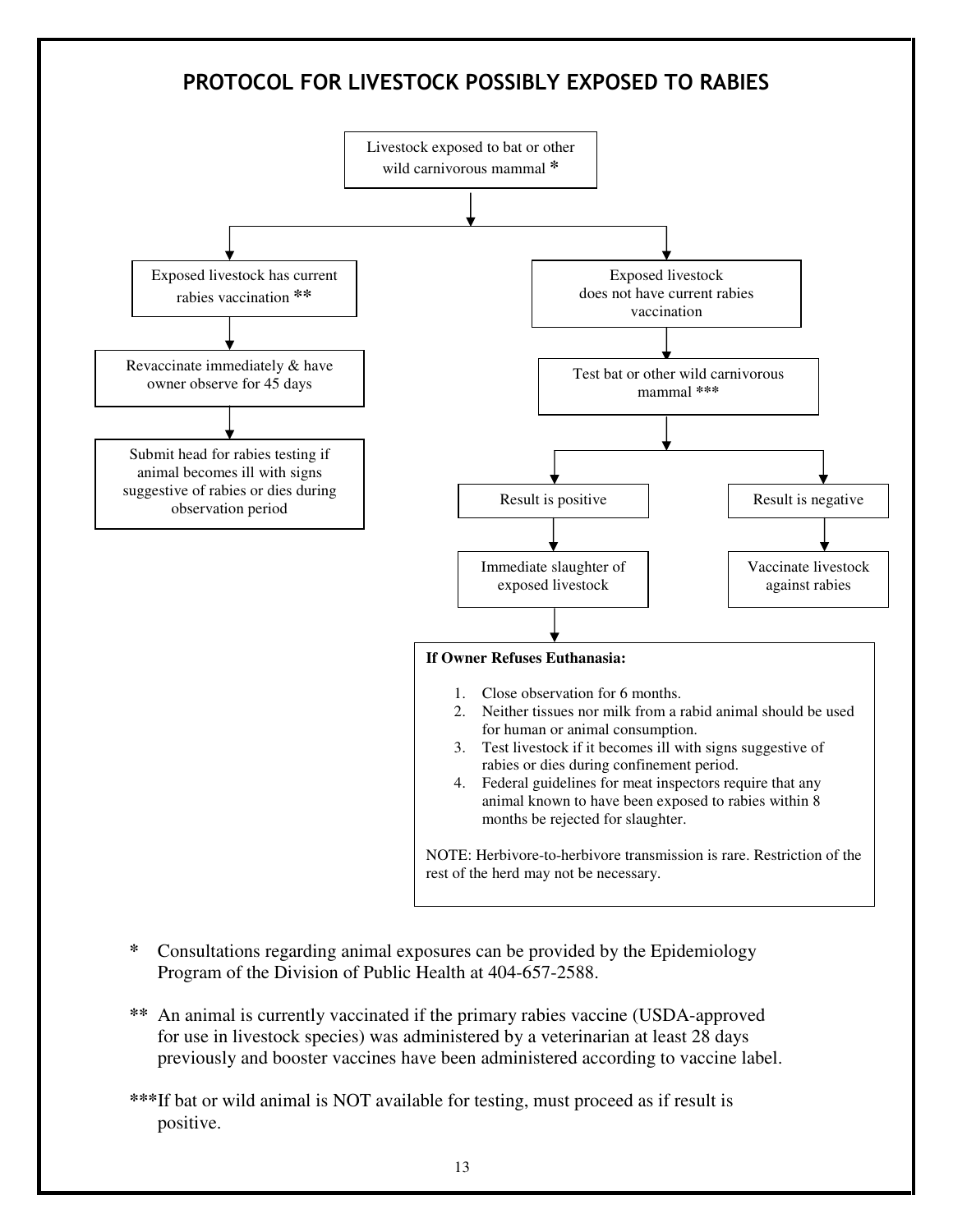# PROTOCOL FOR DOGS, CATS, AND FERRETS POSSIBLY EXPOSED TO RABIES



- **\*** Consultations regarding animal exposures can be provided by the Epidemiology Program of the Division of Public Health at 404-657-2588.
- **\*\*** An animal is currently vaccinated if the primary rabies vaccine was administered by a veterinarian at least 28 days previously and booster vaccines have been administered on an annual or triennial schedule. Animals overdue for a booster are evaluated on a case by case basis (e.g., severity of exposure, time elapsed since last vaccination, number of prior vaccinations, current health status, and local rabies epidemiology).
- **\*\*\***If bat, attacking dog, or wild animal is NOT available for testing, must proceed as if result is positive.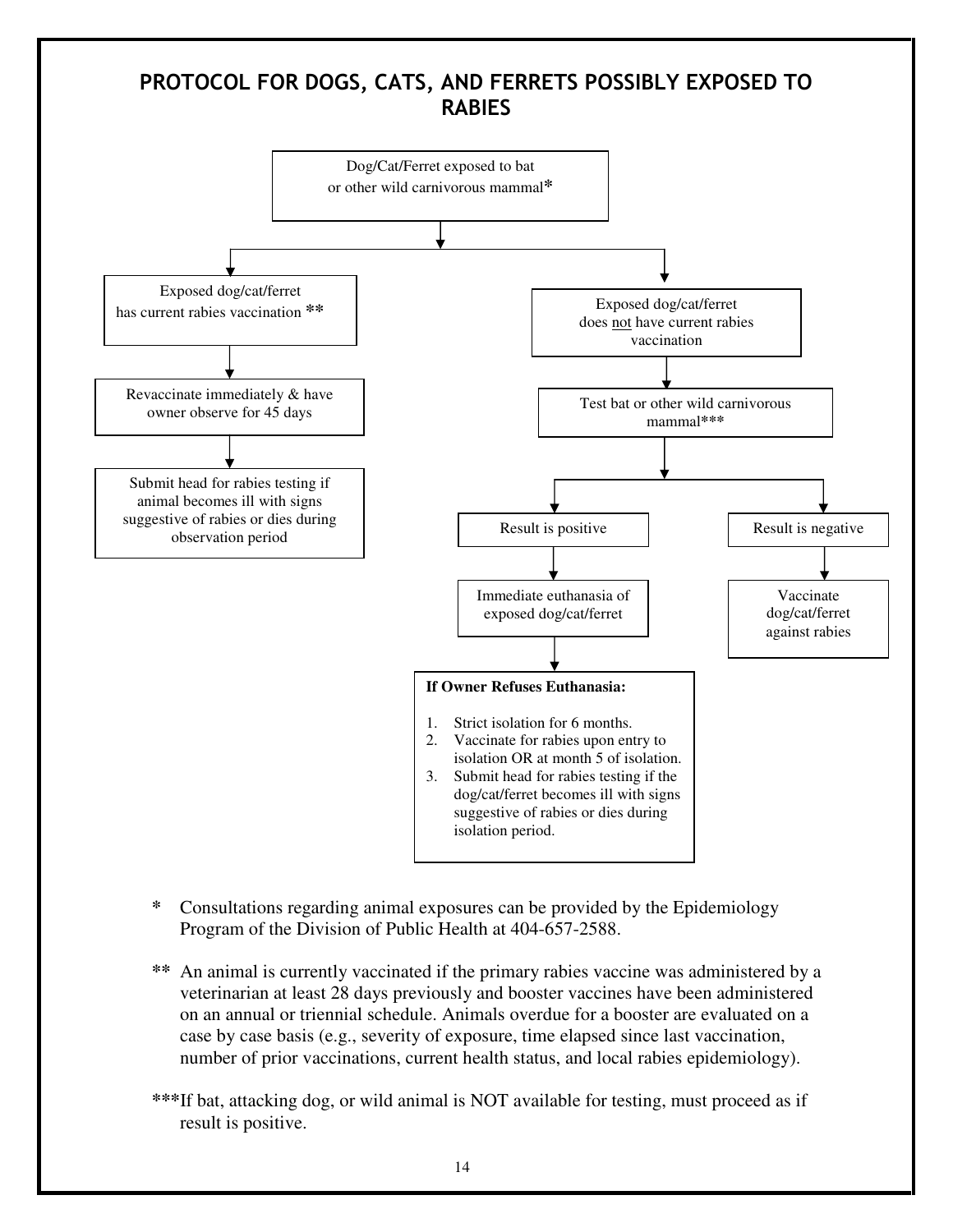# PROTOCOL FOR COMPANION ANIMAL-TO-COMPANION ANIMAL EXPOSURES/ENCOUNTERS

Note: Because the United States has been declared free of canine rabies virus variant transmission, healthy dog-todog, dog-to-cat, or cat-to-cat encounters are not generally considered a rabies risk.

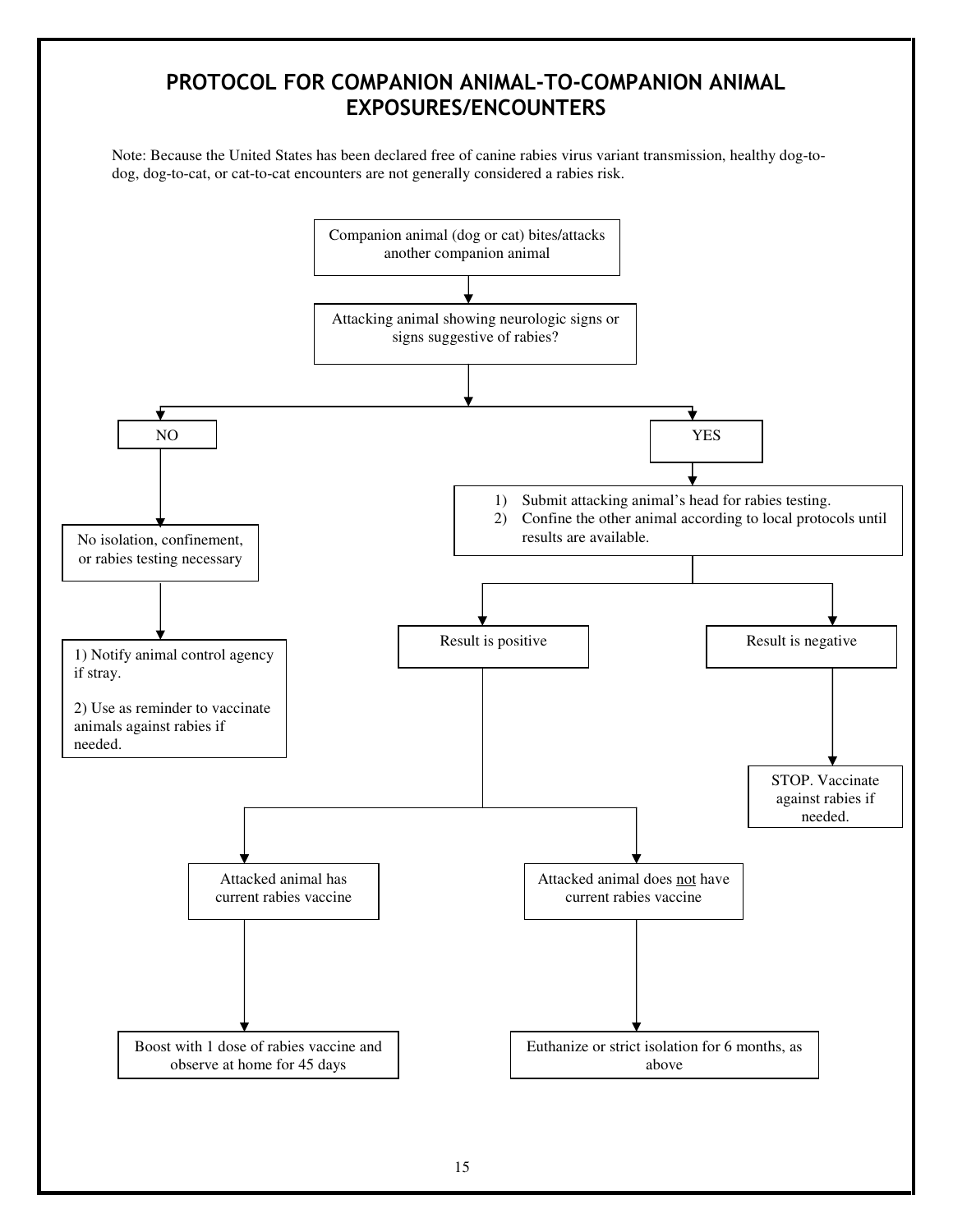

- \* Consultations regarding exposure can be provided by the Georgia Poison Center, 24 hours a day, 7 days a week, at 1-800- 222-1222 or 404-616-4000.
- \*\* No parenteral rabies vaccines are licenses for use in wild animals or hybrids (the offspring of wild animals crossbred to domestic animals). Wild animals or hybrids should not be kept as pets. Prior vaccination of these animals does not preclude the necessity for euthanasia and testing.
- \*\*\* The following animals are NOT CONSIDERED LIKELY TO HAVE RABIES and will not be tested except by special arrangements with the Epidemiology Program of the Georgia Division of Public Health at 404-657-2588: chipmunk, gerbil, gopher, guinea pig, hamster, hare, mole, mouse, rabbit, rat, shrew, squirrel, and vole.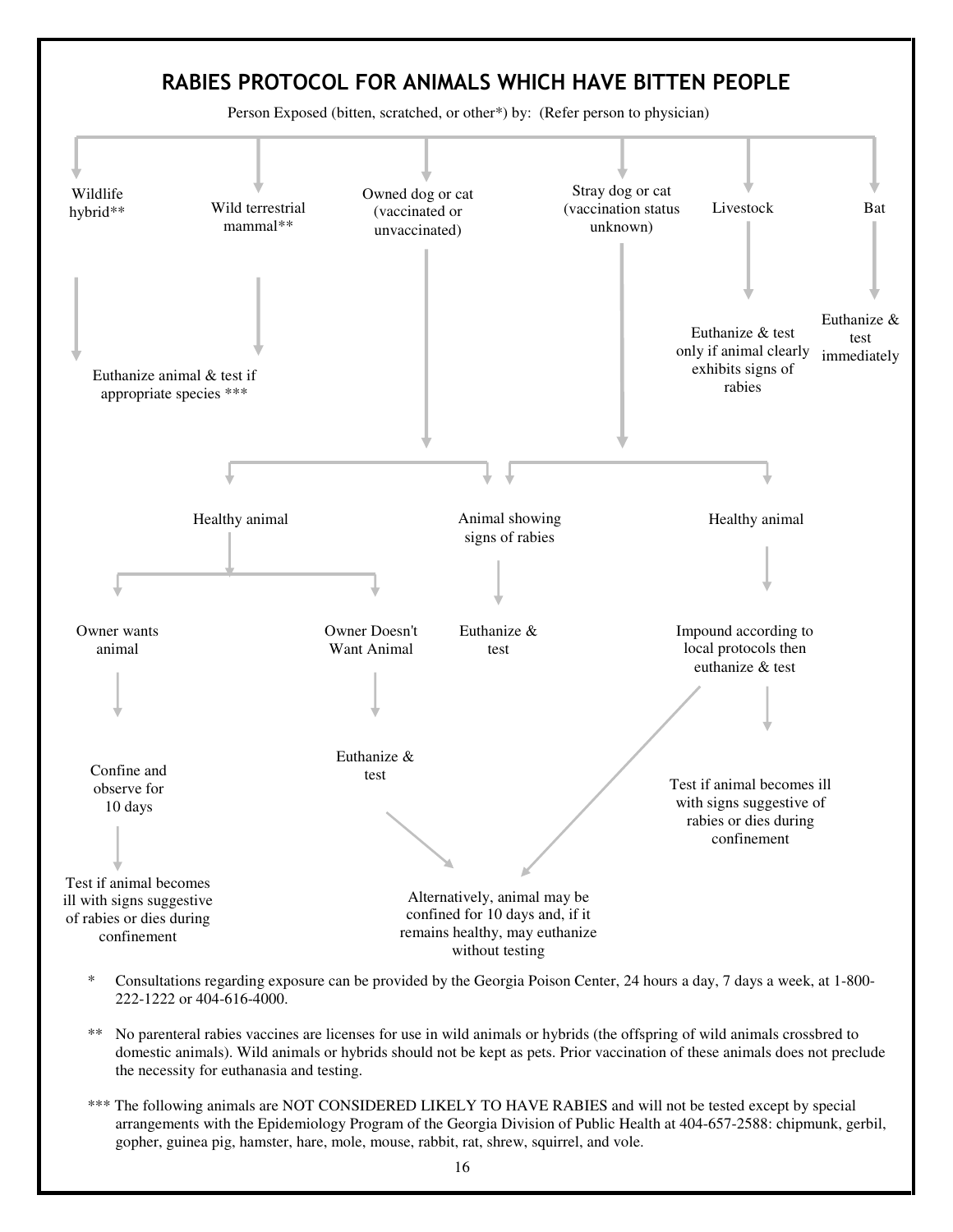## D. CONTROL METHODS IN HUMANS

Prevention of human rabies depends on eliminating exposure to rabid animals and providing exposed persons with prompt local treatment of their wounds, combined with appropriate rabies post-exposure prophylaxis (PEP) consisting of both passive antibody administration and immunization with cell culture vaccines. In addition, preexposure vaccination is recommended for persons in high-risk groups, such as veterinarians, animal handlers, and certain laboratory workers.

## Rabies Biologics

In general, two types of rabies products are available in the United States, namely, rabies vaccines and rabies immune globulin. Rabies vaccines induce an active immune response that includes the production of virus neutralizing antibodies. This antibody response requires approximately 7-10 days to develop and usually persists for several years. Rabies immune globulin (RIG) provides a rapid, passive immunity that persists for only a short time (half-life of approximately 21 days) to bridge the gap until the production of active immunity in response to vaccine administration.

Two formulations of inactivated rabies vaccines are currently licensed for preexposure and post-exposure prophylaxis in the United States (see below). When used as indicated, both types of rabies vaccines are considered equally safe and efficacious. A full 1.0-mL intramuscular (IM) dose is used for both pre-exposure and post-exposure prophylaxis. There are no currently approved formulations for the intradermal dose and route for pre-exposure vaccination; all must be administered intramuscularly. Usually, an immunization series is initiated and completed with one vaccine product. No clinical studies were identified that document a change in efficacy or the frequency of adverse reactions when the series is completed with a second vaccine product.

Two rabies immune globulin (RIG) formulations are currently licensed and available in the United States (see below). In all post-exposure prophylaxis regimens, except for persons previously vaccinated, RIG should be administered concurrently with the first dose of vaccine.

## A. Vaccines

- 1. Human Diploid Cell Vaccine (HDCV): HDCV is prepared from the Pitman-Moore strain of rabies virus grown on MRC-5 human diploid cell culture, concentrated by ultrafiltration, and inactivated with betapropiolactone. HDCV is formulated for IM administration in a single-dose vial containing lyophilized vaccine that is reconstituted in the vial with the accompanying sterile diluent to a final volume of 1.0 mL just before administration. Once dose of reconstituted vaccine contains <150 µg neomycin sulfate, <100 mg albumin, and 20 µg of phenol red indicator. It contains no preservative or stabilizer.
	- Manufacturer: sanofi pasteur
	- Product name: Imovax<sup>®</sup>Rabies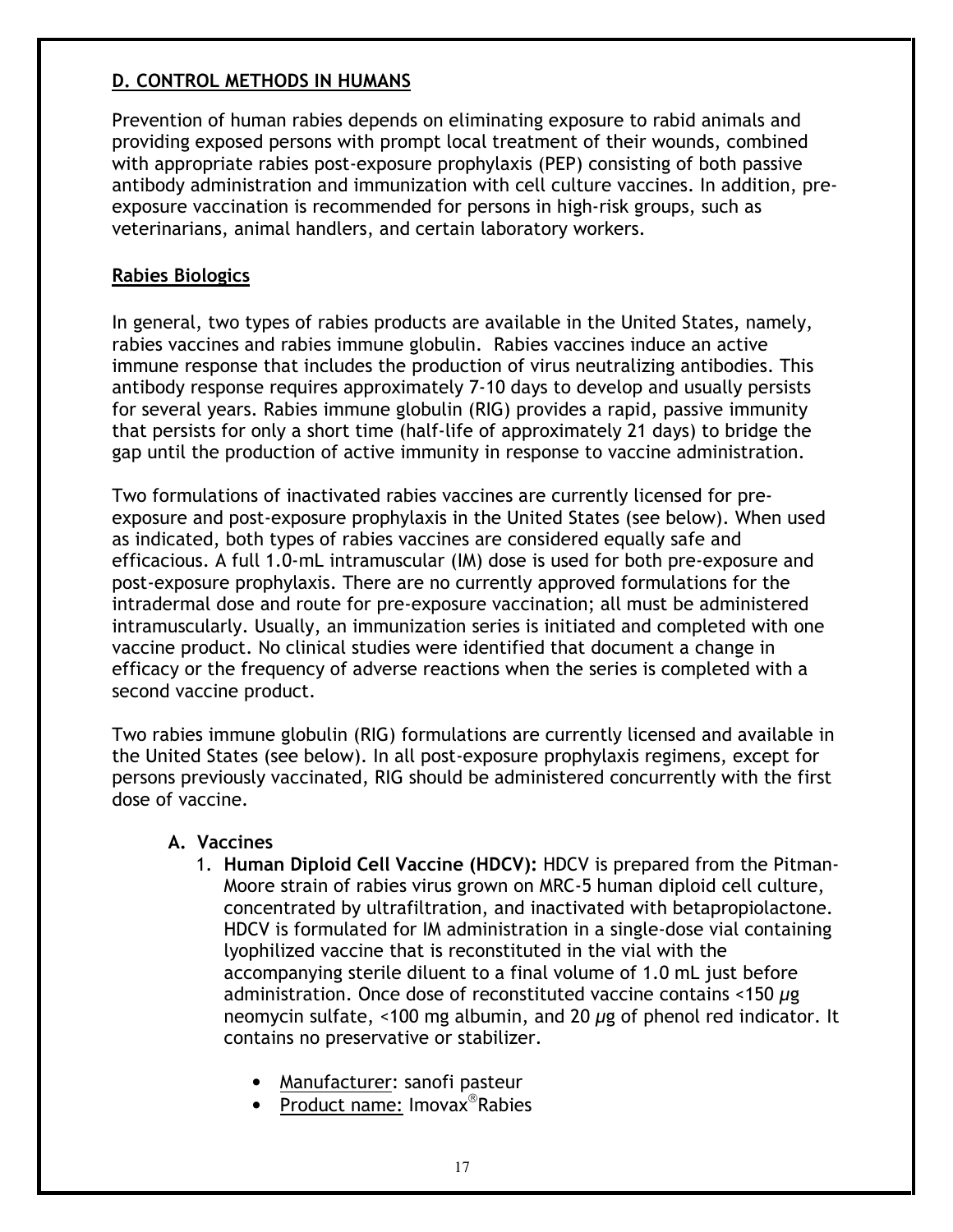- 2. Purified Chick Embryo Cell Vaccine (PCECV): PCECV became available in the United States in 1997. The vaccine is prepared from the fixed rabies virus strain Flury LEP grown in primary cultures of chicken fibroblasts. The virus is inactivated with betapropiolactone and further processed by zonal centrifugation in a sucrose density gradient. It is formulated for IM administration in a single-dose vial containing lyophilized vaccine that is reconstituted in the vial with the accompanying sterile diluent to a final volume of 1.0 mL just before administration. One dose of reconstituted vaccine contains <12 mg polygeline, <0.3 mg human serum albumin, 1 mg potassium glutamate, and 0.3 mg sodium EDTA. No preservatives are added.
	- Manufacturer: Novartis Vaccines and Diagnostics
	- Product name:  $RabAvert^{\circledR}$

## B. Rabies Immune Globulin (RIG)

The two RIG products licensed in the United States, HyperRab™ S/D and Imogam® Rabies-HT, are immunoglobulin (IgG) preparations concentrated by cold ethanol fractionation from plasma of hyperimmunized human donors. Both RIG products are standardized at an average potency value of 150 IU per mL, and supplied in 2-mL (300 IU) vials for pediatric use and 10-mL (1,500 IU) vials for adult use. The recommended dose is 20 IU/kg (0.133mL/kg) body weight. Both RIG preparations are considered equally efficacious when used as described.

These products are made from the plasma of hyperimmunized human donors that, in theory, might contain infectious agents. Nevertheless, the risk that such products will transmit an infectious agent has been reduced substantially by screening plasma donors for previous exposure to certain viruses, by testing for the presence of certain current virus infections, and by inactivating and/or removing certain viruses. No transmission of adventitious agents has been documented after administration of RIGs licensed in the United States.

• Product names: Imogam® Rabies-HT (sanofi pasteur) and HyperRab™ S/D (Talecris Biotherapeutics)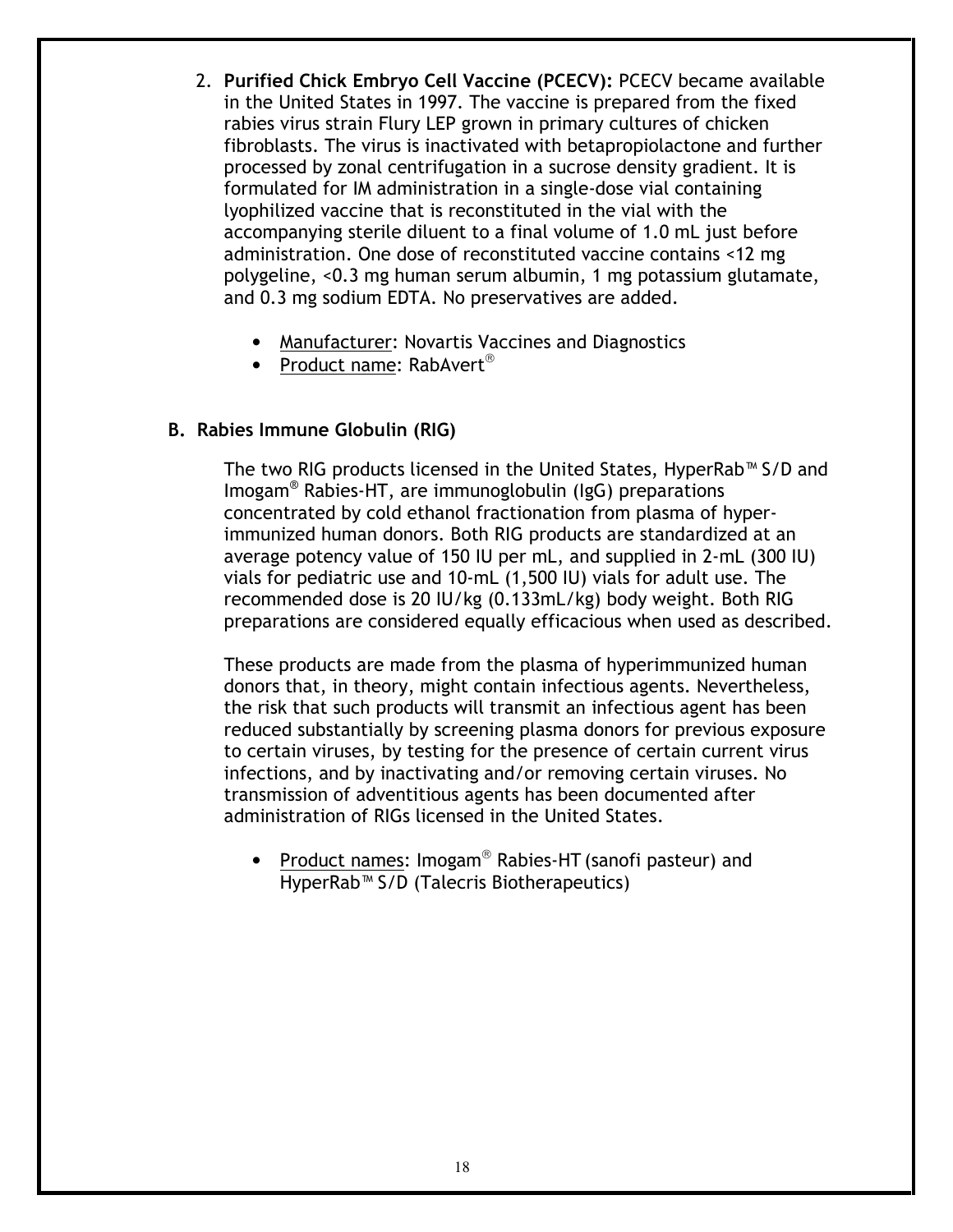|                                                                                                                               | Currently Available Rabies Biologics -- United States, 2010<br><b>Product Name</b> | Manufacturer                          |                |       | <b>Indications</b>                                          |
|-------------------------------------------------------------------------------------------------------------------------------|------------------------------------------------------------------------------------|---------------------------------------|----------------|-------|-------------------------------------------------------------|
| <b>Biologic</b>                                                                                                               |                                                                                    |                                       | Dose           | Route |                                                             |
| <b>Human Rabies Vaccine</b><br>Human diploid                                                                                  | Imovax <sup>®</sup> Rabies*                                                        | sanofi pasteur                        | 1mL            |       | Intramuscular Pre-exposure or<br>post-exposure <sup>†</sup> |
| cell vaccine (HDCV)                                                                                                           |                                                                                    | 800-822-2463                          |                |       |                                                             |
|                                                                                                                               |                                                                                    | http://www.vaccineplace.com/products/ |                |       |                                                             |
| Purified chick                                                                                                                | RabAvert <sup>®</sup>                                                              | Novartis Vaccines and Diagnostics     |                |       |                                                             |
| embryo cell vaccine                                                                                                           |                                                                                    | 800-244-7668                          |                |       |                                                             |
| (PCECV)                                                                                                                       |                                                                                    | www.rabavert.com                      |                |       |                                                             |
|                                                                                                                               |                                                                                    |                                       |                |       |                                                             |
| Rabies Immune Globulin                                                                                                        | Imogam <sup>®</sup> Rabies-HT                                                      | sanofi pasteur                        | 20 IU/kg Local |       | Post-exposure<br>only <sup>5</sup>                          |
|                                                                                                                               |                                                                                    | 800-822-2463                          |                |       |                                                             |
|                                                                                                                               |                                                                                    | http://www.vaccineplace.com/products/ |                |       |                                                             |
|                                                                                                                               | HyperRab <sup>™</sup> S/D                                                          | <b>Talecris Biotherapeutics</b>       |                |       |                                                             |
|                                                                                                                               |                                                                                    | <b>Bayer Biological Products</b>      |                |       |                                                             |
|                                                                                                                               |                                                                                    | 800-243-4153                          |                |       |                                                             |
|                                                                                                                               |                                                                                    | http://www.talecris-pi.info           |                |       |                                                             |
| *Imovax rabies I.D., administered intradermally, is no longer available in the United States.                                 |                                                                                    |                                       |                |       |                                                             |
| <sup>†</sup> For post-exposure prophylaxis, the vaccine is administered on days 0, 3, 7, and 14 in patients who have not been |                                                                                    |                                       |                |       |                                                             |
| previously vaccinated and on days 0 and 3 in patients who have been previously vaccinated. For pre-exposure                   |                                                                                    |                                       |                |       |                                                             |
| prophylaxis, the vaccine is administered on days 0, 7, and 21 or 28.                                                          |                                                                                    |                                       |                |       |                                                             |

§ As much of the product as is anatomically feasible should be infiltrated into and around the wound. Any remaining product should be administered intramuscularly in the deltoid or quadriceps (at a location other than that used for vaccine inoculation to minimize potential interference).

Source: CDC. Use of a reduced (4-dose) vaccine schedule for post-exposure prophylaxis to prevent human rabies – recommendations of the Advisory Committee on Immunization Practices (ACIP). MMWR 2010; 59(02);1-9.

## Sources for Rabies Prophylactic Biologics

Large hospitals routinely stock rabies biologics (i.e., rabies vaccine and immune globulin) and healthcare providers can order biologics from the manufacturer. To obtain prophylaxis, consult your healthcare provider.

#### Pre-Exposure Vaccination

Pre-exposure vaccination should be offered to persons in high-risk groups, such as veterinarians and their staff, animal handlers, rabies researchers, and certain laboratory workers. Pre-exposure vaccination should also be considered for other persons whose activities bring them into frequent contact with rabies virus or potentially rabid bats, raccoons, skunks, cats, dogs, or other species at risk for having rabies. In addition, international travelers might be candidates for pre-exposure vaccination if they are likely to come in contact with animals in areas where dog or other animal rabies is enzootic and immediate access to appropriate medical care, including rabies vaccine and immune globulin, might be limited.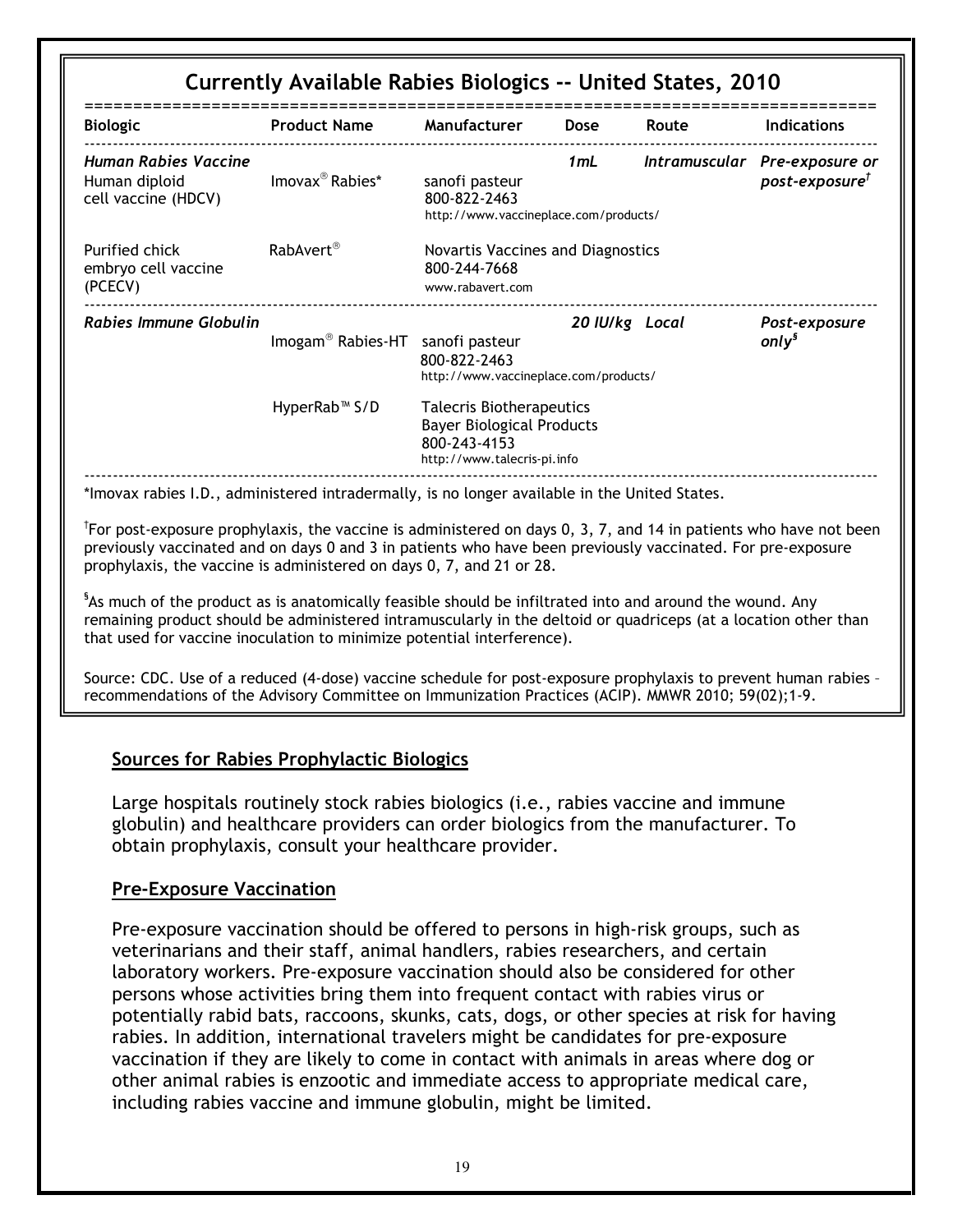Pre-exposure prophylaxis is administered for several reasons. First, although preexposure vaccination does not eliminate the need for additional medical evaluation after a rabies exposure, it simplifies management by eliminating the need for RIG and decreasing the number of doses of vaccine needed. This is particularly important for persons at high risk for being exposed to rabies in areas where modern immunizing products might not be available or where cruder, less safe biologics might be used, placing the exposed person at increased risk for adverse events. Second, pre-exposure prophylaxis might offer partial immunity to persons whose post-exposure prophylaxis is delayed. Finally, pre-exposure prophylaxis might provide some protection to persons at risk for unrecognized exposures to rabies.

• Pre-exposure vaccination regimens are as follows:

#### A. Intramuscular Primary Vaccination

• Three 1.0-mL injections of HDCV or PCECV should be administered intramuscularly (deltoid area) -- one injection per day on days 0, 7, and 21 or 28. Vaccine preparations for intradermal (ID) administration are no longer available in the United States.

| <b>Type of Vaccination</b>                                                                                                                                                                                                                                                                                                                                                                                                                                | Route         | Regimen                                                                                                                                                                                                            |
|-----------------------------------------------------------------------------------------------------------------------------------------------------------------------------------------------------------------------------------------------------------------------------------------------------------------------------------------------------------------------------------------------------------------------------------------------------------|---------------|--------------------------------------------------------------------------------------------------------------------------------------------------------------------------------------------------------------------|
| Primary                                                                                                                                                                                                                                                                                                                                                                                                                                                   | Intramuscular | HDCV or PCECV; 1.0 mL (deltoid area),<br>one each on days 0*, 7, and 21 or 28                                                                                                                                      |
| Booster <sup>†</sup>                                                                                                                                                                                                                                                                                                                                                                                                                                      | Intramuscular | HDCV or PCECV; 1.0 mL (deltoid area),<br>day 0* only                                                                                                                                                               |
| *Day 0 is the day the first dose of vaccine is administered.                                                                                                                                                                                                                                                                                                                                                                                              |               | HDCV= human diploid cell vaccine; PCECV = purified chick embryo cell vaccine                                                                                                                                       |
| <sup>T</sup> Persons in the continuous-risk category should have a serum sample tested for rabies virus neutralizing<br>antibody every 6 months, and persons in the frequent-risk category should be tested every 2 years. An<br>intramuscular booster dose of vaccine should be administered if the serum titer fails to maintain a<br>value of at least complete neutralization at a 1:5 serum diluation by rapid fluorescent focus inhibition<br>test. |               |                                                                                                                                                                                                                    |
| 2010; 59(02); 1-9.                                                                                                                                                                                                                                                                                                                                                                                                                                        |               | Source: CDC. Use of a reduced (4-dose) vaccine schedule for post-exposure prophylaxis to prevent<br>human rabies - recommendations of the Advisory Committee on Immunization Practices (ACIP). MMWR                |
|                                                                                                                                                                                                                                                                                                                                                                                                                                                           |               | Note: Because the antibody response has been satisfactory after these<br>recommended pre-exposure prophylaxis vaccine regimens, routine<br>serologic testing to confirm seroconversion is not necessary except for |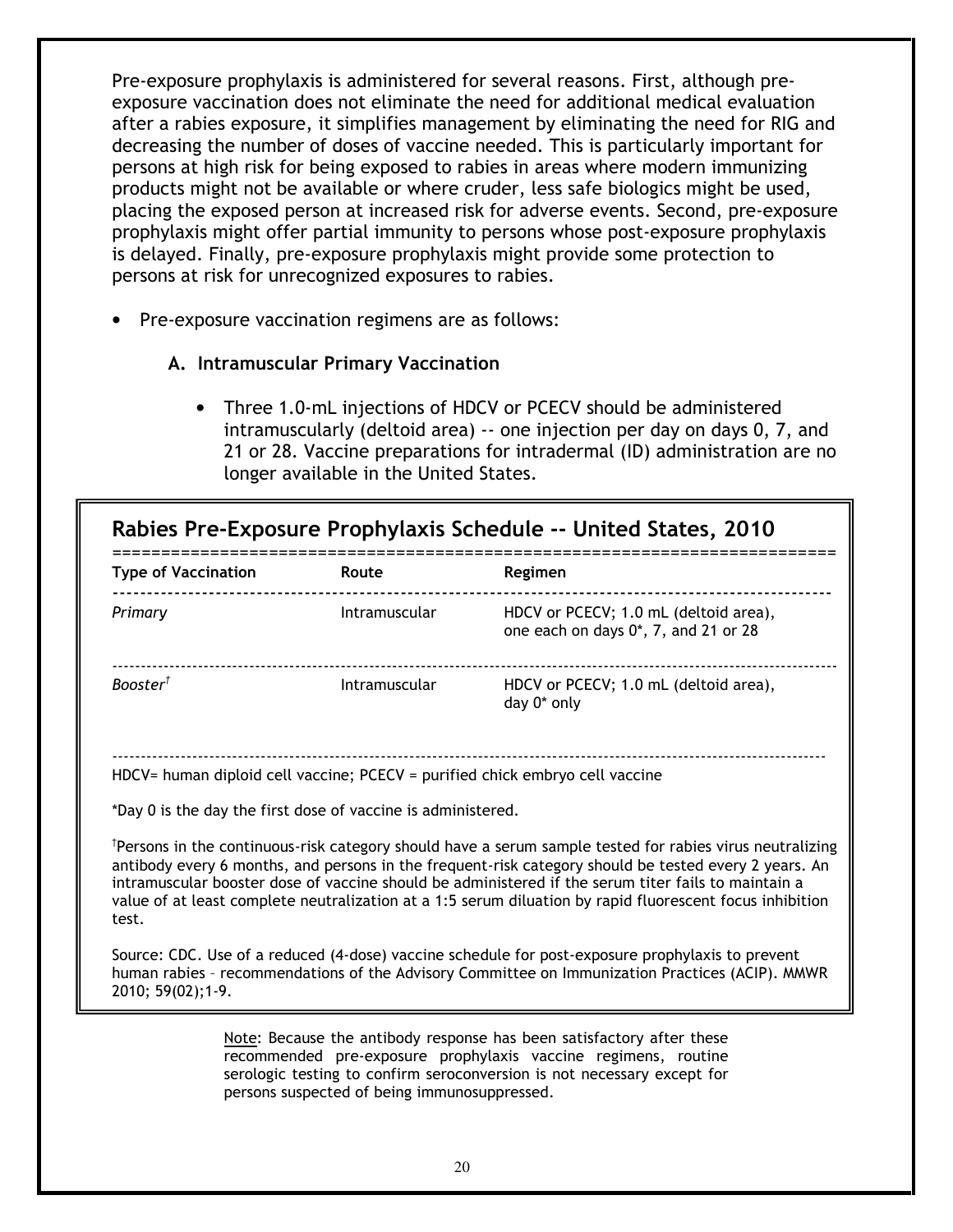## B. Pre-Exposure Booster Doses of Vaccine

Following completion of the pre-exposure primary vaccination regimen, certain persons whose activities bring them into frequent contact with rabies virus or potentially rabid animals may need a booster dose of vaccine if their rabies neutralizing antibody level falls below an acceptable level (i.e., if the titer is less than complete neutralization at a 1:5 serum dilution by the RFFIT). The following table provides guidelines based upon level of risk.

|                      | Pre-Exposure Booster Doses of Vaccine Based on Risk Categories                                                                                          |                                                                                                                                                                                                                                                                                                        |                                                                                                                                           |
|----------------------|---------------------------------------------------------------------------------------------------------------------------------------------------------|--------------------------------------------------------------------------------------------------------------------------------------------------------------------------------------------------------------------------------------------------------------------------------------------------------|-------------------------------------------------------------------------------------------------------------------------------------------|
| <b>Risk Category</b> | <b>Nature of Risk</b>                                                                                                                                   | <b>Typical Populations</b>                                                                                                                                                                                                                                                                             | <b>Pre-Exposure Recommendations</b>                                                                                                       |
| Continuous           | Virus present continuously,<br>often in high concentrations.<br>Specific exposures likely to<br>go unrecognized. Bite,<br>nonbite, or aerosol exposure. | Rabies research laboratory<br>workers; Rabies biologics<br>production workers                                                                                                                                                                                                                          | Primary course. Serologic testing*<br>every 6 months. Booster<br>vaccination if antibody titer is<br>below acceptable level. <sup>†</sup> |
| Frequent             | Exposure usually episodic,<br>with source recognized, but<br>exposure also might be<br>unrecognized. Bite, nonbite,<br>or aerosol exposure.             | Rabies diagnostic laboratory<br>workers; Cavers, Animal<br>control and wildlife workers<br>in areas where rabies is<br>enzootic; Veterinarians and<br>staff; All persons who handle<br>bats                                                                                                            | Primary course. Serologic testing*<br>every 2 years. Booster<br>vaccination if antibody titer is<br>below acceptable level. <sup>†</sup>  |
| Infrequent           | Exposure nearly always<br>episodic with source<br>recognized. Bite or nonbite<br>exposure.                                                              | Veterinarians and animal<br>control staff working with<br>terrestrial animals in areas<br>where rabies is uncommon to<br>rare; Veterinary students;<br>Travelers visiting areas where<br>rabies is enzootic and<br>immediate access to appropriate<br>medical care, including biologics,<br>is limited | Primary course. No serologic<br>testing or booster vaccinations.                                                                          |
| Rare                 | Exposure always episodic<br>with source recognized.<br>Bite or nonbite exposure.                                                                        | U.S. population at large,<br>Including persons in areas<br>where rabies is enzootic                                                                                                                                                                                                                    | No vaccination necessary.                                                                                                                 |
|                      |                                                                                                                                                         |                                                                                                                                                                                                                                                                                                        |                                                                                                                                           |

\*Refer to pages 37-38 for information about serologic testing.

 $\overline{a}$ 

†Minimum acceptable antibody level is complete virus neutralization at a 1:5 serum dilution by the rapid fluorescent focus inhibition test (RFFIT). A booster dose should be administered if the titer falls below this level.

Source: CDC. Use of a reduced (4-dose) vaccine schedule for postexposure prophylaxis to prevent human rabies – recommendations of the Advisory Committee on Immunization Practices (ACIP). MMWR 2010; 59(02);1-9.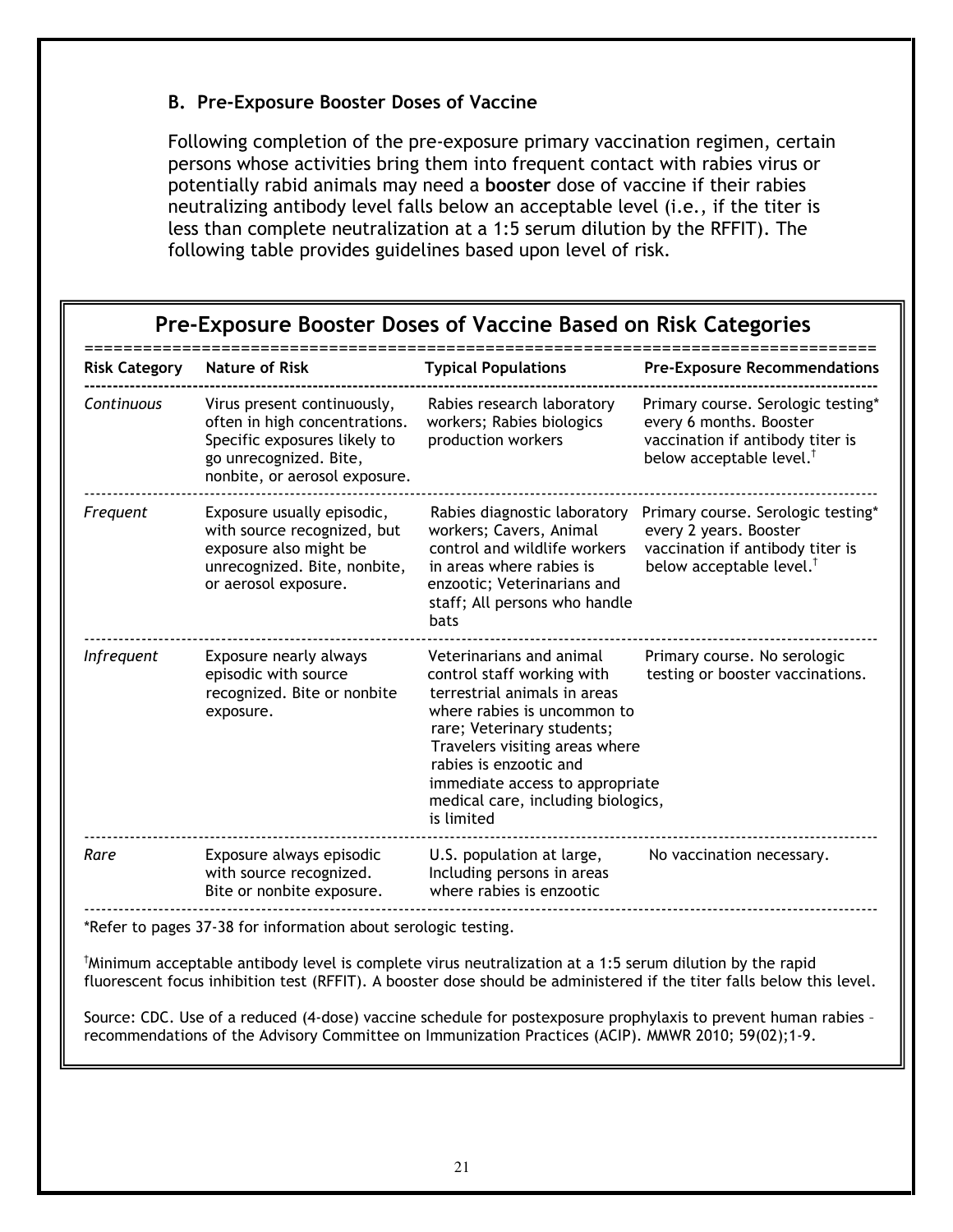## C. Post-Exposure Prophylaxis for Previously Vaccinated Persons

If a person is exposed to rabies, local wound care remains an important part of post-exposure prophylaxis, even for previously vaccinated persons. If exposed to rabies, persons who have been previously vaccinated with either the recommended pre-exposure OR post-exposure regimen should receive TWO IM doses of vaccine (1.0 mL each in the deltoid), one immediately and one 3 days later. Administration of RIG is unnecessary and should not be administered to these persons because the administration of passive antibody might inhibit the relative strength or rapidity of an expected anamnestic (or "memory") immune response.

For previously vaccinated persons who are exposed to rabies, determining the rabies virus neutralizing antibody titer for decision-making about prophylaxis is inappropriate for at least three reasons. First, several days will be required to collect the serum and determine the test result. Second, no "protective" titer is known. Finally, although rabies virus neutralizing antibodies are important components, other immune effectors also are operative in disease prevention.

## Post-Exposure Vaccination

In general, post-exposure prophylaxis (PEP) is indicated for persons exposed to a rabid animal in order to prevent infection with rabies virus. In the United States, the PEP regimen consists of local wound treatment, administration of one dose of immune globulin (with the exception of persons who have previously received complete vaccination regimens, either pre-exposure or post-exposure), and 4 doses of rabies vaccine over a 14-day period. Rabies immune globulin (RIG) and the first dose of rabies vaccine should be given as soon as possible after exposure. Additional doses of rabies vaccine should be given on days 3, 7, and 14 after the first vaccination. A 5 dose regimen (days 0, 3, 7, 14, and 28) of rabies vaccine should be administered for persons with altered immunocompetence, as they may experience a substantially reduced immune response to rabies vaccines. See chart on the next page for specific schedule and administration instructions.

If RIG was not administered when vaccination was begun (i.e., day 0), it can be administered up to and including day 7 of the post-exposure prophylaxis series. Beyond the seventh day, RIG is not indicated because an antibody response to cell culture vaccine is presumed to have occurred.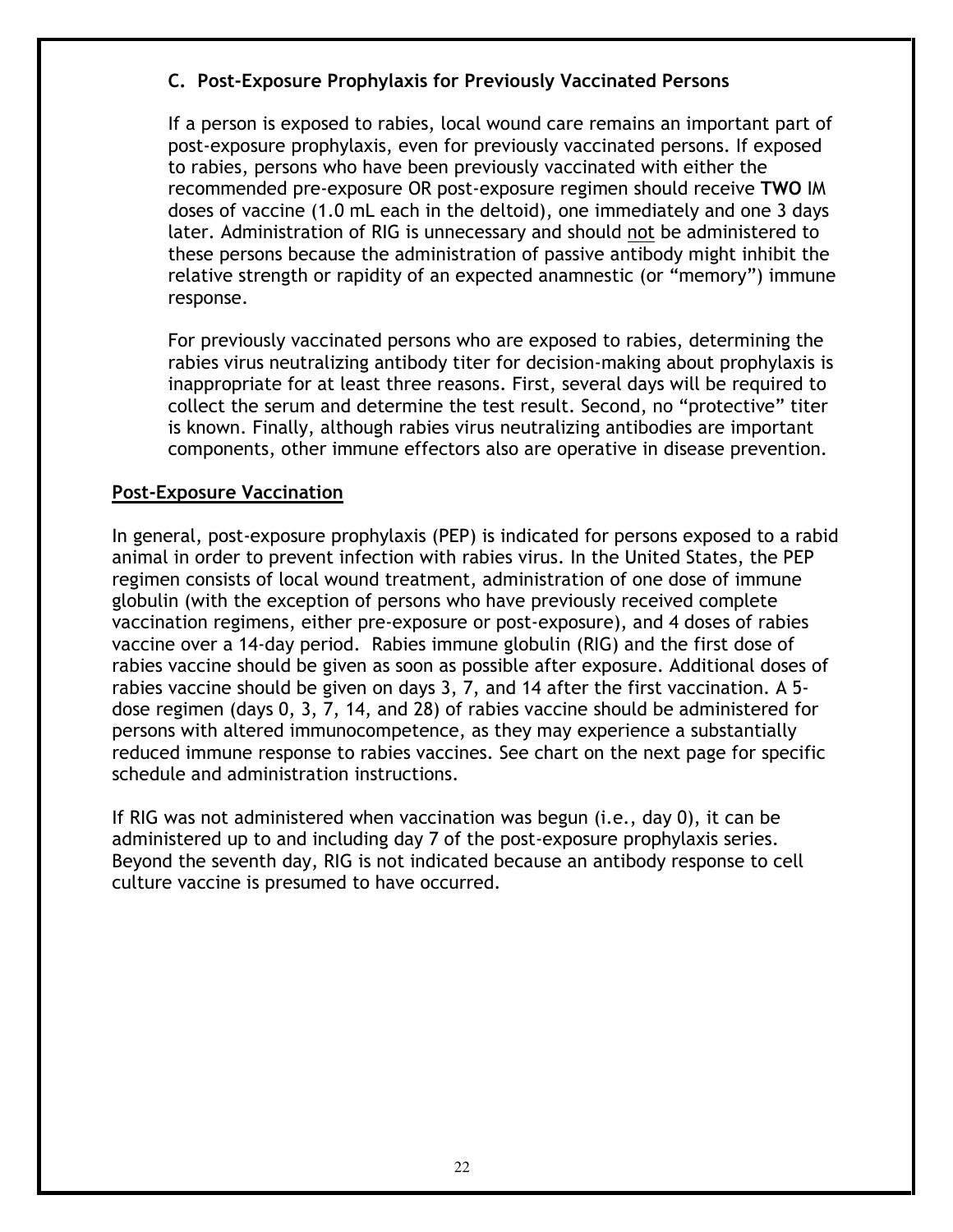| <b>Vaccination Status</b>                                    | <b>Treatment</b>                                                                                 | Regimen*                                                                                                                                                                                                                                                                                                                                                                                                                                                                                                                                                                                                                                                                                              |
|--------------------------------------------------------------|--------------------------------------------------------------------------------------------------|-------------------------------------------------------------------------------------------------------------------------------------------------------------------------------------------------------------------------------------------------------------------------------------------------------------------------------------------------------------------------------------------------------------------------------------------------------------------------------------------------------------------------------------------------------------------------------------------------------------------------------------------------------------------------------------------------------|
| Not previously vaccinated                                    | Local wound cleansing                                                                            | PEP should always begin with immediate<br>cleansing of all wounds with soap and<br>water. If available, a virucidal agent such<br>as a povidone-iodine solution should be<br>used to irrigate the wounds.                                                                                                                                                                                                                                                                                                                                                                                                                                                                                             |
|                                                              | <b>RIG</b>                                                                                       | Administer 20 IU/kg body weight. If<br>anatomically feasible, the full dose<br>should be infiltrated around the wound(s)<br>and any remaining volume should be<br>administered IM at an anatomical site<br>distant from vaccine administration. RIG<br>should not be administered in the same<br>syringe as vaccine. Because RIG might<br>partially suppress active production of<br>antibody, no more than the<br>recommended dose should be given.                                                                                                                                                                                                                                                  |
|                                                              | Vaccine                                                                                          | HDCV or PCECV 1.0 mL, IM (deltoid<br>area) <sup>5</sup> , one each on days $0^{\#}$ , 3, 7, and<br>$14‡$ (and 28 if person is<br>immunocompromised).                                                                                                                                                                                                                                                                                                                                                                                                                                                                                                                                                  |
| Previously vaccinated <sup>®</sup>                           | Local wound cleansing                                                                            | PEP should always begin with immediate<br>cleansing of all wounds with soap and<br>water. If available, a virucidal agent such<br>as a povidone-iodine solution should be<br>used to irrigate the wounds.                                                                                                                                                                                                                                                                                                                                                                                                                                                                                             |
|                                                              | <b>RIG</b>                                                                                       | RIG should not be administered.                                                                                                                                                                                                                                                                                                                                                                                                                                                                                                                                                                                                                                                                       |
|                                                              | Vaccine                                                                                          | HDCV or PCECV 1.0 mL, IM (deltoid<br>area) <sup>§</sup> , one each on days $0^{\#}$ and $3^{\#}$ .                                                                                                                                                                                                                                                                                                                                                                                                                                                                                                                                                                                                    |
|                                                              | *These regimens are applicable for all age groups, including children.                           |                                                                                                                                                                                                                                                                                                                                                                                                                                                                                                                                                                                                                                                                                                       |
| antibody response to the prior vaccination.                  |                                                                                                  | <sup>†</sup> Any person with a history of a complete pre-exposure or post-exposure vaccination regimen with HDCV, PCECV, or<br>rabies vaccine adsorbed, or previous vaccination with any other type of rabies vaccine and a documented history of                                                                                                                                                                                                                                                                                                                                                                                                                                                     |
|                                                              | outer aspect of the thigh may be used. Vaccine should never be administered in the gluteal area. | <sup>5</sup> The deltoid area is the only acceptable site of vaccination for adults and older children. For younger children, the                                                                                                                                                                                                                                                                                                                                                                                                                                                                                                                                                                     |
| "Day 0 is the day the first dose of vaccine is administered. |                                                                                                  |                                                                                                                                                                                                                                                                                                                                                                                                                                                                                                                                                                                                                                                                                                       |
|                                                              | Georgia Division of Public Health at 404-657-2588 for consultations.                             | *Vaccination should correspond with this regimen. However, in rare cases when it is not possible to administer the<br>vaccine on the appropriate day, the time between doses should be lengthened rather than shortened (e.g., if a<br>person cannot receive the second dose of vaccine on day 3, it should be administered as soon after day 3 as<br>possible). The schedule of subsequent doses of vaccine should be adjusted so that the time between doses is<br>consistent with recommendations (e.g., if vaccine was administered on day 4, subsequent doses should be given on<br>days 8 and 15) to ensure adequate and proper immune response. Please contact the Epidemiology Program of the |
|                                                              |                                                                                                  | Source: CDC. Use of a reduced (4-dose) vaccine schedule for post-exposure prophylaxis to prevent human rabies -<br>recommendations of the Advisory Committee on Immunization Practices (ACIP). MMWR 2010; 59(02);1-9.                                                                                                                                                                                                                                                                                                                                                                                                                                                                                 |

# Rabies Post-Exposure Prophylaxis Regimen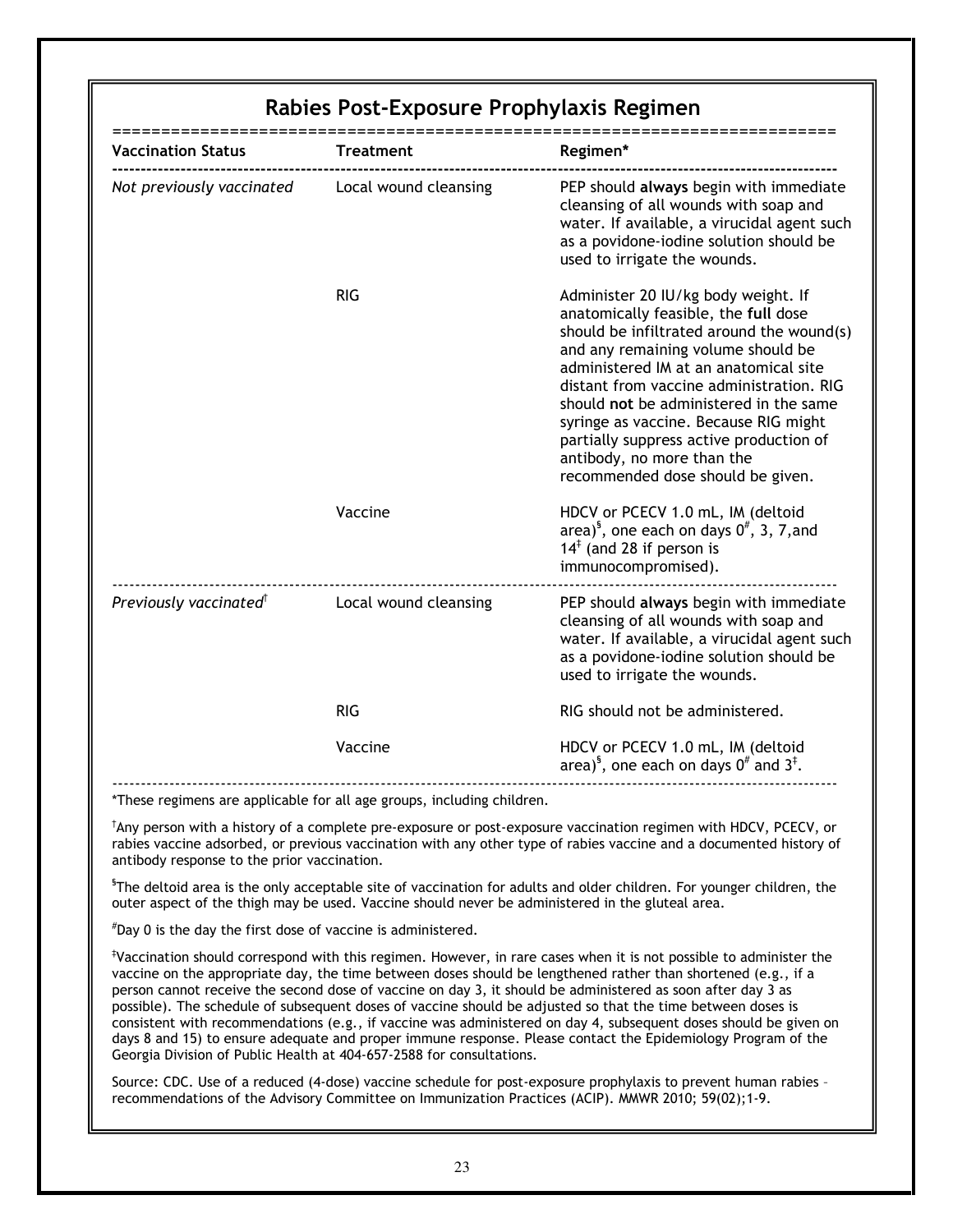#### Assessing the Need for PEP

Administration of rabies PEP is a medical urgency, not a medical emergency. Persons who have been bitten by animals suspected or proven to be rabid should begin PEP as soon as possible. However, very long incubation periods (up to 1 year) have been reported in humans. Thus, when a documented or likely exposure has occurred, PEP is indicated regardless of the length of the delay, provided the clinical signs of rabies are not present. Under most circumstances, PEP should not be initiated while the biting, healthy dog, cat, or ferret is still in 10-day confinement. However, during the 10-day confinement period, begin PEP at the first sign of rabies in a dog, cat, or ferret that has bitten someone.

Healthcare providers should evaluate each possible exposure to rabies and when necessary consult with the Georgia Poison Center or public health officials regarding the need for rabies PEP.

In the United States, the following factors should be considered in the rabies risk assessment before PEP is initiated:

- type of exposure (bite or nonbite)
- the geographic location of the incident
- the type of animal that was involved
- circumstances of the exposure (provoked or unprovoked)
- the vaccination status of the animal
- whether the animal can be safely captured and tested for rabies

In general, the highest risk of rabies transmission is associated with bite exposure from terrestrial wild carnivores or bats (see Decision Trees A-1 and A-2). Raccoons, skunks, and foxes are the terrestrial animals most often infected with rabies. Suggestive clinical signs of rabies among wildlife cannot be interpreted reliably. All bites by such wildlife must be considered possible exposures to the rabies virus. PEP should be initiated as soon as possible following exposure to wildlife, unless the animal is available for testing and shows no evidence of rabies (e.g., a negative test).

In addition, bats are increasingly implicated as important wildlife reservoirs for variants of rabies virus transmitted to humans. In all instances of potential human exposures involving bats, the bat in question should be safely collected, if possible, and submitted for rabies diagnosis. Rabies PEP is recommended for all persons with bite, scratch, or mucous membrane exposure to a bat, unless the bat is available for testing and shows no evidence of rabies (e.g., a negative test). PEP might also be appropriate even if a bite, scratch, or mucous membrane exposure is not apparent when there is reasonable probability that such exposure might have occurred (see pages 40-42 for more specific information about bats and rabies).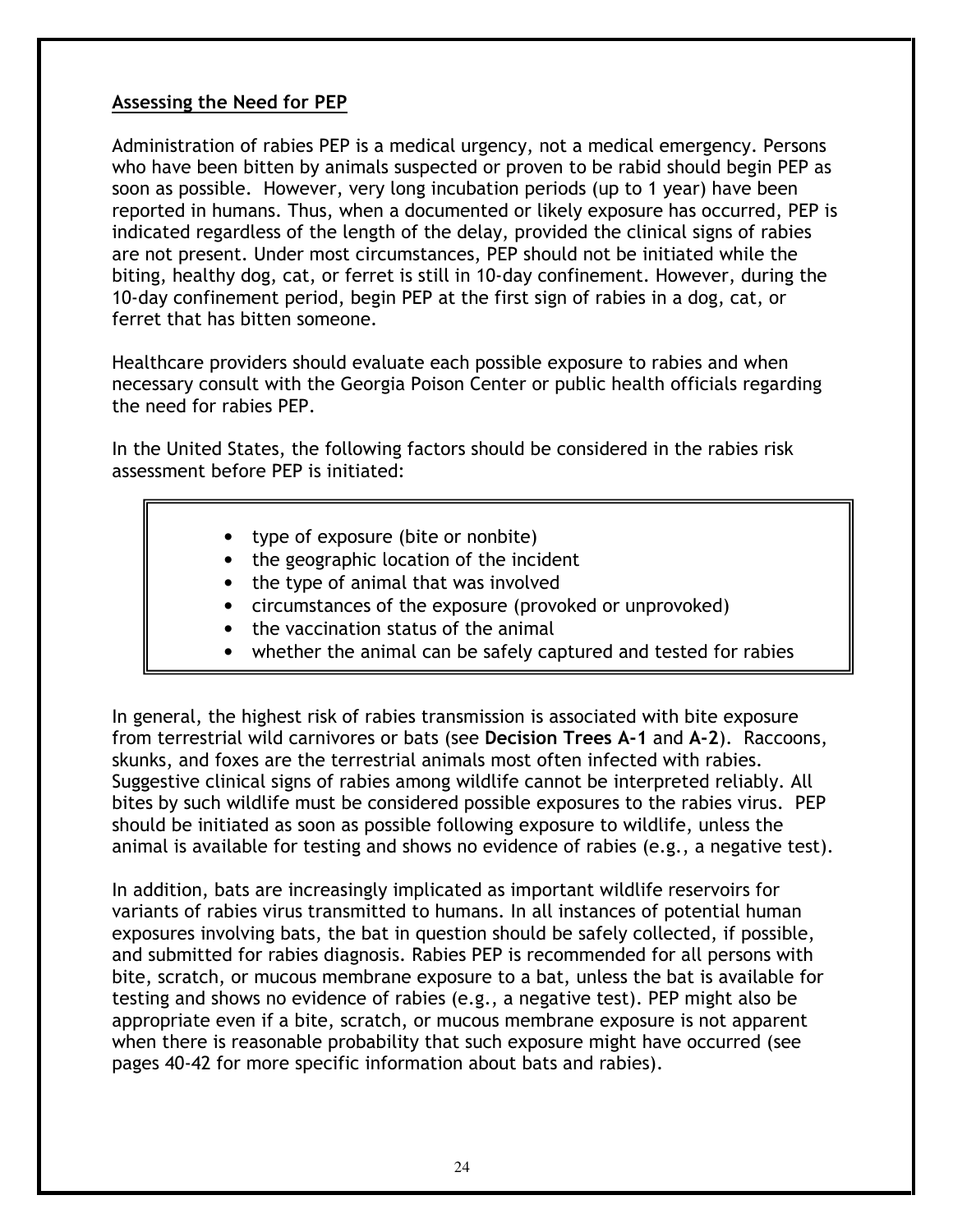The likelihood of rabies in a domestic animal varies by region; hence, the need for PEP also varies. In the continental United States, rabies among dogs has been reported sporadically along the United States-Mexico border and in areas of the United States with enzootic wildlife rabies. During 2000-2006, more cats than dogs were reported rabid in the United States. The majority of these cases were associated with the epizootic of rabies among raccoons in the eastern United States. The large number of rabid cats compared with other domestic animals might be attributed to a lower vaccination rate among cats because of less stringent cat vaccination laws, fewer confinement or leash laws, and the nocturnal activity patterns of cats placing them at greater risk for exposure to infected raccoons, skunks, foxes, and bats. In certain developing countries, dogs remain the major reservoir and vector of rabies and represent an increased risk for rabies exposure in such countries.

In the United States, a currently vaccinated dog, cat, or ferret is unlikely to become infected with rabies (see Decision Tree B). Although all species of livestock are susceptible to rabies, they are infrequently found to be infected (see Decision Tree C). Cattle and horses are among the most frequently reported rabid livestock; in many cases these animals have a previously reported history of exposure to a wildlife rabies reservoir, such as raccoon, skunk, or bobcat.

Small rodents (e.g., squirrels, hamsters, guinea pigs, gerbils, chipmunks, rats, and mice) and lagomorphs (including rabbits and hares) are rarely infected with rabies and have not been known to transmit rabies to humans (see Decision Tree D). In all cases involving rodents, Georgia Poison Center or public health officials should be consulted before a decision is made to initiate PEP.

An unprovoked attack by an animal might be more likely than a provoked attack to indicate that the animal is rabid. Bites inflicted on a person attempting to feed or handle an apparently healthy animal should generally be regarded as provoked.

Refer to the chart on the next page and to the Decision Trees on pages 27-31 for specific guidelines.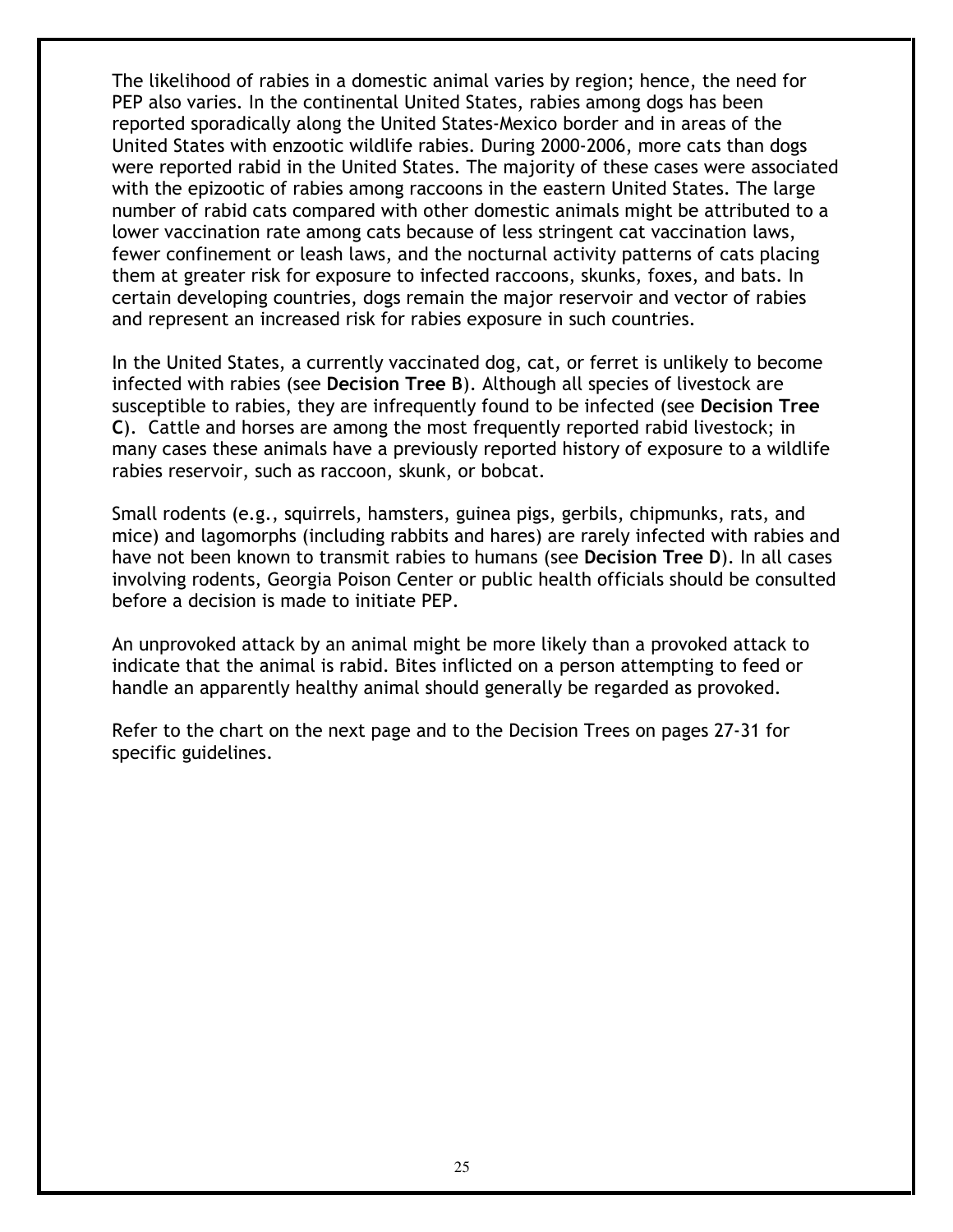# Rabies Post-Exposure Prophylaxis and Animal Guide

| <b>Animal Type</b>                                                                                                              | <b>Evaluation and Disposition of Animal</b>                                         | <b>Post-Exposure Prophylaxis</b><br><b>Recommendations</b>                                                                                                                                                                                         |
|---------------------------------------------------------------------------------------------------------------------------------|-------------------------------------------------------------------------------------|----------------------------------------------------------------------------------------------------------------------------------------------------------------------------------------------------------------------------------------------------|
| Dogs, cats, and ferrets                                                                                                         | Healthy and available for 10-day<br>confinement                                     | Persons should not begin PEP<br>unless animal develops clinical<br>signs of rabies.*                                                                                                                                                               |
|                                                                                                                                 | Rabid or suspected rabid                                                            | Immediately begin PEP.                                                                                                                                                                                                                             |
|                                                                                                                                 | Unknown (e.g., escaped)                                                             | Consult Georgia Poison Center<br>or public health officials.                                                                                                                                                                                       |
| Skunks, raccoons, bobcats,<br>foxes and most other<br>carnivores; bats                                                          | Regarded as rabid unless animal proven<br>negative by laboratory tests <sup>†</sup> | Consider immediate PEP.                                                                                                                                                                                                                            |
| Livestock, small rodents,<br>lagomorphs (rabbits and<br>hares), large rodents<br>(woodchucks and beavers),<br>and other mammals | Consider individually.                                                              | Consult Georgia Poison Center<br>or public health officials. Bites<br>from squirrels, hamsters, guinea<br>pigs, gerbils, chipmunks, rats,<br>other small rodents, rabbits, and<br>hares almost never require PEP.<br>Larger rodents may be a risk. |

† The animal should be euthanized and tested as soon as possible. Holding for observation is not recommended.

tested.

 $\overline{a}$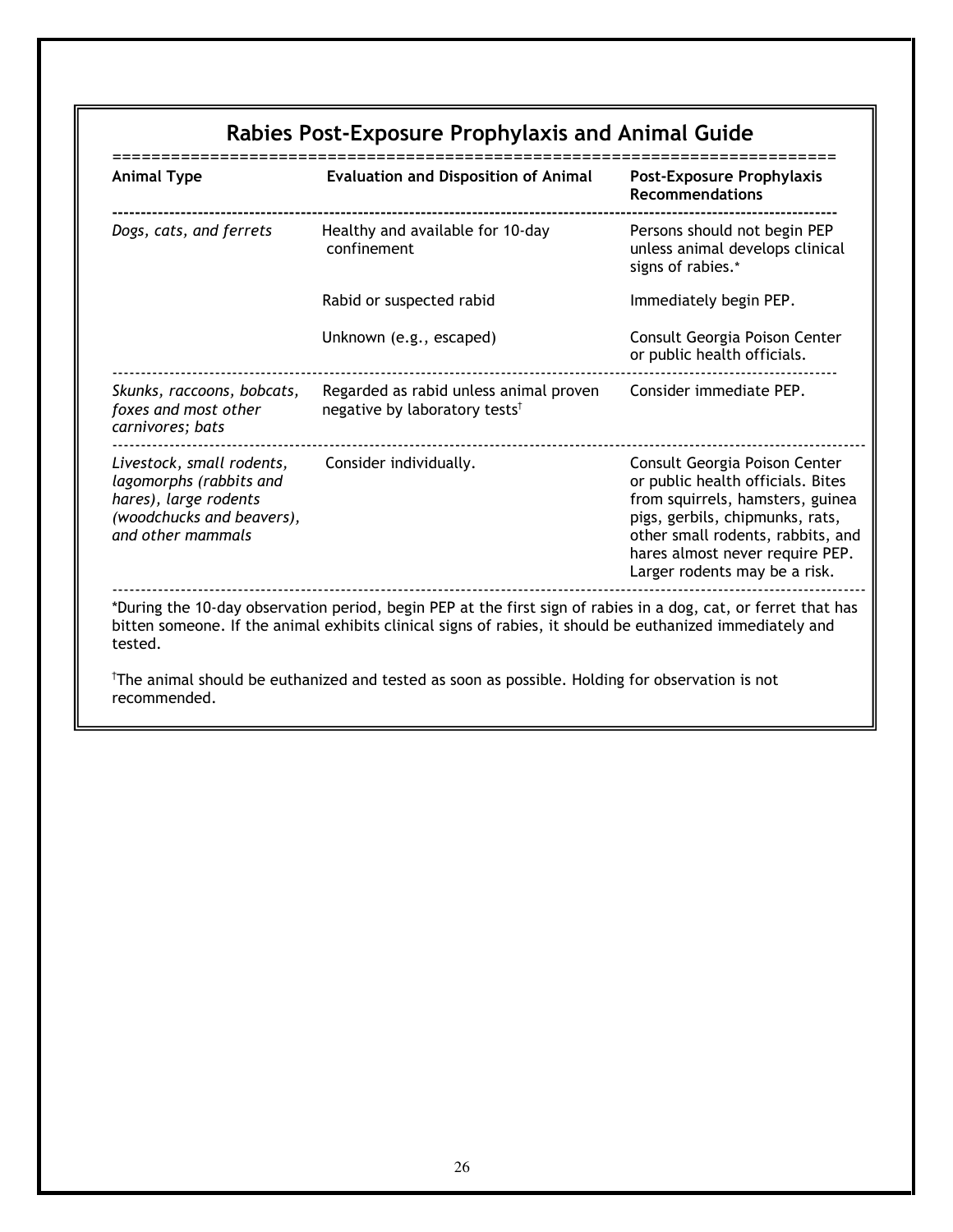# Decision Tree A-1 HIGH RISK ANIMALS Wild Carnivore (Raccoon, Fox, Skunk, etc.) Exposure Are results POSITIVE? Rabies PEP not necessary NO NO NO YES YES YES Did an exposure occur? Rabies post-exposure prophylaxis (PEP) not necessary Is animal available for testing? Begin rabies PEP ASAP Begin rabies PEP ASAP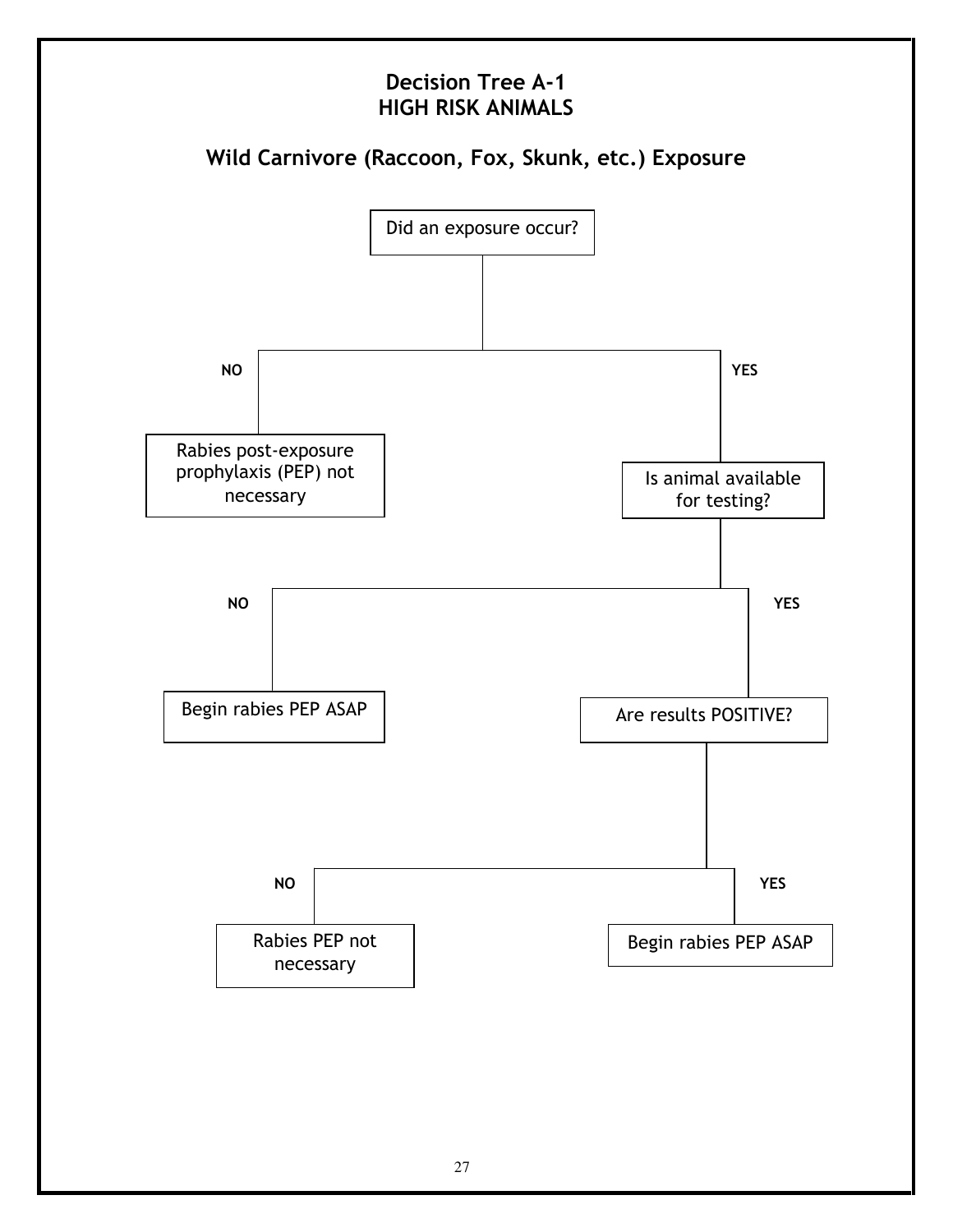

\*Any direct contact between a person and a bat should be evaluated for an exposure. If the person can be reasonably certain a bite, scratch, or mucous membrane exposure did not occur, or if the bat is available for testing and is negative for presence of rabies virus, post-exposure prophylaxis is not necessary. Other situations that might qualify as exposures include finding a bat in the same room as a person who might be unaware that a bite or direct contact had occurred (e.g., a deeply sleeping person awakens to find a bat in the room or an adult witnesses a bat in the room with a previously unattended child, mentally disabled person, or intoxicated person). These situations should not be considered exposures if rabies is ruled out by diagnostic testing of the bat, or circumstances suggest it is unlikely that an exposure took place. Other household members who did not have direct contact with the bat or were awake and aware when in the same room as the bat should not be considered as having been exposed to rabies.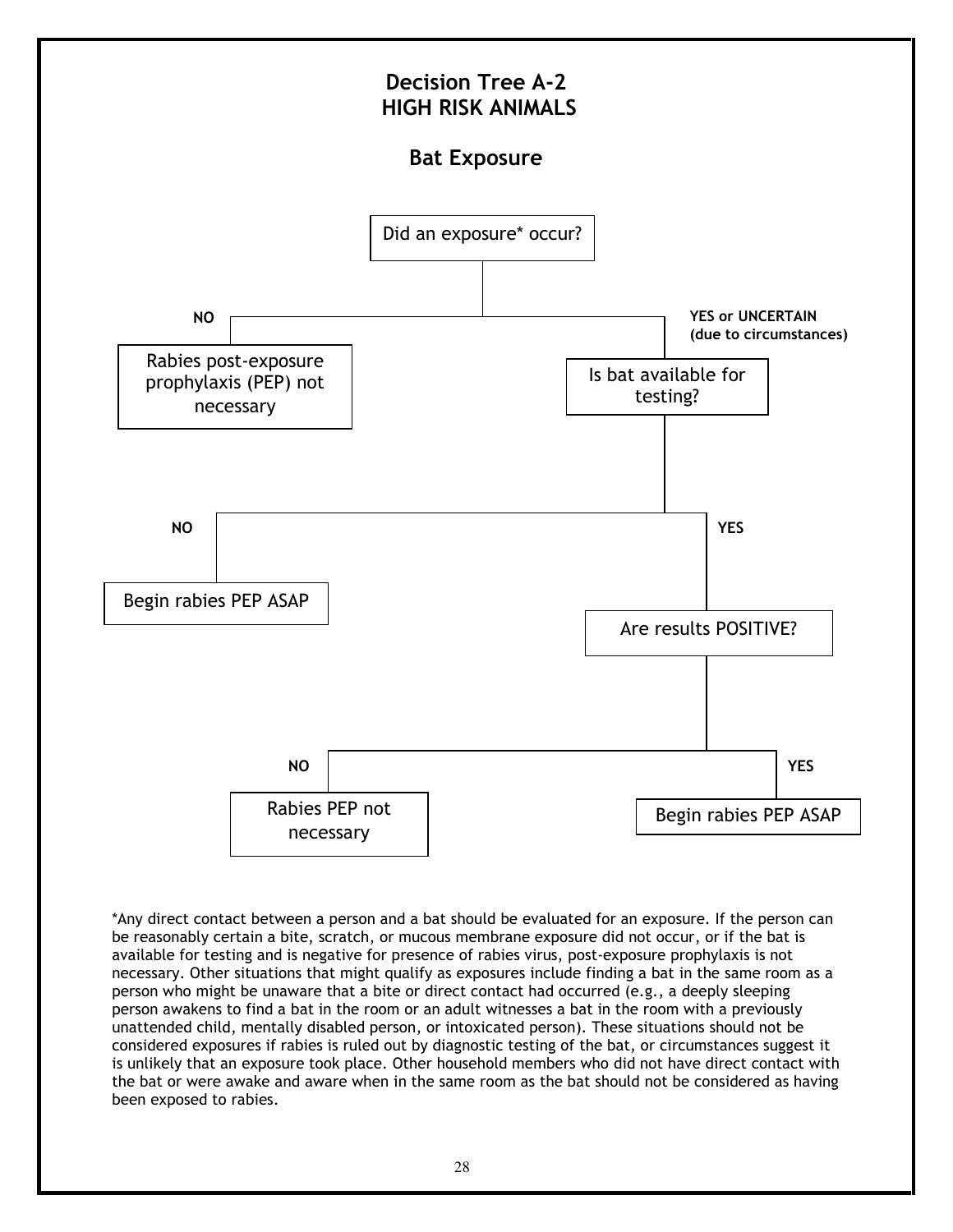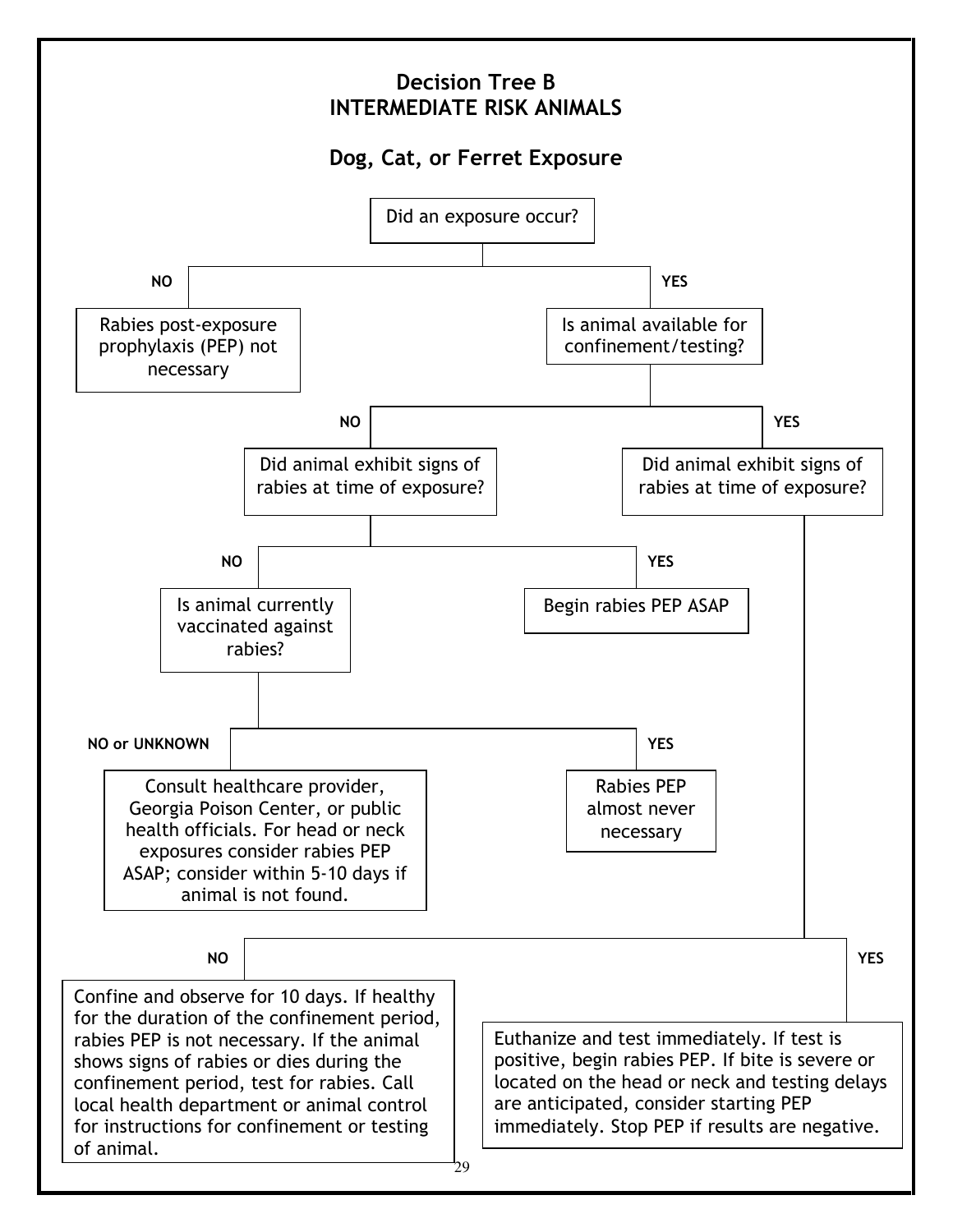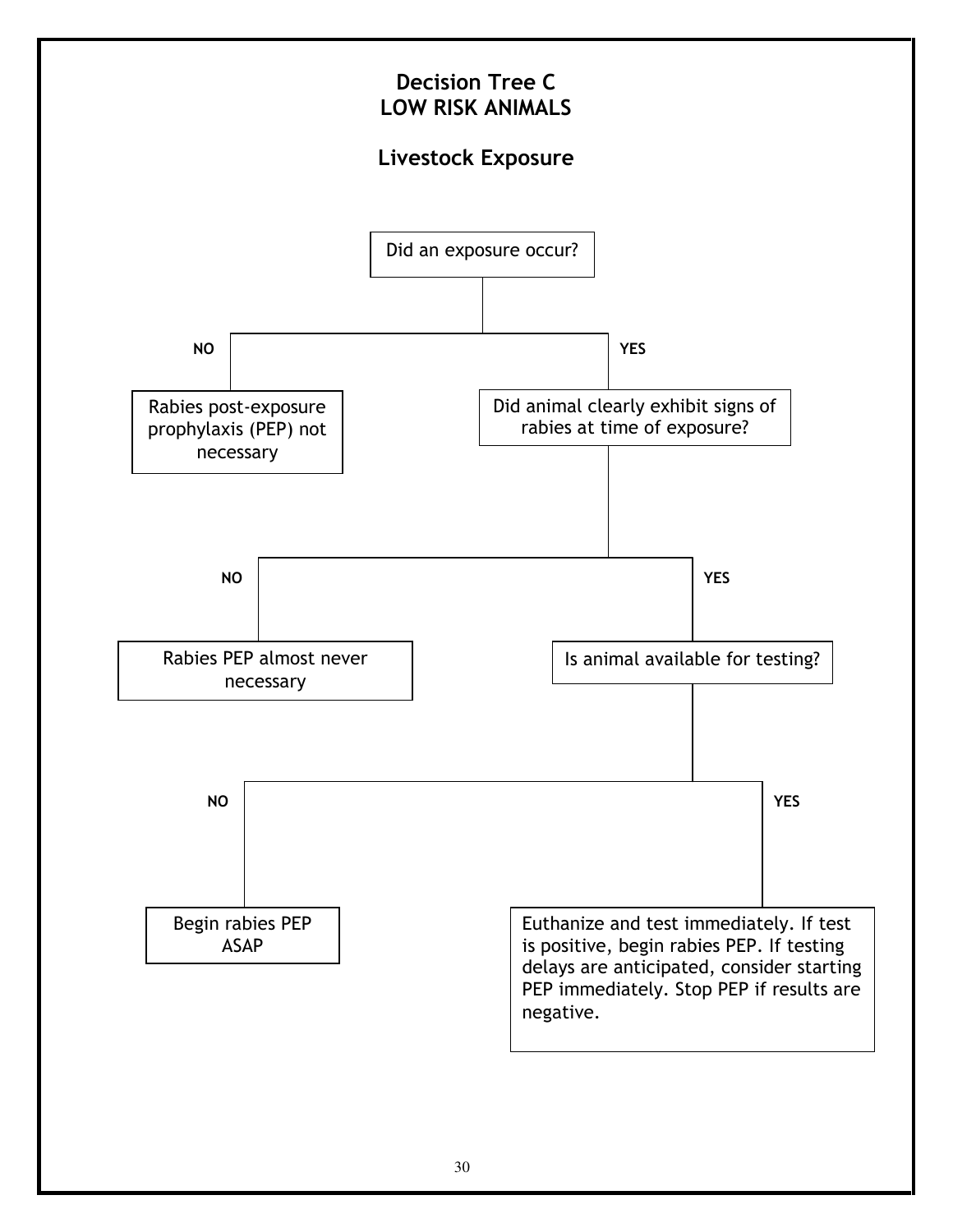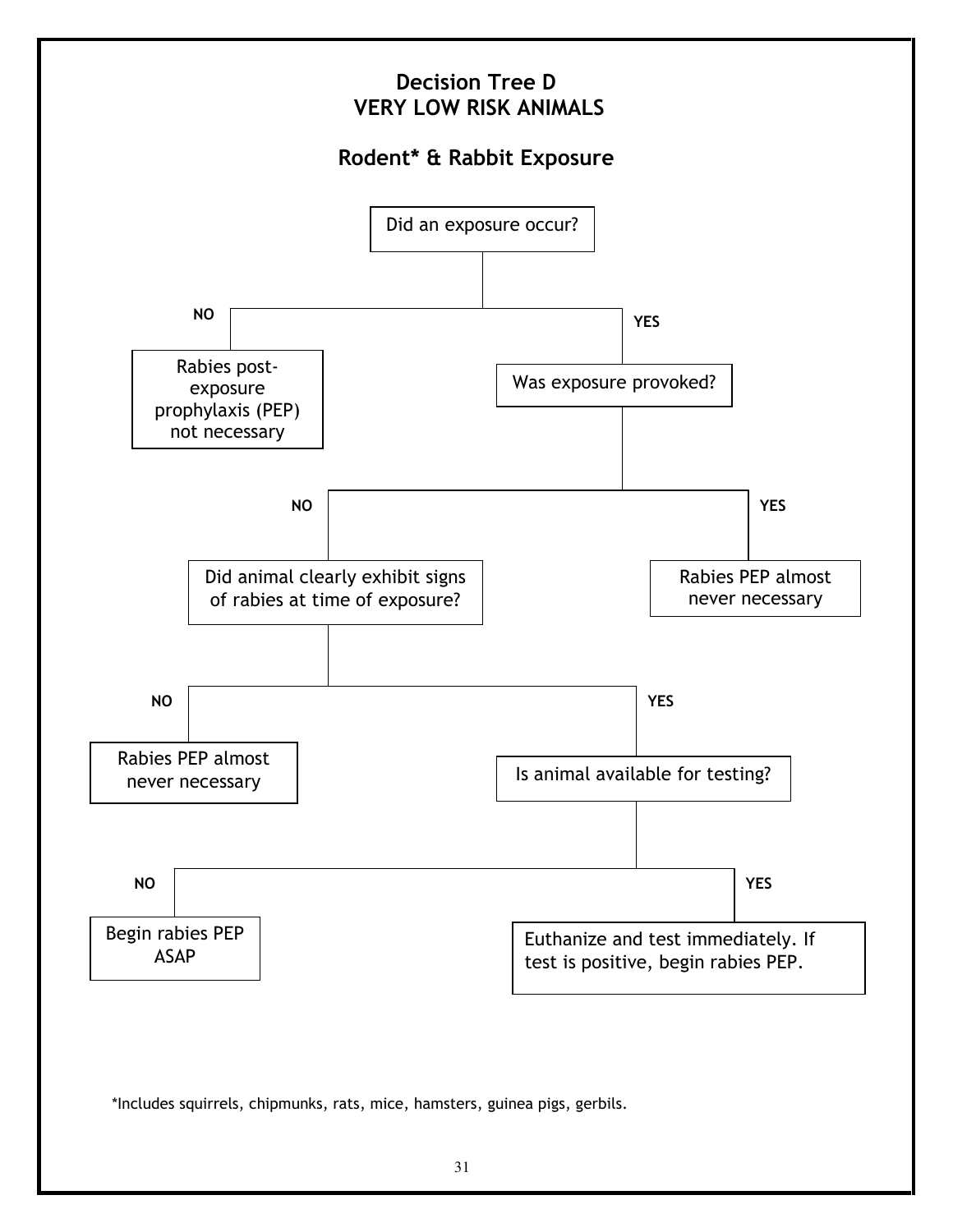# III. LABORATORY DIAGNOSIS OF RABIES

## A. General Principles of Rabies Diagnosis in Animals

The rapid and accurate laboratory diagnosis of rabies infections in animals is essential for timely administration of rabies post-exposure prophylaxis and may also aid in defining current epidemiologic patterns of rabies and in recognizing the need for the development of rabies control programs. In Georgia, animal rabies diagnosis is provided by the three laboratories of the Georgia Public Health Laboratory (GPHL) in accordance with the established national standardized protocol for rabies testing (http://www.cdc.gov/rabies/pdf/RabiesDFASPv2.pdf).

The direct fluorescent antibody test (dFA) is most frequently used to diagnose rabies in animals. All rabies laboratories in the United States perform this test on the brain tissue of animals suspected of having rabies. This test has been thoroughly evaluated for more than 40 years and is recognized as the most rapid and reliable of the tests for routine use. The dFA test is based on the principle that an animal infected by rabies virus will have rabies virus protein (antigen) present in its tissue. Because rabies is present in nervous tissue (and not blood like many other viruses) the ideal tissue to test for the presence of rabies antigen is brain. The most important part of a dFA test is flourescein-labeled anti-rabies antibody. When labeled antibody is added to rabies-suspect brain tissue, it will bind to rabies antigen if it is present. Unbound antibody can be washed away and the areas where the antigen has bound antibody will appear as a bright fluorescent apple green color when viewed with a fluorescence microscope. If rabies virus is absent, there will be no staining.

## B. Specimen Collection, Labeling, and Submission

A key factor in obtaining reliable laboratory results is the condition of the specimen when received by the laboratory. Shipping of specimens should be coordinated with the county health department or animal control officer. Containers for shipment are available from county health departments or from GPHL Laboratory Supply (404-327- 7904).

## • Submission Guidelines

- 1. Only specimens received in good condition with at least two identifiable brain parts are approved for reporting test results.
- 2. For a specimen to be accepted for testing, there must have been exposure of a human or domestic animal to the suspected rabid animal.
- 3. The laboratories are not equipped to handle whole carcasses: only the HEAD is accepted as a specimen, except for bats and animals of similar size, which should be submitted whole. Whole carcasses of any larger animal will be returned to the sender for resubmission of the HEAD ONLY.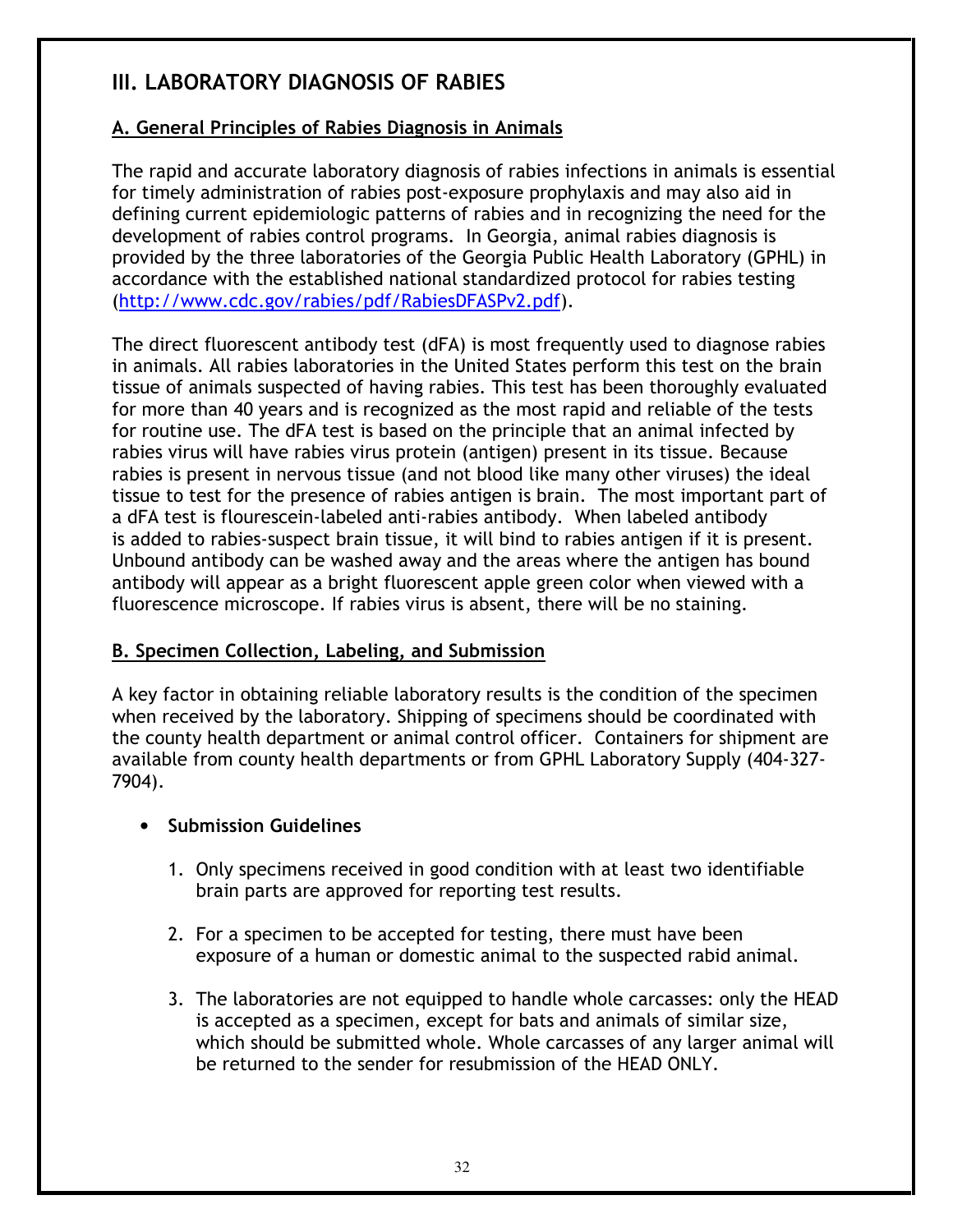- 4. The following guidelines are recommended for the removal of animal heads (whenever possible, this procedure should be performed by a person who has received pre-exposure rabies vaccine).
	- Rubber gloves and protective clothing as well as face and eye protection should be worn while the head is being removed and packaged.
	- Sever the head between the foramen magnum and the atlas. Local veterinarians or trained animal control personnel can assist in this removal.
	- Allow fluids and blood to drain from the head. Keep as clean as possible and place the head in a double plastic bag for transport to the laboratory.
	- If fleas or ticks are present, spray insecticide into the plastic bag containing the head before closing. Do not send maggots.
	- Cutting surfaces and instruments should be thoroughly cleaned with detergent and water and disinfected. Gloves should also be cleaned and disinfected or discarded following use.
- 5. Only brain material (not the entire head) of very large animals (e.g., cows, horses) will be accepted due to limitations for handling in the laboratory. Removal of the brain should only be attempted by a veterinarian. Whole heads of large animals received by the laboratory will be returned to the sender for resubmission of the BRAIN ONLY.
- 6. Rodents (e.g., rats, mice, gerbils, hamsters, guinea pigs, chipmunks, voles, squirrels, moles) and rabbits are not usually involved in the rabies cycle and will not be accepted for testing without prior arrangements with the Epidemiology Program (404-657-2588) or the Georgia Public Health Laboratory to which the specimen is being sent (Atlanta (Decatur): 404-327- 7900; Albany: 229-430-4122; Waycross: 912-285-6000.)
- 7. If specimens cannot be delivered to the laboratory immediately, refrigerate but DO NOT FREEZE. Frozen specimens cannot be tested until they thaw, which may cause a delay in reporting.
- 8. Do NOT send tissue in a preservative such as formalin, as rabies testing cannot be performed on such specimens.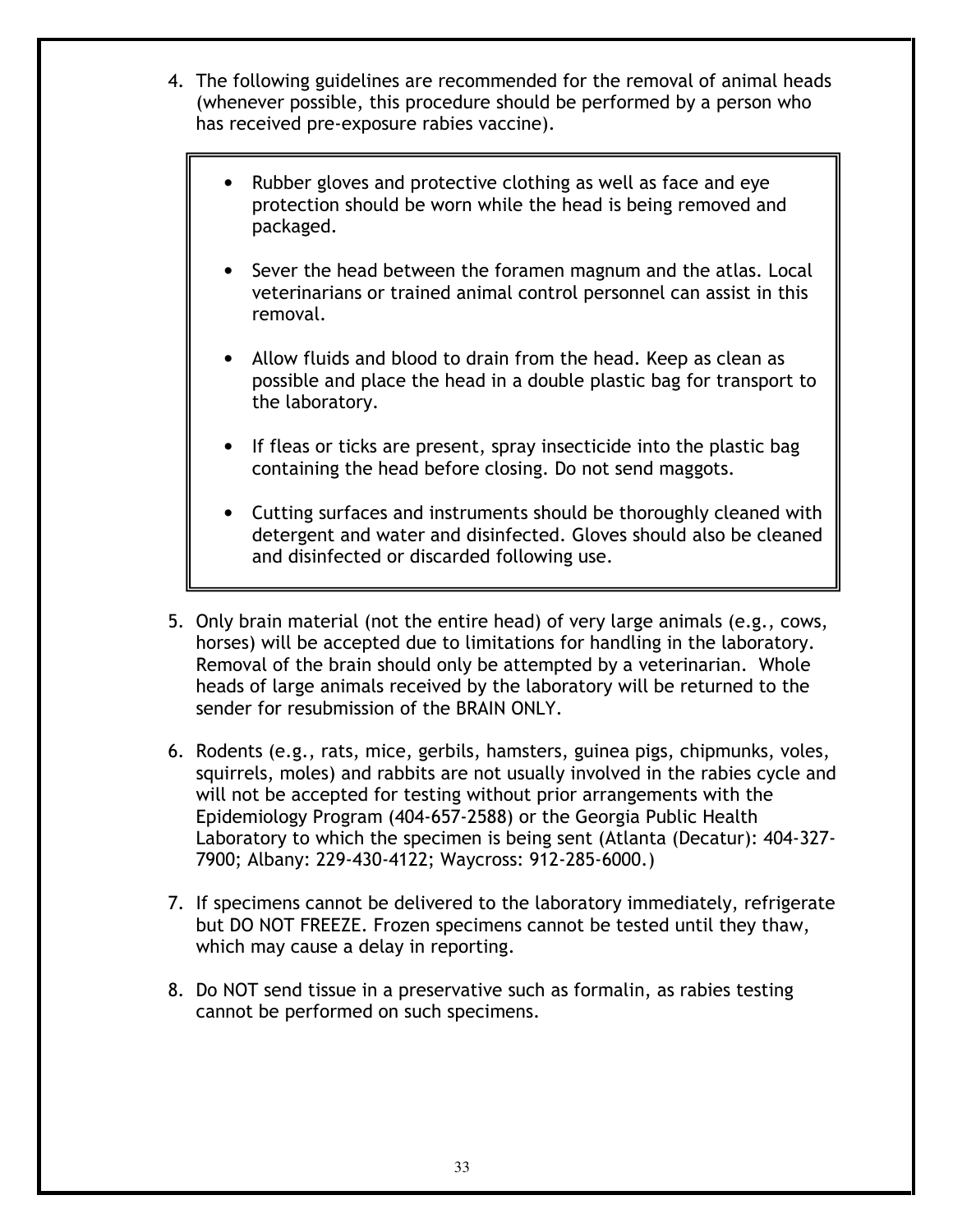- Laboratory Submission Form
	- A Rabies Submission Form #3062 should accompany each specimen submitted for rabies examination. This form should be filled out completely and legibly, making sure to include accurate addresses and phone numbers for use in reporting results. If you do not have a GPHL submitter code, please call GPHL at 404-327-7900 to have one assigned to you prior to submission. Veterinary clinics and hospitals should not submit specimens directly to GPHL without a submitter code. Veterinarians should contact the local health department or animal control agency for assistance in submitting specimens for rabies testing.
	- Blank forms may be found on page 36 of this manual and also on the Division of Public Health website at: http://health.state.ga.us/docs/lab/manual/Section%20VIII%20Appendice s/Appendix%20B%20Order%20Forms/Rabies%20Form.doc.

#### • Specimen Shipment Guidelines

Containers for shipment are available from county health departments or from GPHL Laboratory Supply (404-327-7904). Rabies testing is available Monday through Friday.

- Properly package the specimen by placing the severed animal head in a double plastic bag and secure the bag by twisting and knotting. For bats or similar size animals, do not remove the head, but submit whole. For large animals (e.g., cows, horses) submit the BRAIN ONLY (consult the attending veterinarian).
- Place the large plastic bag into the Styrofoam container. Add cold packs. DO NOT USE DRY ICE.
- Place the sealed bag containing the specimen on top of the cold packs in the container. Seal the Styrofoam shipper. Place the completed submission form in the brown envelope, and tape to the lid of the sealed shipper. Place the shipper in the cardboard box and tape the address for shipment. Do not seal the box until shipment so that the agent can inspect the container.
- The package should be shipped PREPAID to the nearest Public Health Laboratory using the method of shipment that will assure prompt delivery. CONTAINERS WITH SPECIMENS CANNOT BE SENT THROUGH THE MAIL. Addresses and telephone numbers of laboratories are as follows: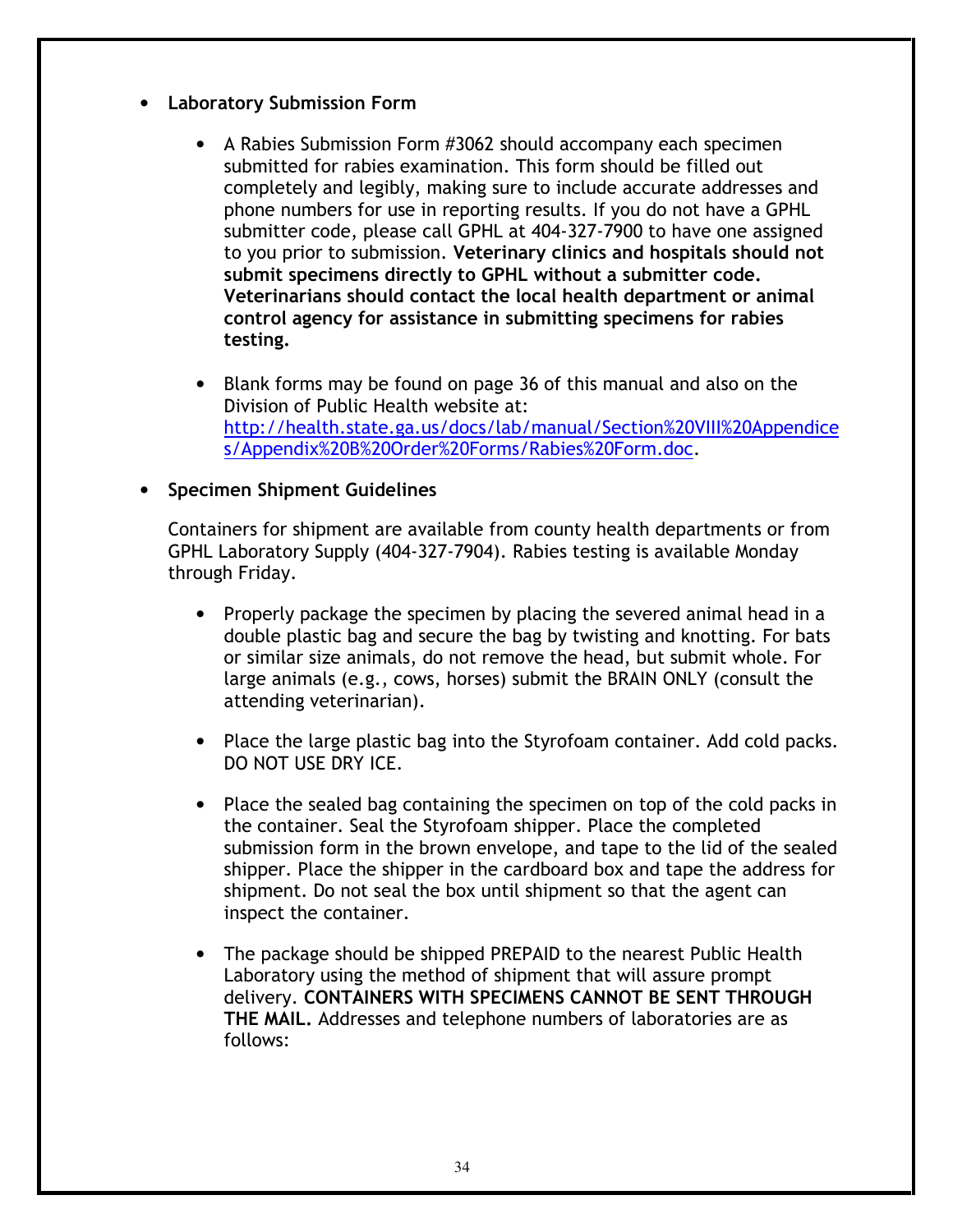Albany Regional Laboratory Georgia Public Health Laboratory Waycross Regional Laboratory<br>1709 N. Jackson Street 1749 Clairmont Road 1751 Gus Karle Parkway 1109 N. Jackson Street 1749 Clairmont Road 1751 Gus Karle Parkway Albany, Georgia 31701-2022 Decatur, Georgia 30033-4050 Waycross, Georgia 31503 Telephone: 229-430-4122 Telephone: 404-327-7900 Telephone: 912-388-7050

- Any bite case with a strong probability of human rabies exposure should be handled with utmost speed. Where possible, hand deliver such specimens after telephoning ahead to advise the laboratory of the expected time of arrival.
- Avoid shipping specimens on weekends or holidays unless prior approval has been obtained from the laboratory manager. Special instructions regarding labeling will be needed to ensure that weekend courier or security personnel are notified to receive the specimen from the carrier. A better alternative is to place the specimen in double plastic bags as described above and refrigerate until shipment can be made when the laboratory is in operation Monday through Friday, unless the test result is urgent.

## C. Reporting and Interpreting Results

Rabies testing is available Monday through Friday. Due to the time required for tissue fixation, reports will ordinarily be issued the next business day following receipt of the specimen, provided that the specimen is received by 10:00 a.m. Reporting will be delayed on specimens that are frozen.

- Specimens received on Friday or those involved in emergency situations (i.e., severe human head or neck exposures or human exposures for which emergency testing has been approved by the Epidemiology Program at 404- 657-2588) will be tested and reported the same day received, provided they arrive in the laboratory by 10:00 a.m. Otherwise, results will be reported the following business day.
- If the brain is decomposed or damaged to the point that the laboratory is uncertain as to whether the specimen is the appropriate brain tissue, testing will not be done unless there is human exposure. Report will read "UNSATISFACTORY" with the comment: "Test requires at least two identifiable brain parts." With human exposure, routine testing is performed. If POSITIVE, the report will so state. If NEGATIVE, a report of "UNSATISFACTORY" will be made with the comment: "Test requires at least two identifiable brain parts." In this situation, an unsatisfactory test result should be managed as if POSITIVE.
- All positive, negative, and unsatisfactory rabies results are immediately telephoned or electronically reported to the submitter listed on the Rabies Submission Form, with a hard copy of the report sent by mail. Electronic reporting is available for all submitters. Please contact GPHL (404-327-7900) to initiate electronic reporting.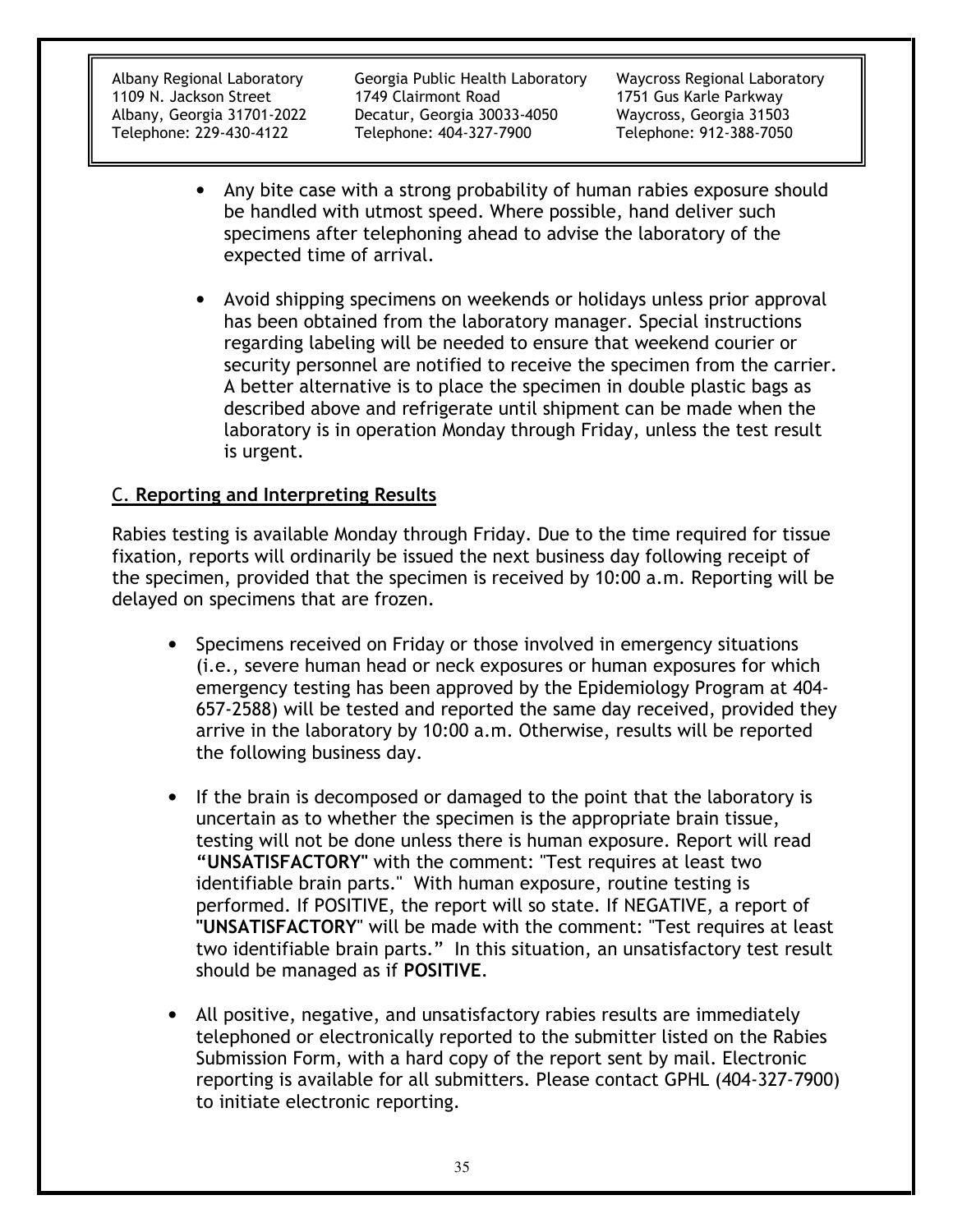## Georgia Department of Community Health Public Health Laboratory Rabies Submission Form

| <b>SUBMITTER INFORMATION</b>                                                                                                                                                                                                                                                                                                                                                    |                                                                                                                                                                                                                                                                                                                     | raoice baoilleann i chlif         | <b>PATIENT INFORMATION</b>                                                               |                          |
|---------------------------------------------------------------------------------------------------------------------------------------------------------------------------------------------------------------------------------------------------------------------------------------------------------------------------------------------------------------------------------|---------------------------------------------------------------------------------------------------------------------------------------------------------------------------------------------------------------------------------------------------------------------------------------------------------------------|-----------------------------------|------------------------------------------------------------------------------------------|--------------------------|
| <b>SUBMITTER CODE:</b>                                                                                                                                                                                                                                                                                                                                                          |                                                                                                                                                                                                                                                                                                                     | CASE/BITE number:                 |                                                                                          |                          |
| CLINIC NAME: 2008<br><u> 1989 - Johann Barbara, marka a shekara tsa 1989 - An tsa 1989 - An tsa 1989 - An tsa 1989 - An tsa 1989 - An</u>                                                                                                                                                                                                                                       |                                                                                                                                                                                                                                                                                                                     |                                   | Name and Address of Person Exposed/Owner of Animal/Submitter (circle one)<br>NAME: NAME: |                          |
| STREET:                                                                                                                                                                                                                                                                                                                                                                         |                                                                                                                                                                                                                                                                                                                     | Last<br>RESIDENCE:                | First                                                                                    | Middle                   |
|                                                                                                                                                                                                                                                                                                                                                                                 |                                                                                                                                                                                                                                                                                                                     | <b>Street</b><br>Zip              | City                                                                                     | State                    |
| CITY:                                                                                                                                                                                                                                                                                                                                                                           |                                                                                                                                                                                                                                                                                                                     | County                            | <b>DOB</b>                                                                               | $\sqrt{2}$               |
| STATE & ZIP CODE:                                                                                                                                                                                                                                                                                                                                                               |                                                                                                                                                                                                                                                                                                                     | Other Persons Exposed:            |                                                                                          |                          |
| <b>CLINIC NO:</b>                                                                                                                                                                                                                                                                                                                                                               |                                                                                                                                                                                                                                                                                                                     | NAME                              | $\overline{AB}$                                                                          | <b>DOB</b>               |
| <b>CONTACT NAME:</b>                                                                                                                                                                                                                                                                                                                                                            |                                                                                                                                                                                                                                                                                                                     |                                   | $\begin{array}{c c}\nNAME \hline\n\end{array}$                                           | <b>DOB</b>               |
| the control of the control of the control of the control of the control of the control of the control of the control of the control of the control of the control of the control of the control of the control of the control<br><b>CONTACT NO:</b><br>the control of the control of the control of the control of the control of the control of                                |                                                                                                                                                                                                                                                                                                                     |                                   |                                                                                          | <b>DOB</b>               |
|                                                                                                                                                                                                                                                                                                                                                                                 |                                                                                                                                                                                                                                                                                                                     |                                   |                                                                                          |                          |
| SPECIMEN INFORMATION<br>Date of Collection: Date Killed:<br>$\frac{1}{2}$ $\frac{1}{2}$ $\frac{1}{2}$ $\frac{1}{2}$ $\frac{1}{2}$ $\frac{1}{2}$ $\frac{1}{2}$ $\frac{1}{2}$ $\frac{1}{2}$ $\frac{1}{2}$ $\frac{1}{2}$ $\frac{1}{2}$ $\frac{1}{2}$ $\frac{1}{2}$ $\frac{1}{2}$ $\frac{1}{2}$ $\frac{1}{2}$ $\frac{1}{2}$ $\frac{1}{2}$ $\frac{1}{2}$ $\frac{1}{2}$ $\frac{1}{2}$ | $\frac{1}{2}$ $\frac{1}{2}$ $\frac{1}{2}$ $\frac{1}{2}$ $\frac{1}{2}$ $\frac{1}{2}$ $\frac{1}{2}$ $\frac{1}{2}$ $\frac{1}{2}$ $\frac{1}{2}$ $\frac{1}{2}$ $\frac{1}{2}$ $\frac{1}{2}$ $\frac{1}{2}$ $\frac{1}{2}$ $\frac{1}{2}$ $\frac{1}{2}$ $\frac{1}{2}$ $\frac{1}{2}$ $\frac{1}{2}$ $\frac{1}{2}$ $\frac{1}{2}$ |                                   | County of Animal                                                                         |                          |
| <b>Species of Animal Submitted:</b>                                                                                                                                                                                                                                                                                                                                             | <b>Reason for Testing:</b>                                                                                                                                                                                                                                                                                          |                                   | <b>Clinical Information:</b>                                                             |                          |
| Bat<br>Cat<br>Dog<br>"Breed"____________________<br>Fox<br>Raccoon                                                                                                                                                                                                                                                                                                              | Human exposure<br>Domestic animal exposure<br>Epidemiological Reasons                                                                                                                                                                                                                                               | (mandatory, check all that apply) | <b>Domesticated animal vaccination status:</b><br>Current<br>None<br>Expired<br>Unknown  |                          |
| <b>Skunk</b><br>Other<br><b>Animal Classification:</b>                                                                                                                                                                                                                                                                                                                          | <b>Exposure Type:</b><br><b>Bite</b><br><b>Contact Saliva</b><br>Scratch                                                                                                                                                                                                                                            |                                   | Veterinarian who observed animal/phone<br>number                                         |                          |
| Pet<br>Wild<br><b>Stray</b>                                                                                                                                                                                                                                                                                                                                                     | Unknown                                                                                                                                                                                                                                                                                                             |                                   | Has animal recently fought with a suspected<br>rabid animal?<br>Yes<br>If Yes, date:     | Unknown<br>No            |
|                                                                                                                                                                                                                                                                                                                                                                                 |                                                                                                                                                                                                                                                                                                                     |                                   |                                                                                          | Form 3062 (Rev. 01/2010) |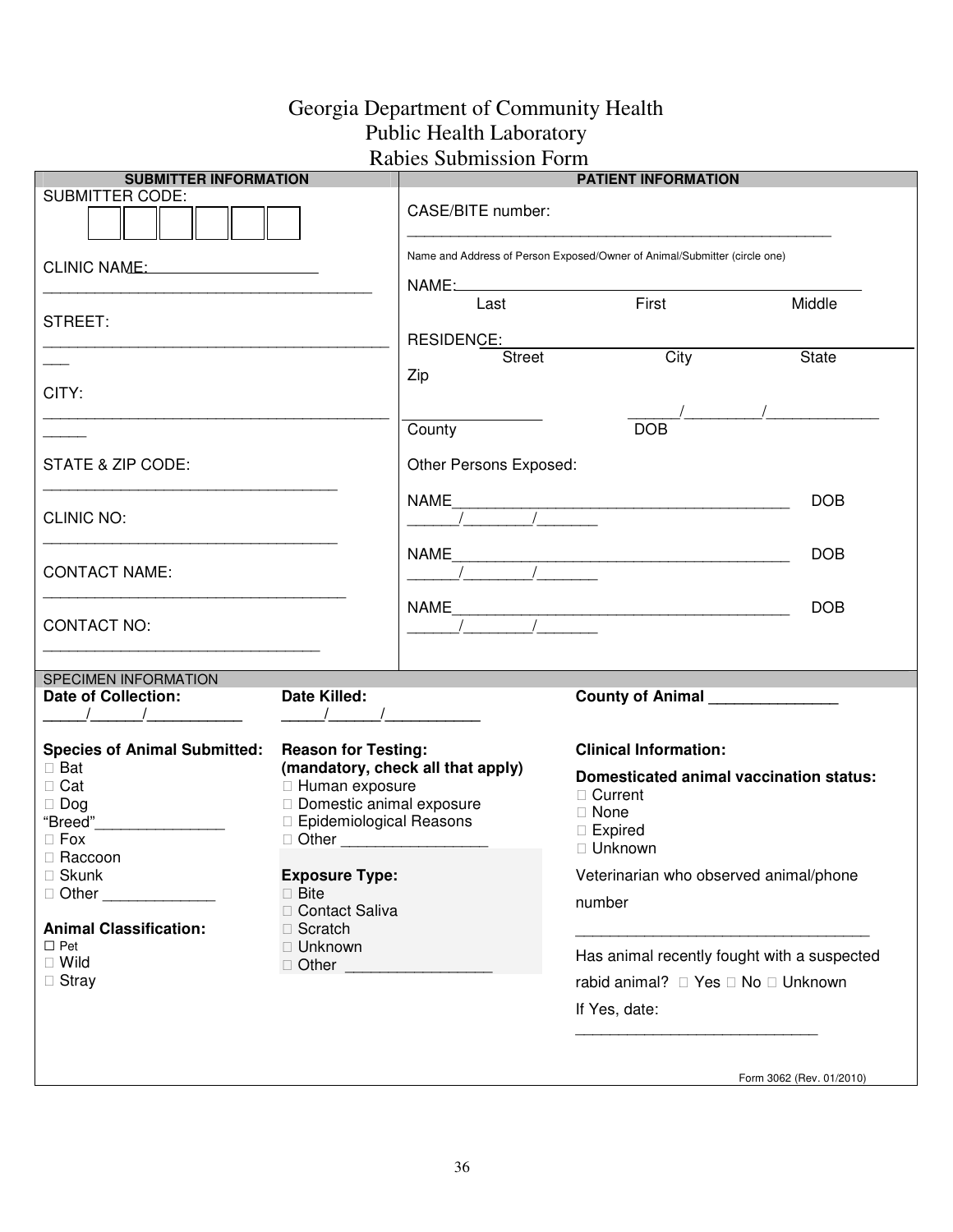## D. Serologic Testing

All persons tested during several CDC studies 2-4 weeks after completion of preexposure and post-exposure rabies prophylaxis in accordance with ACIP guidelines have demonstrated an adequate antibody response to rabies. Therefore, serum samples from patients completing pre-exposure or post-exposure prophylaxis do not need to be tested to document seroconversion unless the person is immunosuppressed. If titers are obtained, specimens collected 2-4 weeks after completing the pre-exposure or post-exposure prophylaxis regimen should completely neutralize challenge virus at a 1:5 serum dilution by the Rapid Fluorescent Focus Inhibition Test (RFFIT). Although antibody levels do not define a person's immune status, they are markers of continuing immune response.

In animals, neutralizing antibody titers have been shown to be imperfect markers of protection. Antibody titers will vary with time since the last vaccination. Titers do not directly correlate with protection because other immunologic factors also play a role in preventing rabies and our abilities to measure and interpret those other factors are not well developed. Therefore, evidence of circulating rabies virus antibodies should not be used as a substitute for current vaccination in managing rabies exposures or determining the need for booster vaccinations in animals.

Although virus neutralizing antibody levels may not definitively determine a person's susceptibility or protection from a rabies virus exposure, titers in persons at risk for exposure are used to monitor the relative rabies immune status over time. Considering these issues, serologic testing to quantitate antibody levels after rabies vaccination in humans and animals is applicable in the following cases:

- A person at "continuous risk" of exposure to rabies should have a serum sample tested for rabies antibody every six months (see page 21). This includes rabies research laboratory workers and rabies biologics production workers.
- A person at "frequent risk" of exposure to rabies should have a serum sample tested for rabies antibody every two years (see page 21). This includes: rabies diagnostic laboratory workers; cavers; veterinarians and staff; animal control and wildlife workers in areas where rabies is enzootic; and persons who frequently handle bats.
- Some "rabies-free" jurisdictions may require evidence of vaccination and rabies antibodies in domestic animals (dogs and cats) for importation purposes. CONTACT INDIVIDUAL COUNTRIES FOR IMPORT REQUIREMENTS. Keep in mind there is not an established "protective" titer in animals. Titers do not directly correlate with protection because other immunologic factors also play a role in preventing rabies and our abilities to measure and interpret those other factors are not well developed. Therefore, evidence of circulating rabies virus antibodies should not be used as a substitute for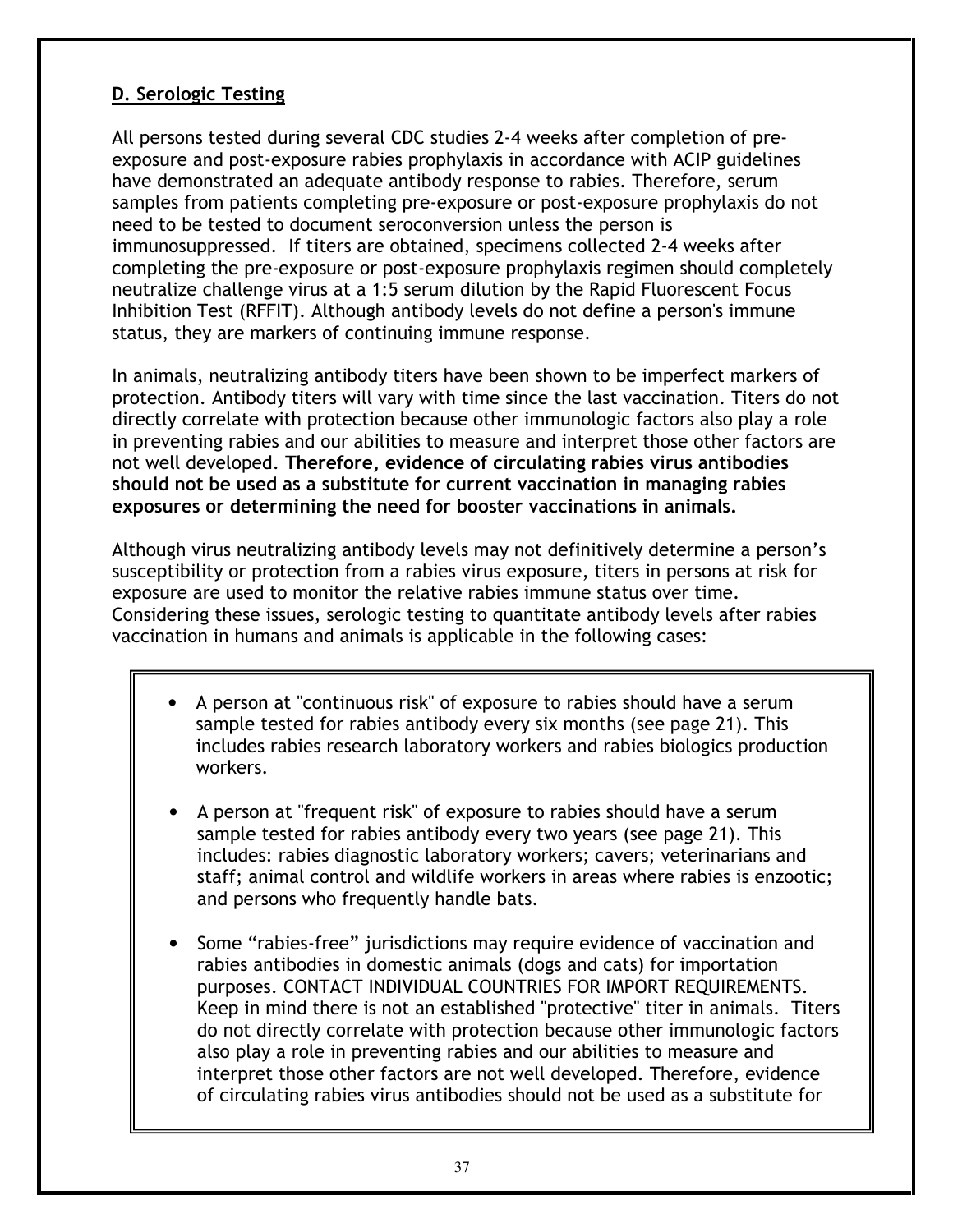current vaccination in managing rabies exposures or determining the need for booster vaccinations in animals.

There are two types of RFFIT tests depending on the request: a screen test simply tells the patient/client if a booster of rabies vaccine is indicated and serum is tested at two dilutions. An end-point titer is used to determine the exact titer and is tested at serial five-fold dilutions until an end-point is reached. This test is indicated for those who want to know their exact titer and for animals being exported to some rabies-free countries. Testing requires two milliliters (mls) of serum.

#### • Laboratories conducting rabies serologic testing

Note: Phoning the laboratory in advance for correct forms, testing costs, and proper instructions is recommended.

|   | $\mathbf{x}$ Kansas State University<br>Rabies Laboratory<br>2005 Research Park Circle<br>Manhattan KS 66502<br>Phone: 785-532-4483<br>Fax: 785-532-4474<br>www.vet.ksu.edu/depts/dmp/service/rabies/index.htm                                                                            |
|---|-------------------------------------------------------------------------------------------------------------------------------------------------------------------------------------------------------------------------------------------------------------------------------------------|
| ☆ | Atlanta Health Associates, Inc.<br>309 Pirkle Ferry Road, Suite D300<br>Cumming, GA 30040<br>Phone: 800-717-5612<br>Fax: 770-205-9021<br>http://atlantahealth.net                                                                                                                         |
| ☆ | Auburn University Virology Laboratory (animals only)<br><b>College of Veterinary Medicine</b><br>Department of Pathobiology<br><b>Virology Laboratory</b><br>261 Greene Hall<br>Auburn University, AL 36849<br>Phone: 334-844-2659<br>Fax: 334-844-2652<br>www.vetmed.auburn.edu/virology |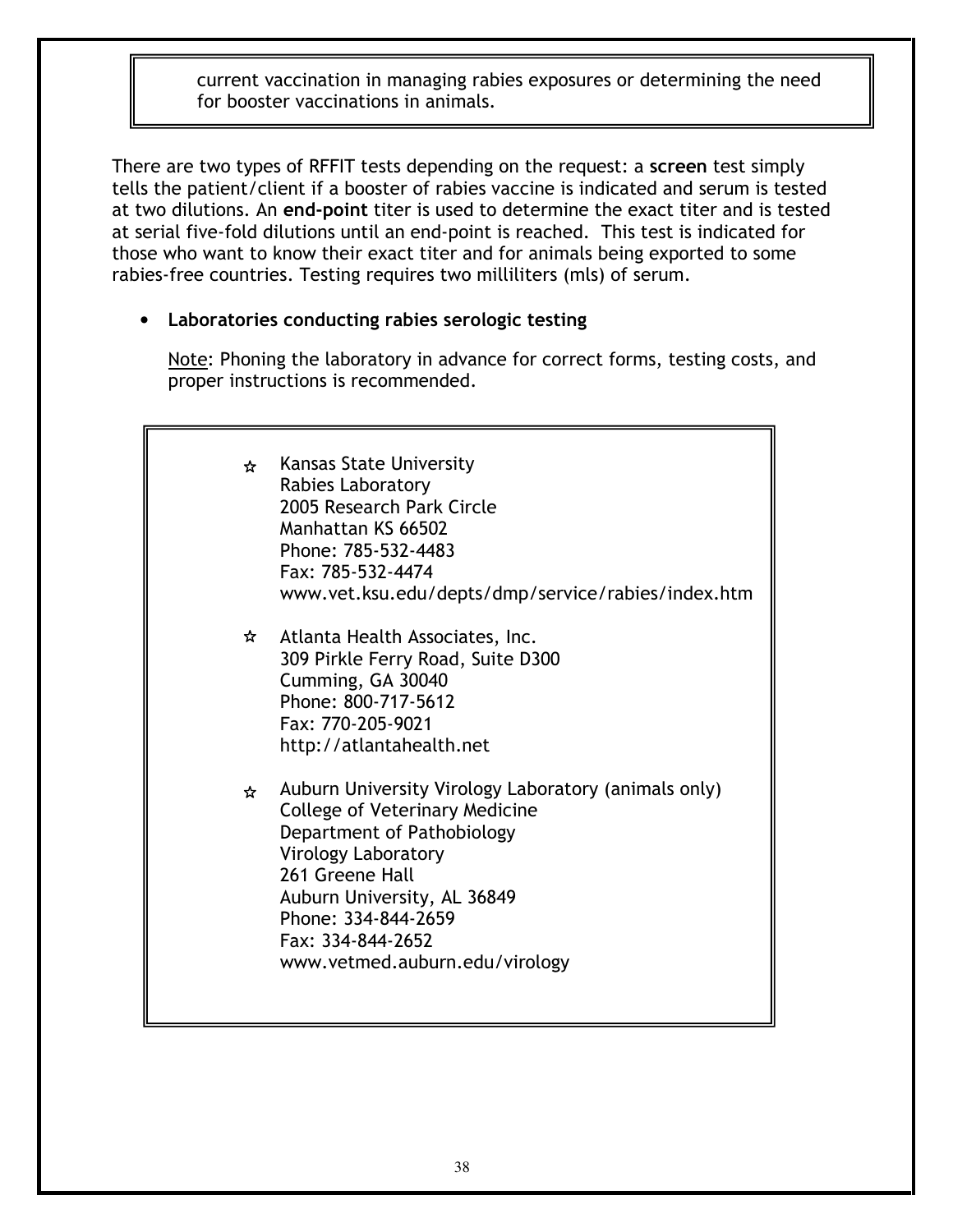# IV. RABIES CONTROL DURING DISASTER RESPONSE

Animals may be displaced during and after manmade or natural disasters and require emergency sheltering. Animal rabies vaccination and exposure histories are often not available for displaced animals and disaster response creates situations where animal caretakers may lack appropriate training and previous vaccination. For these situations it is critical to implement and coordinate rabies prevention and control measures to reduce the risk of rabies transmission and the need for human PEP. Public health officials and other response partners should consider the following control measures, when feasible:

- Examine each animal at a triage site for signs of rabies.
- Isolate animals exhibiting signs of rabies pending evaluation by a veterinarian.
- Ensure that all animals have a unique identifier.
- Administer a rabies vaccination to all dogs, cats and ferrets unless reliable proof of vaccination exists.
- Adopt minimum standards for animal caretakers that include personal protective equipment, previous rabies vaccination, and appropriate training in animal handling.
- Maintain documentation of animal disposition and location (e.g., returned to owner, died or euthanized, adopted, relocated to another shelter, address of new location).
- Provide facilities to confine and observe animals involved in exposures.
- Report human exposures to appropriate public health authorities.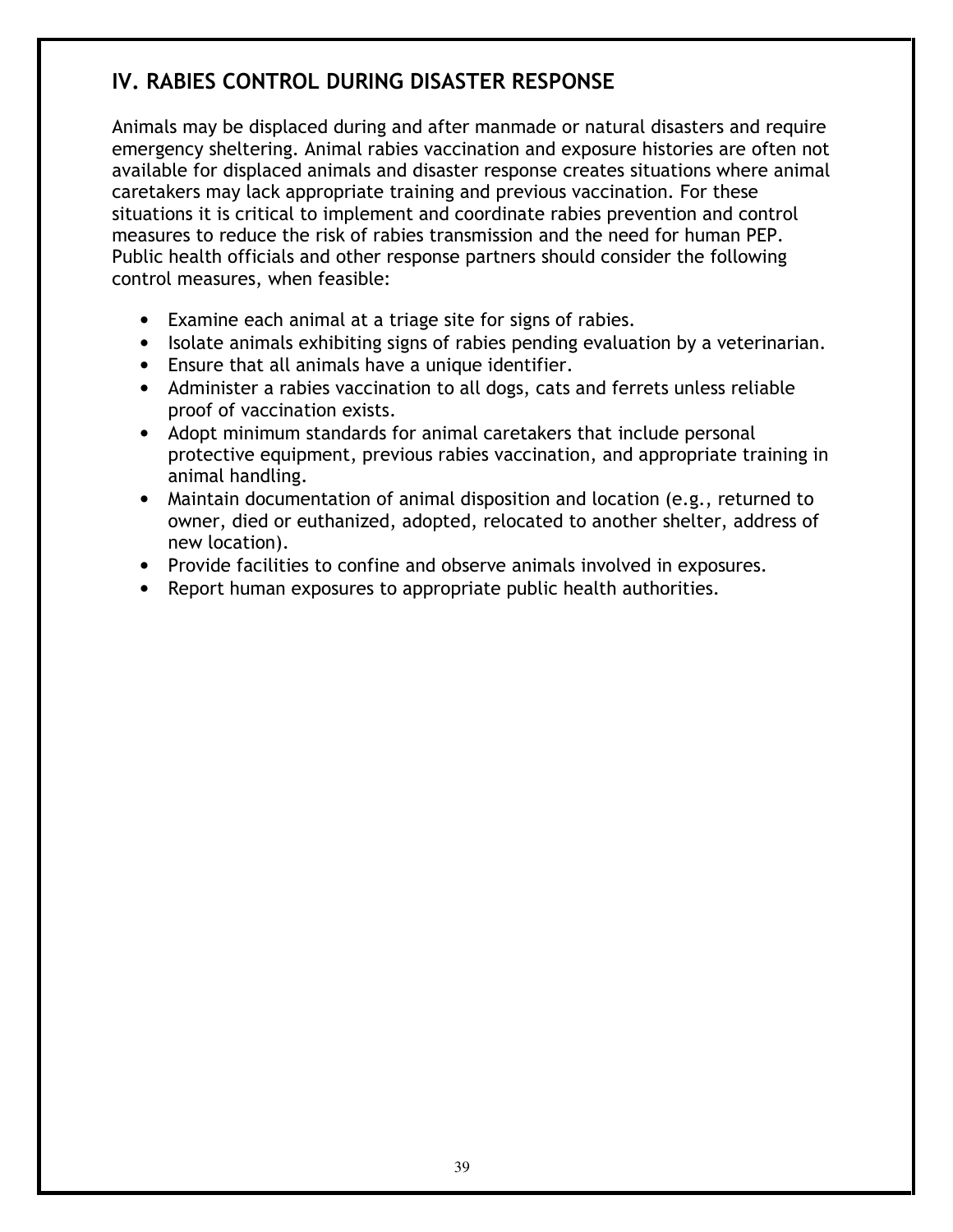# V. BATS AND RABIES

The most common rabies virus variants responsible for human rabies in the United States are bat-related; therefore, any potential exposure to a bat requires a thorough evaluation. During 1990-2007, a total of 34 naturally acquired bat-associated human cases of rabies were reported in the United States. In 6 cases, a bite was reported; in 2 cases, contact with a bat and a probable bite were reported. In 15 cases, physical contact was reported (e.g., the removal of a bat from the home or workplace or the presence of a bat in the room where the person had been sleeping) but no bite was documented. In 11 cases, no bat encounter was reported; in these cases, an unreported or undetected bat bite remains the most plausible hypothesis because the genetic sequences of the human rabies viruses closely matched those of specific species of bats. Clustering of human cases associated with bat exposures has never been reported in the United States (e.g., within the same household or among a group of campers where bats were observed during their activities). The risk for rabies resulting from an encounter with a bat may be difficult to determine because of the limited injury inflicted by a bat bite (compared with more obvious wounds caused by the bite of terrestrial carnivores), an inaccurate recall of a bat encounter that may have occurred several weeks or months earlier, and evidence that some bat-related rabies viruses may be more likely to result in infection after inoculation into superficial epidermal layers. For these reasons, any direct contact between a human and a bat should be evaluated for an exposure.

Awareness of the facts about bats and rabies can help people protect themselves, their families, and their pets.

- Bat Rabies Prevention Tips
	- It is not possible to tell if a bat has rabies by looking at it. Rabies can be confirmed only in a laboratory. However, any bat that is active by day, is found in a place where bats are not usually seen (for example, in a room in the house or on the lawn), or is unable to fly is far more likely than others to be rabid. Such bats are often the most easily approached. Therefore, it is best never to handle any bat.
	- Bat bites are not always visible. Therefore, in situations in which a bat is physically present and there is a possibility of exposure, the person should seek medical advice and the bat should be safely captured (see next page) and submitted to a rabies laboratory for testing. If rabies cannot be ruled out by laboratory testing, or if the bat is not available for testing, people with a reasonable probability of an exposure may be recommended for rabies post-exposure prophylaxis. Scenarios that may indicate a reasonable probability of exposure to rabies include: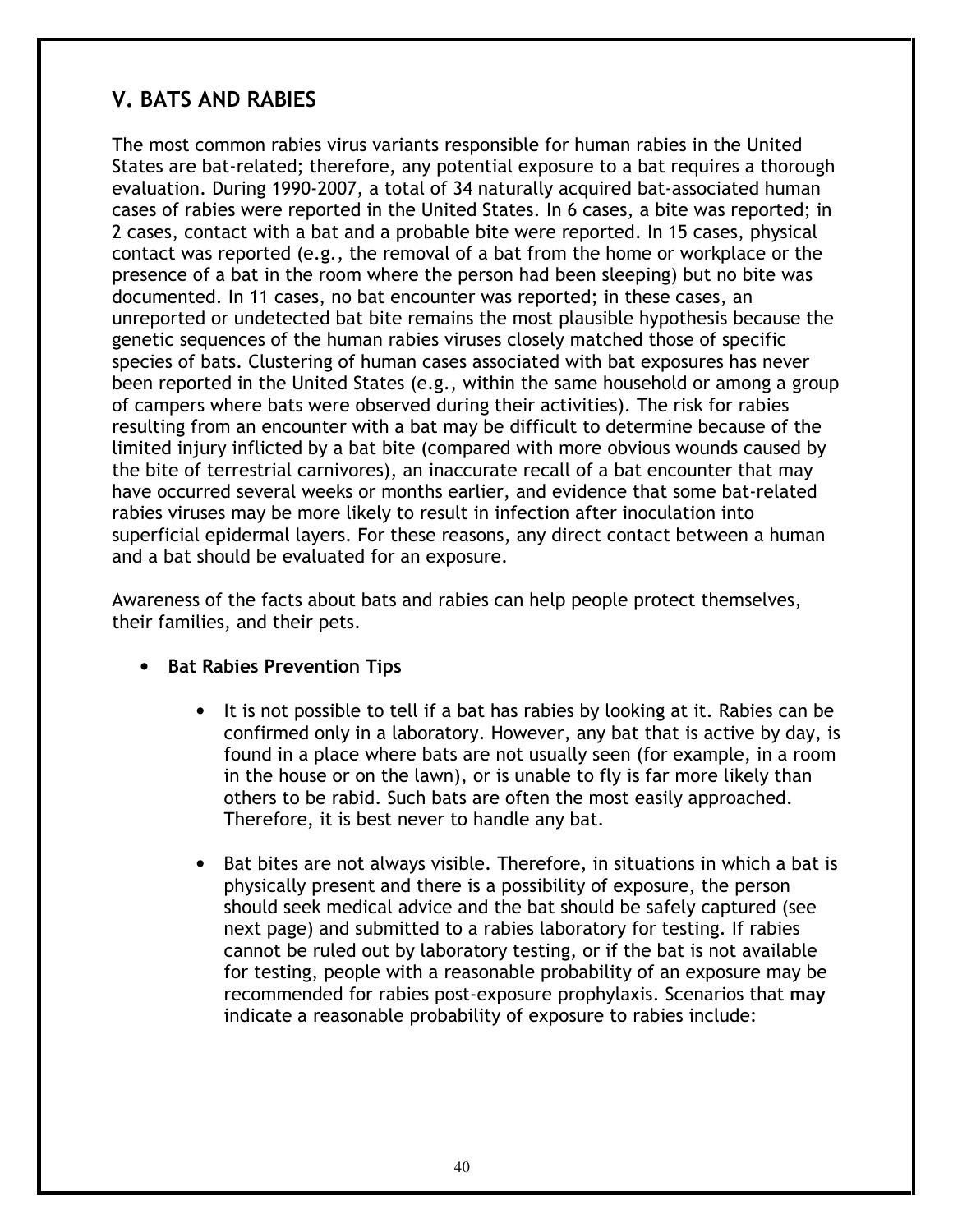- a child picks up a live bat
- an adult touches a bat without seeing the part of the body they touched
- a bat flies into a person and touches bare skin
- a person steps on a bat with bare feet
- a deeply sleeping person awakens to find a bat in the room
- a bat is found near an infant, toddler, or mentally impaired or intoxicated person.

Assistance with bat capture may be provided by a local animal control agency or health department. If professional help is immediately unavailable, the bat may be safely captured by following these steps:

## Safe Bat Capture

- Equipment needed: leather work gloves; small box or coffee can; piece of cardboard; tape.
- When the bat lands, approach it slowly while wearing the gloves and place the box or coffee can over it. Slide the cardboard under the container to trap the bat inside.
- Tape the cardboard to the container securely and punch very small holes (1/8 inch or less in diameter) in the cardboard, allowing the bat to breathe.
- If any possible contact between the bat and a person or domestic animal has occurred, do not release the bat. Contact the health department or animal control agency to make arrangements for rabies testing.
- If no human or pet exposure has occurred, take the container outdoors immediately and release the bat away from people and pets.
- Some bats live in buildings, and there may be no reason to evict them if there is little chance for contact with people. However, bats should always be prevented from entering living quarters or occupied spaces in homes, churches, schools, and other similar areas where they might contact people and pets. Assistance with "bat-proofing" homes can be provided by an animal control or wildlife conservation agency. Another excellent resource is Bat Conservation International at www.batcon.org.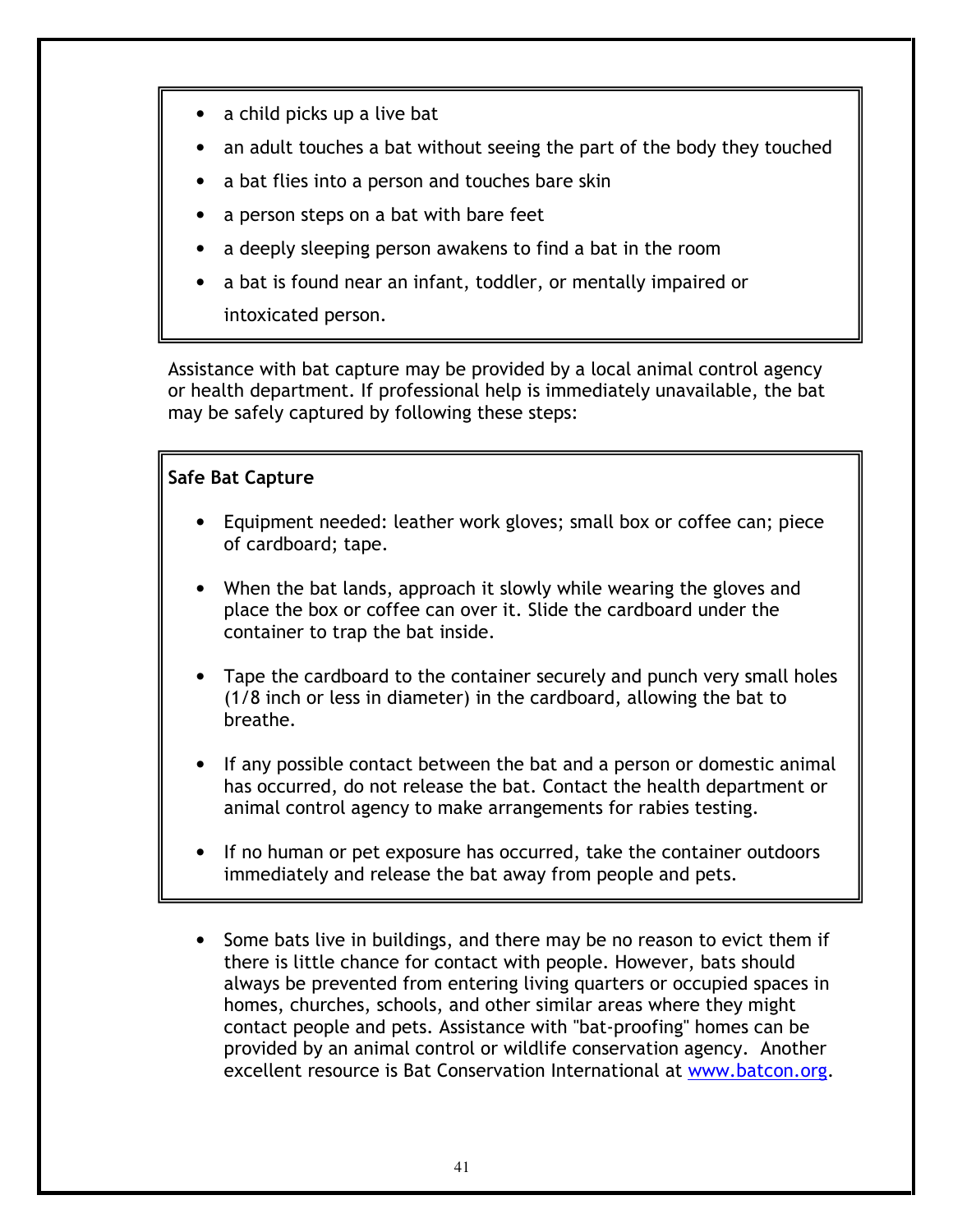• If there is suspicion that a pet or domestic animal has been bitten by a bat, contact a veterinarian or health department for assistance immediately and have the bat tested for rabies. Remember to keep vaccinations current for cats, dogs, ferrets, and other animals.

Citation is given to the Centers for Disease Control for information contained in the brochure, "Bats and Rabies: A Public Health Guide"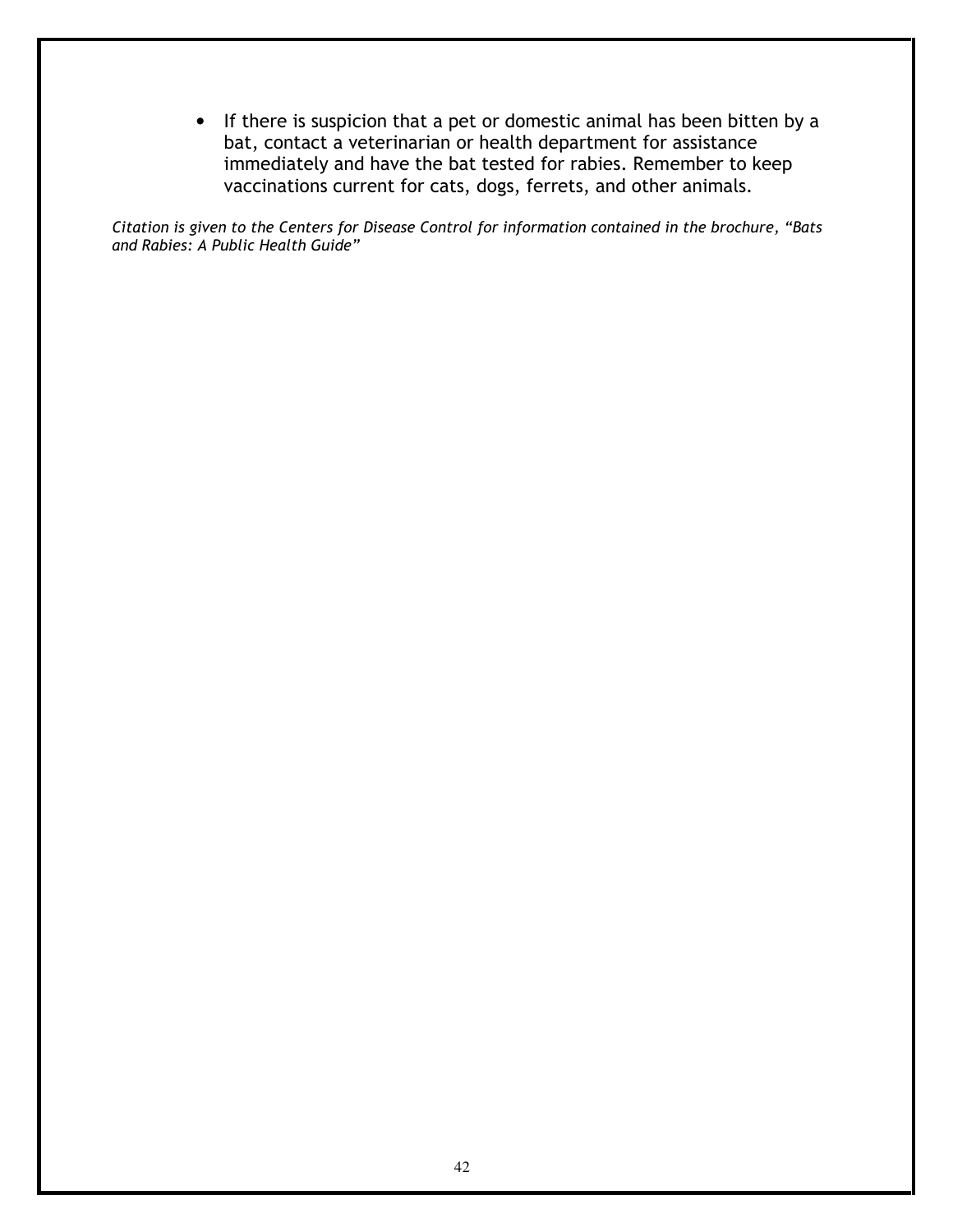# VI. FREQUENTLY-ASKED QUESTIONS (FAQ) ABOUT RABIES

## What is the incubation period of rabies in animals and humans?

The incubation period is the time between exposure and onset of clinical signs of disease. The incubation period may vary from a few days to several years, but typically lasts 1 to 3 months. This period is quite long because the rabies virus spreads slowly through the nerves to the spinal cord and brain. There are no signs of illness during the incubation period; rabies virus is not transmissible during this time. When the virus reaches the brain, it multiplies rapidly and passes to the salivary glands. At this point, clinical signs of rabies are evident and rabies virus can be transmitted via saliva.

#### How can I protect my pet from rabies?

First, visit your veterinarian with your pet on a regular basis and keep rabies vaccinations up-to-date for all dogs, cats, and ferrets. Second, maintain control of your pets by keeping cats and ferrets indoors and keeping dogs under direct supervision. Third, spay or neuter your pets to help reduce the number of unwanted pets that may not be properly cared for or vaccinated regularly. Lastly, call animal control to remove all stray animals from your neighborhood since these animals may be unvaccinated or ill.

## Why does my pet need the rabies vaccine?

Although the majority of rabies cases occur in wildlife, most humans are given rabies vaccine as a result of exposure to domestic animals. This explains the tremendous cost of rabies prevention in domestic animals in the United States. While wildlife are more likely to be rabid than are domestic animals in the United States, the amount of human contact with domestic animals greatly exceeds the amount of contact with wildlife. Your pets and other domestic animals can be infected when they are bitten by rabid wild animals. When "spillover" rabies occurs in domestic animals, the risk to humans is increased. Pets are therefore vaccinated by your veterinarian to prevent them from acquiring the disease from wildlife and thereby transmitting it to humans.

#### My dog just fought with a raccoon and I picked him up to see whether he had any wounds. Am I at risk for rabies?

This would be considered of minimal risk but the first line of defense is to always wash hands with soap and water. Nonbite exposures (other than organ or tissue transplants) have rarely been proven to cause rabies and post-exposure prophylaxis is not indicated unless saliva or other potentially infectious material was directly introduced into fresh, open cuts in the skin or onto mucous membranes. Rabies virus is inactivated by desiccation, ultraviolet irradiation, and other factors and does not persist in the environment (e.g., on a dog's fur).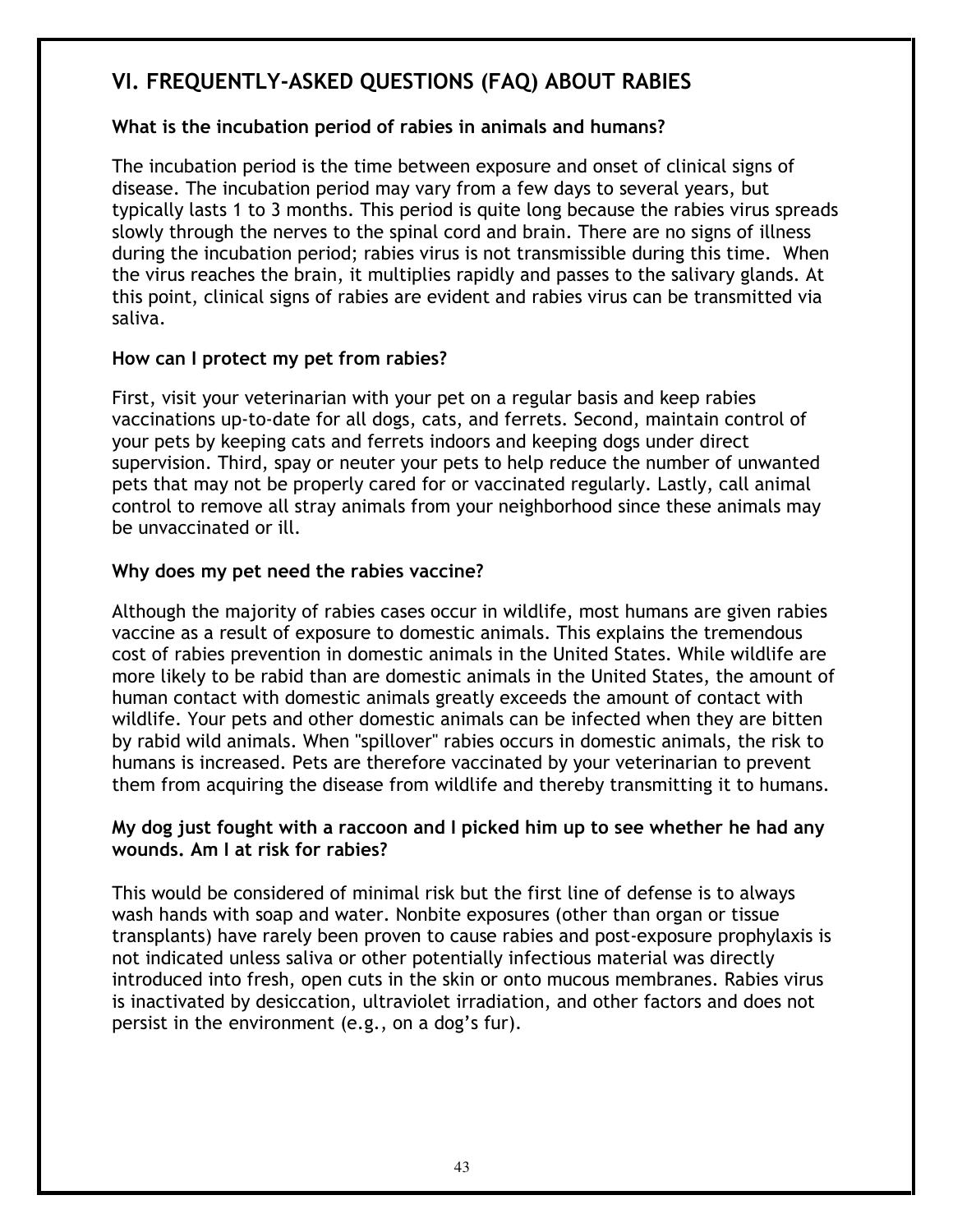#### Can a vaccinated animal ever get rabies?

Rabies is rare in vaccinated animals. If such an event is suspected, it should be reported immediately to District public health officials and the Epidemiology Program. The laboratory diagnosis should be confirmed and the virus characterized by a rabies reference laboratory. A thorough epidemiologic investigation should be conducted.

#### Can I use rabies titers as a substitute for current vaccination or in the management of domestic animals exposed to rabies?

No, rabies titers alone are only one marker of immunity and may not indicate absolute protection. Titers do not directly correlate with protection because other immunologic factors also play a role in preventing rabies and our abilities to measure and interpret those other factors are not well developed.

#### Will the rabies vaccine make me sick?

Adverse reactions to rabies vaccine and immune globulin are not common. Newer vaccines in use today cause fewer adverse reactions than previously available vaccines. Mild, local reactions to the rabies vaccine, such as pain, redness, swelling, or itching at the injection site, have been reported. Rarely, symptoms such as headache, nausea, abdominal pain, muscle aches, and dizziness have been reported. Local pain and low-grade fever may follow injection of rabies immune globulin.

#### What if I cannot get rabies vaccine on the day I am supposed to get my next dose?

Consult with your doctor or state or local public health officials for recommended times if there is going to be a change in the recommended schedule of shots. Rabies prevention is a serious matter and changes should not be made in the schedule of doses.

## Should I be concerned about rabies when I travel outside the United States?

Yes. Rabies and rabies-like viruses occur in animals anywhere in the world. When traveling, it is always prudent to avoid approaching any wild or domestic animal.

The developing countries in Africa, Asia, and Latin America have additional problems in that dog rabies is common there and human PEP may be difficult to obtain. The importance of rabid dogs in these countries, where tens of thousands of people die of the disease each year, cannot be overstated. Unlike programs in developed countries, dog rabies vaccination programs in developing countries have not always been successful. Before traveling abroad, consult a health care provider, travel clinic, or health department about your risk of exposure to rabies and how to handle an exposure should it arise. Medical assistance should be obtained as soon as possible after an exposure.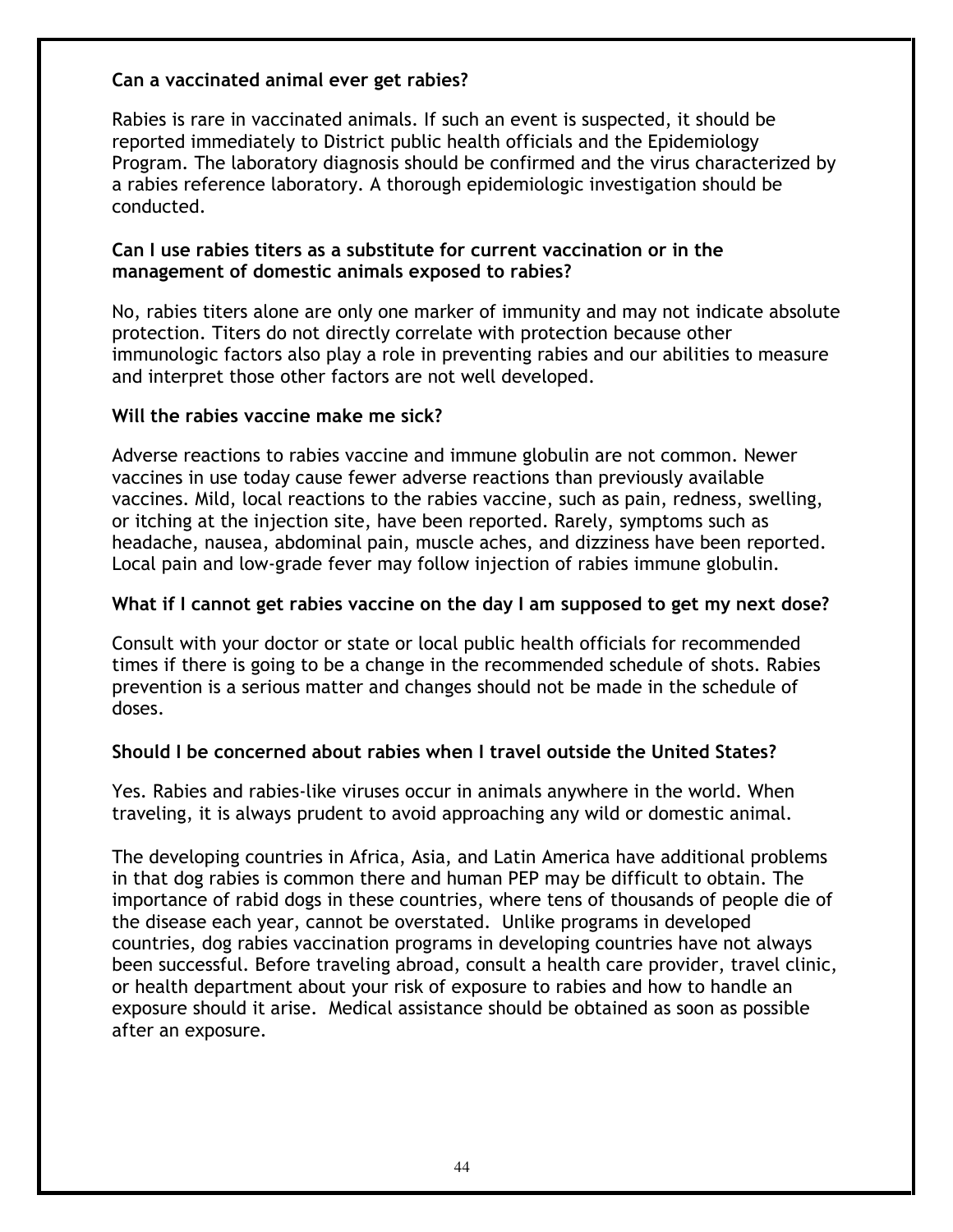#### Can rabies be transmitted from one person to another?

The only documented cases of rabies caused by human-to-human transmission, although extremely rare, occurred among recipients of transplanted corneas and other solid organs. Organ and tissue transplantation resulting in rabies transmission has occurred among 16 transplant recipients from corneas (n=8), solid organs (n=7), and vascular tissue (n=1). The 16 cases occurred in six countries: the United States (5 cases: one cornea, three solid organs, and one vascular tissue), Germany (4 cases), Thailand (2 cases), India (2 cases), Iran (2 cases), and France (1 case). Investigations revealed that the donors had died of an illness compatible with or proven to be rabies. Stringent guidelines for acceptance of donor corneas have reduced this risk. No documented laboratory-diagnosed cases of human-to-human transmission have been documented from a bite or nonbite exposure other than the transplant cases. Casual contact, such as touching a person with rabies or contact with non-infectious fluid or tissue (i.e., urine, blood, and feces) does not constitute an exposure and does not require PEP. In addition, contact with someone who is receiving rabies PEP does not constitute rabies exposure and does not require post-exposure prophylaxis.

Citation is given to the Centers for Disease Control for information contained in their rabies website: http://www.cdc.gov/rabies.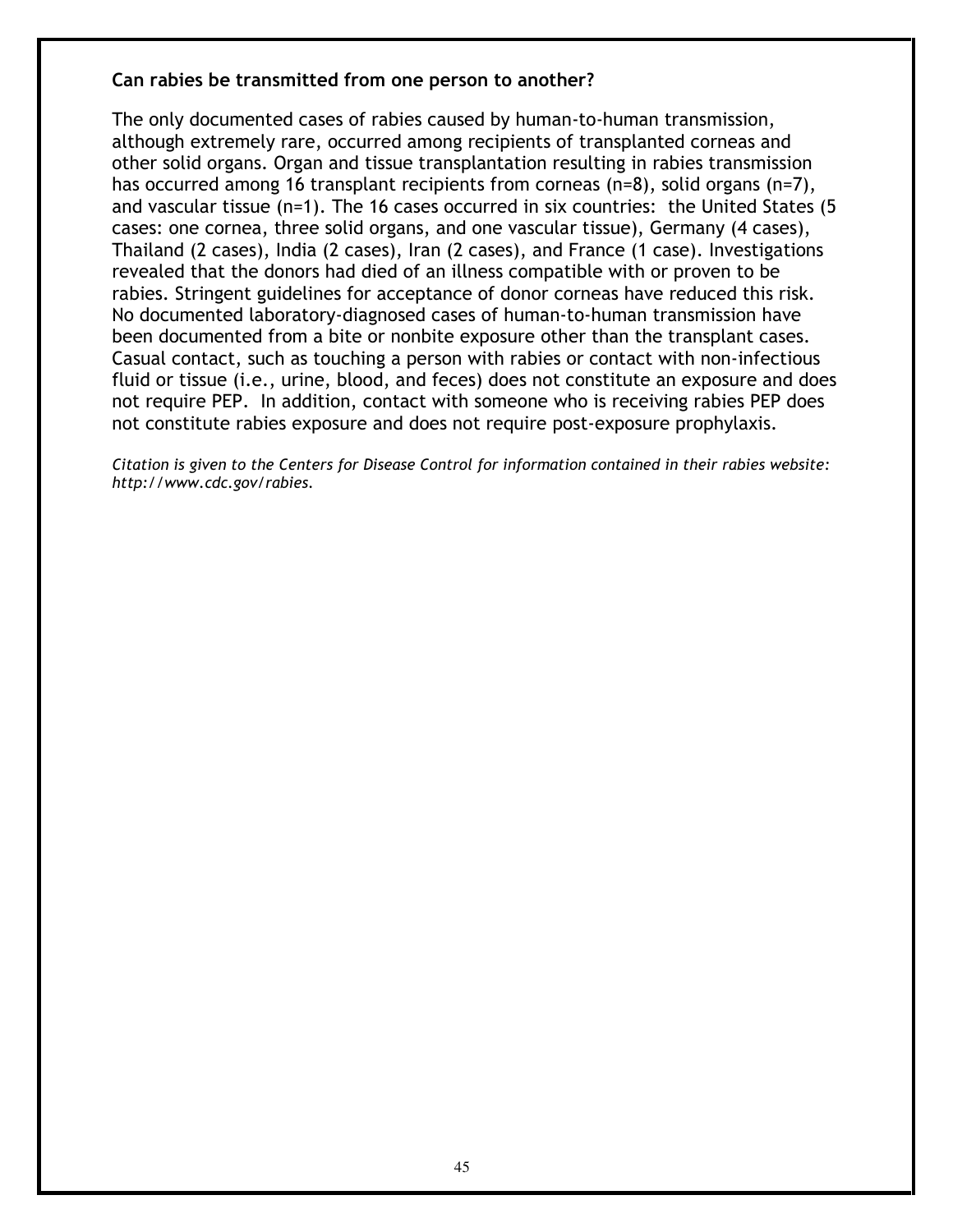# VII. REFERENCES

## A. Definitions

- Currently Vaccinated Against Rabies. An animal is "currently vaccinated" and is considered immunized against rabies if a vaccination certificate documents that the animal received a USDA-approved primary rabies vaccine from a licensed veterinarian at least 28 days previously and that booster vaccinations have been administered on an annual or triennial schedule, in accordance with the Compendium of Animal Rabies Prevention and Control (see pages 51-62) or as described on the individual vaccine label.
- Exposure. Rabies exposure occurs when the virus is introduced into bite wounds or open cuts in skin or onto mucous membranes. Two categories of exposure, bite and nonbite, should be considered.
	- Bite. Any penetration of the skin by teeth constitutes a bite exposure. All bites, regardless of location, represent a potential risk of rabies transmission. Keep in mind that bites by some animals, such as bats, can inflict minor injury and thus be undetected.
	- Nonbite. The contamination of open wounds, abrasions, mucous membranes, or theoretically, scratches, with saliva or other potentially infectious material (such as neural tissue) from a rabid animal constitutes a nonbite exposure. Nonbite exposures from terrestrial animals rarely cause rabies. However, occasional reports of transmission by nonbite exposure suggest that such exposures constitute sufficient reason to consider post-exposure prophylaxis.
- Non-Exposure. Other contact by itself, such as being in the vicinity of, petting or handling an animal, or coming in contact with blood, urine, or feces does NOT constitute an exposure and does NOT require PEP. Because desiccation and ultraviolet irradiation inactivate the rabies virus, in general, if the material containing the virus is dry, the virus can be considered noninfectious.
- Confinement. A general term referring to the restriction of an animal to a building, pen, or other escape-proof enclosure to monitor for clinical signs of rabies. There are two specific types of confinement, depending upon the circumstances of the encounter.
	- Quarantine (for animal-human encounters). This is a 10-day period of confinement for a domestic animal (dog, cat, or ferret only) which has bitten a person, no matter if the animal is currently vaccinated or not. Quarantine conditions should prevent direct contact with other animals or persons. The quarantine shall be conducted under the authority of the designated local rabies control agency in which the place, manner, and provisions of the quarantine are specified. For example, quarantine may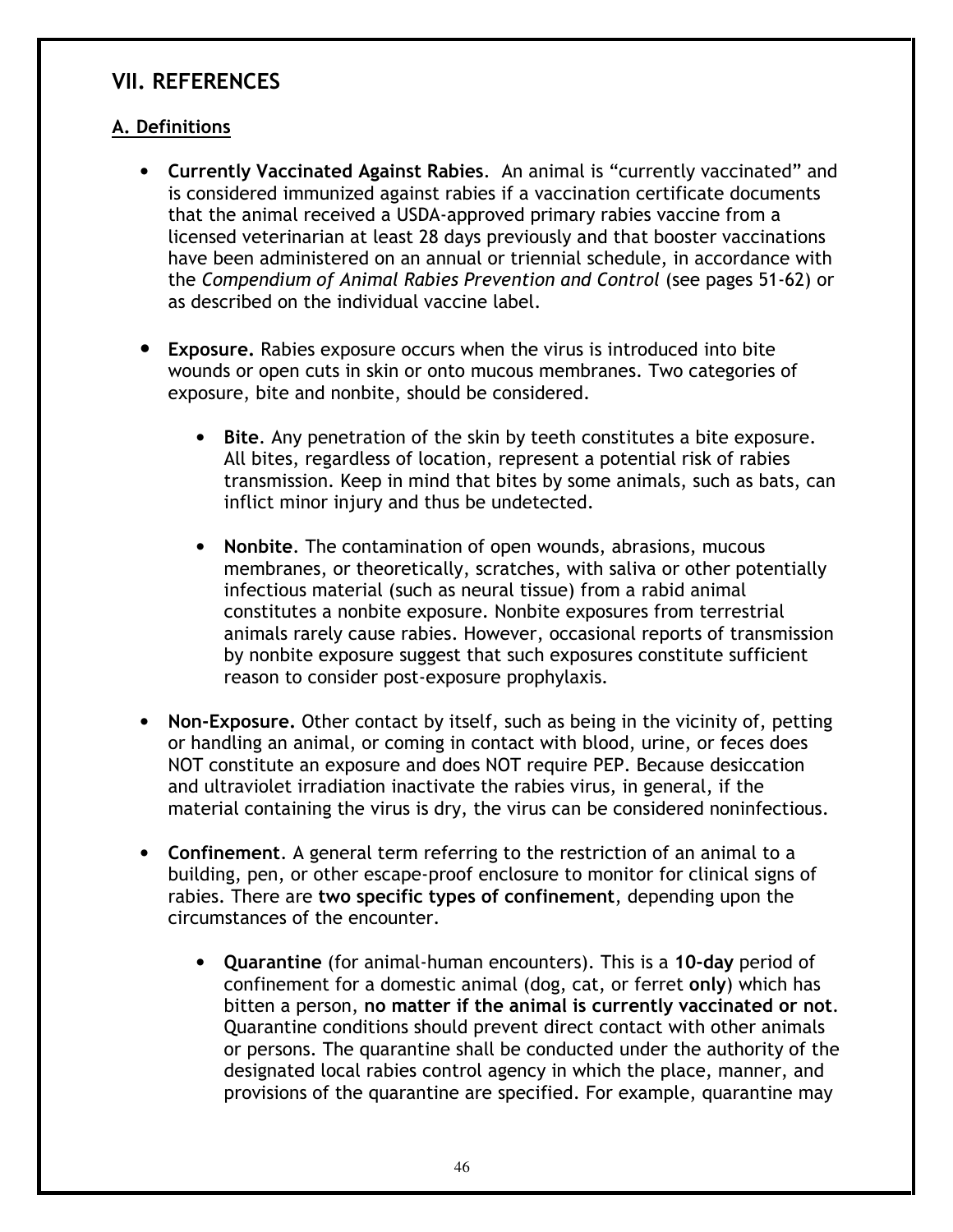take place in a kennel in a veterinary hospital, animal control facility, commercial boarding establishment, or a pen at home, depending on local requirements. At the first sign of illness or behavioral change in the animal, the local rabies control agency should be notified and the animal should be evaluated by a veterinarian. If clinical signs are suggestive of rabies, the animal should be immediately euthanized and tested for rabies and the exposed person notified.

• Strict Isolation (for animal-animal encounters). This is the confinement of an animal exposed or potentially exposed to rabies in a manner that prevents direct contact with other animals or persons. In most cases, this term applies to an unvaccinated domestic animal exposed to a rabid wild animal; the duration of strict isolation should be six months. Strict isolation should be conducted under the authority of the designated local rabies control agency in which the place, manner, and provisions of the confinement are specified. For example, strict isolation may take place in an animal control facility, or an isolation pen at home, depending on local requirements. At the first sign of illness or behavioral change in the animal, the local rabies control agency should be notified and the animal should be evaluated by a veterinarian. If clinical signs are suggestive of rabies, the animal should be immediately euthanized and tested for rabies and the exposed person notified.

Note: The animal should be vaccinated against rabies upon entry into isolation OR one month prior to isolation exit.

- Observation period. In animal-animal encounters involving currently vaccinated domestic animals (dogs, cats, ferrets, and in some cases, livestock) exposed to a rabid wild animal, the observation period is the 45-day period in which the animal is kept under the owner's control to monitor for clinical signs of rabies to develop. During the observation period, the animal should not be permitted to roam and should be restricted to leash walks, if applicable. At the first sign of illness or behavioral change in the animal, the local rabies control agency should be notified and the animal should be evaluated by a veterinarian. If clinical signs are suggestive of rabies, the animal should be immediately euthanized and tested for rabies and the exposed person notified.
- Provoked Attack. An attack is considered to be "provoked" if a domestic animal is placed in a situation such that an expected reaction would be to bite or attack. Examples include invasion of an animal's territory, attempting to pet or handle an unfamiliar animal, startling an animal, breaking up an animal fight, running or bicycling past an animal, assisting an injured or sick animal, trying to capture an animal, or removing food, water, or other objects in the animal's possession.
- Unprovoked Attack. An attack or bite is considered to be "unprovoked" when none of the above conditions for a "provoked" attack are met; essentially, the animal strikes for no apparent reason.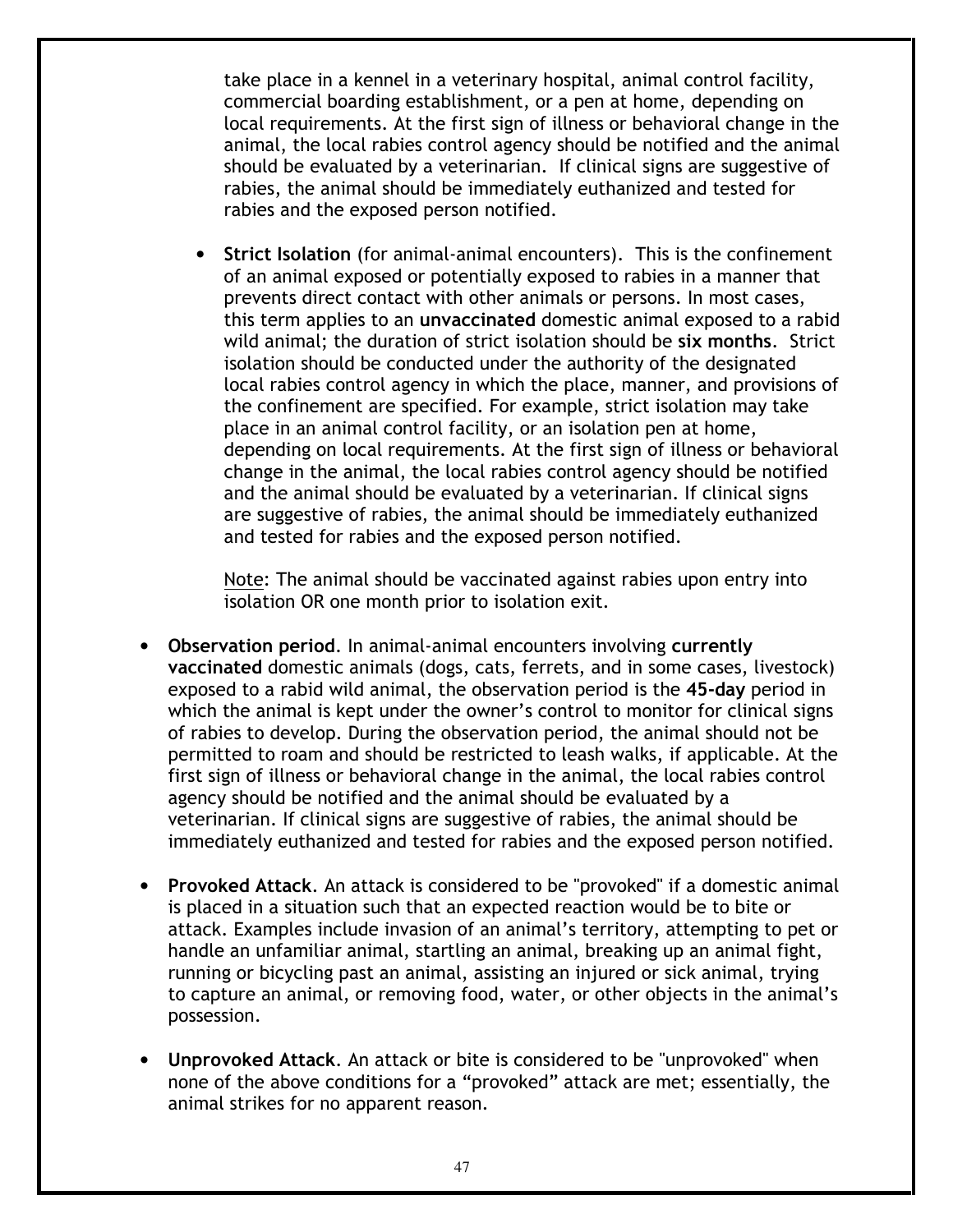## B. Georgia Rabies Control Law

- I. OPINIONS OF THE ATTORNEY GENERAL
	- Control of rabies generally is delegated to county boards of health, and control of dangerous drugs is vested with the State Board of pharmacy and state drug inspector (now director of Georgia Drugs and Narcotics Agency). 1975 Op. Atty. Gen. No. 75-23.
	- Expense of confining animals included in county board's budget—Local County Boards of Health should prescribe rules for prevention and control of rabies by providing for vaccination, tagging, and certification of dogs, and for confinement of any animal which exhibits any signs of rabies; cost of such confinement would be an expense of County Board of Health to be included in its budget which is submitted to local taxing authorities under provision of section 31-3-14, 1965-66 Op. Atty. Gen. No. 65-21.
	- Responsibility of County Boards of Health regarding strays and unwanted dogs—Local County Boards of Health should adopt rules and regulations relative to catching and impounding of strays and unwanted dogs. 1965-66 Op. Atty. Gen. No. 65-21.

#### II. OFFICIAL CODE 31-19, CONTROL OF RABIES

#### 31-19-1. Responsibility for Control

Each county board of health shall have primary responsibility for the control of rabies within its jurisdiction. Such boards, in addition to their other powers, are empowered and required to adopt and promulgate rules and regulations for the prevention and control of such disease.

#### 31-19-2. Powers of department in infected area.

The department (DCH) may declare any County or any area therein or any group of counties or areas therein where rabies exists to be an infected area and may provide for immunization and such other measures as shall be indicated for the prevention and control of the disease.

#### 31-19-3. Licensing and regulation of animals by local authorities.

The governing authorities of each county and municipality are authorized and required, in the control of rabies, to require regulation or licensing of animals.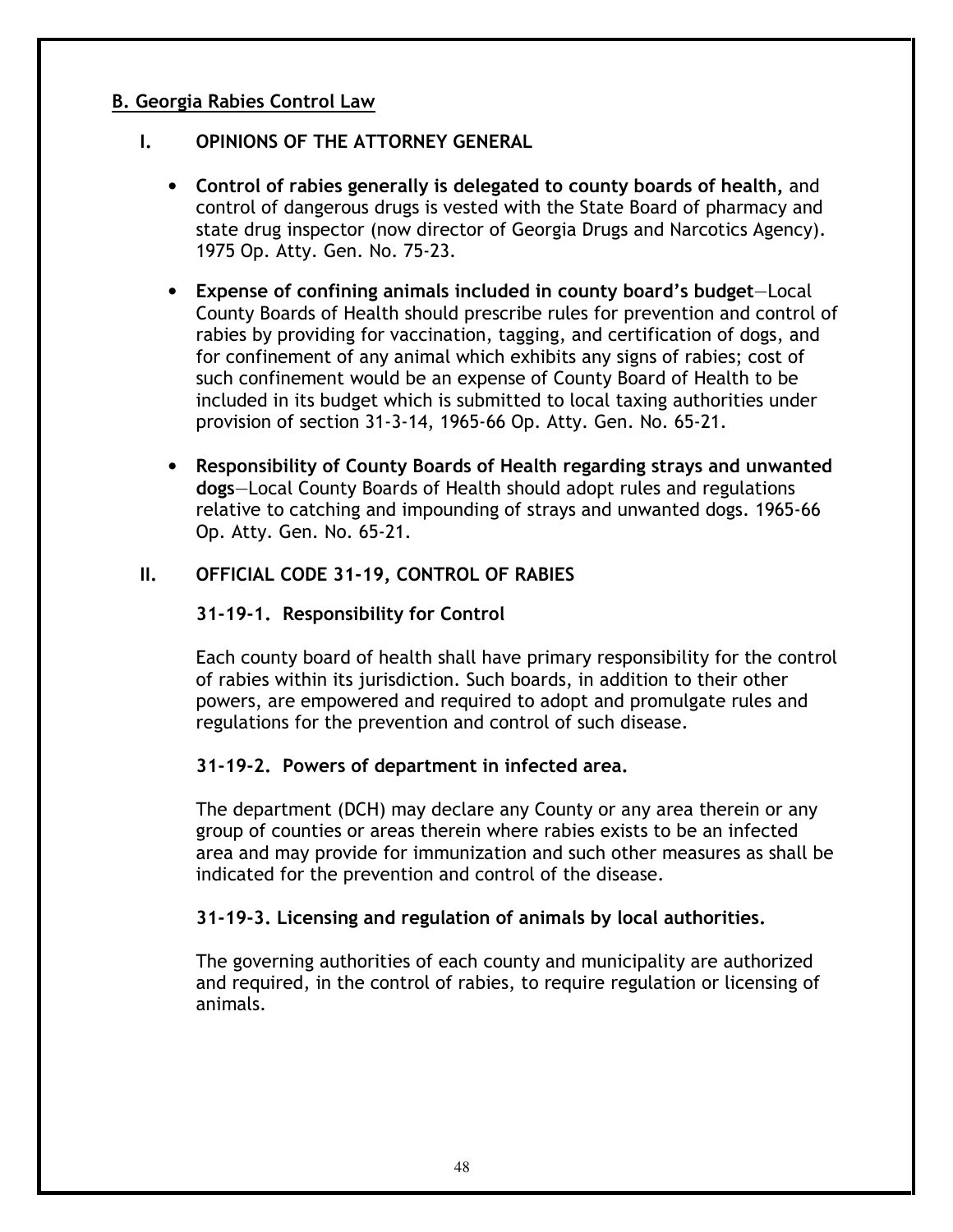#### 31-19-4. Duty of notification.

It shall be the duty of any person bitten by any animal reasonably suspected of being rabid immediately to notify the appropriate county board of health. It shall be the duty of the owner, custodian, or person having possession and knowledge of any animal which has bitten any person or animal or of any animal which exhibits any signs of rabies to notify the appropriate county board of health and to confine such animal in accordance with rules and regulations of the county board of health.

#### 31-19-5. Inoculation of canines and felines against rabies.

The county boards of health are empowered and required to adopt and promulgate rules and regulations requiring canines and felines to be inoculated against rabies and to prescribe the intervals and means of inoculation, the fees to be paid in county sponsored clinics, that procedures be in compliance with the recommendations of the National Association of State Public Health Veterinarians for identifying inoculated canines and felines, and all other procedures applicable thereto. As used in this chapter, the term "inoculation against rabies" means the administering by a licensed veterinarian of antirabies vaccine approved by the department.

#### 31-19-6. Certificates of inoculation: tags.

Reserved. Repealed by Ga. L. 1992, p. 2089, sec. 2, effective July 1, 1992.

#### 31-19-7. County rabies control officer.

(a) The County board of health shall appoint a person who is knowledgeable of animals to be the County rabies control officer. It shall be the duty of the County rabies control officer to enforce this chapter and other laws which regulate the activities of dogs.

(b) The County governing authority of each County is authorized to levy a fee not to exceed 50 cents for each dog, such fee to be collected by the veterinarian administering the antirabies vaccine required by this chapter. This fee shall be in addition to that provided for in Code Section 31-19-5. If any County has no resident veterinarian, the out-of-county veterinarian administering the antirabies vaccine and collecting the fee provided for by this Code section shall forward to the treasurer of the County of the dog owner's residence the fee prescribed by that County's governing authority.

(c) The fees collected under this Code section shall be used to help in paying the salary of the County rabies control officer.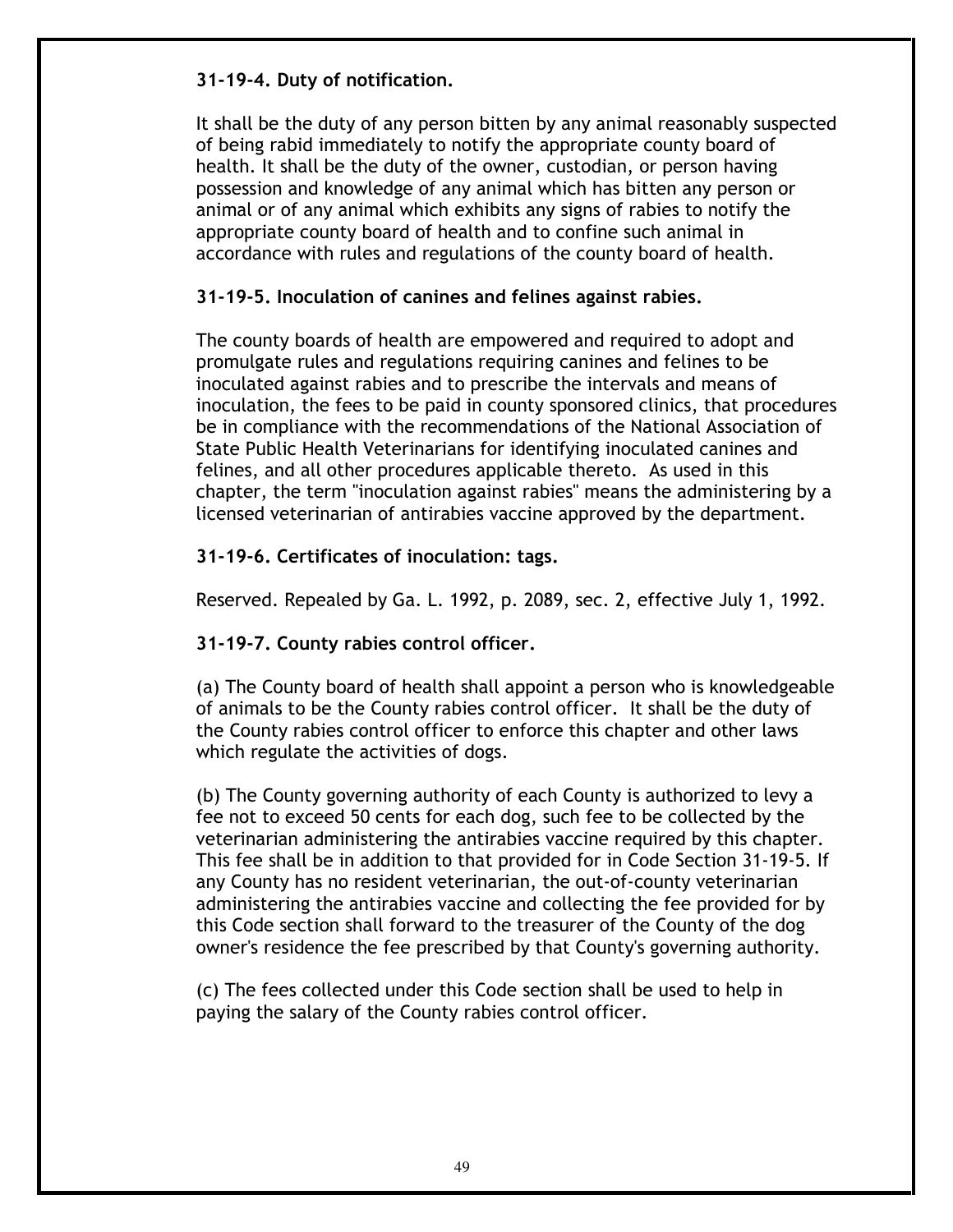## 31-19-8. Joint administration of chapter by adjoining counties.

The governing authority of each County may devise and implement plans whereby this chapter, as amended, is administered jointly with one or more adjoining counties.

#### 31-19-9. Applicability to municipalities with rabies control laws.

This chapter shall not apply to municipalities which already have a rabies control law unless and until such law is repealed.

## 31-19-10. Penalty.

Any person who violates any provision of this chapter or any rule or regulation adopted pursuant thereto shall be guilty of a misdemeanor.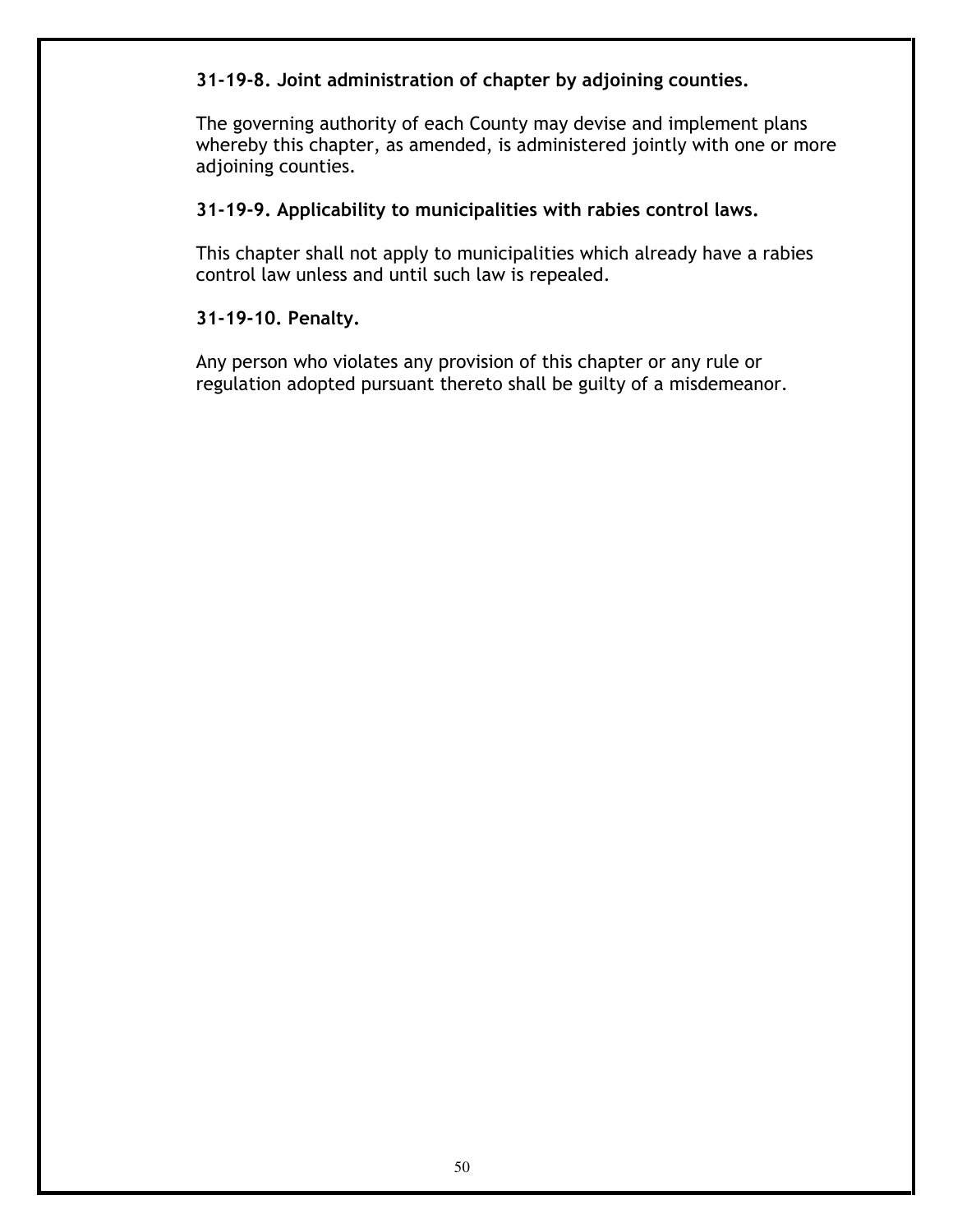#### C. Compendium of Animal Rabies Prevention and Control, 2008\*; National Association of State Public Health Veterinarians, Inc. (NASPHV)

Rabies is a fatal viral zoonosis and a serious public health problem (1). The disease is an acute progressive encephalitis caused by a lyssavirus. Although the United States has been declared free of canine rabies virus variant transmission, multiple viral variants are maintained in wild mammal populations and there is always a risk of reintroduction of canine rabies (2). All mammals are believed to be susceptible to the disease and for purposes of this document, use of the term "animal" refers to mammals.

The recommendations in this compendium serve as a basis for animal rabies prevention and control programs throughout the U.S. and facilitate standardization of procedures among jurisdictions, thereby contributing to an effective national rabies control program. This document is reviewed annually, revised as necessary, and the most current version replaces all previous versions. These recommendations do not supersede state and local laws or requirements. Principles of rabies prevention and control are detailed in Part I; Part II contains recommendations for parenteral vaccination procedures; all animal rabies vaccines licensed by the United States Department of Agriculture (USDA) and marketed in the United States are listed in Part III.

#### The NASPHV Committee

Ben Sun, DVM, MPVM, Chair Michael Auslander, DVM, MSPH Catherine M. Brown, DVM, MSc, MPH Lisa Conti, DVM, MPH Paul Ettestad, DVM, MS Mira J. Leslie, DVM, MPH Faye E. Sorhage, VMD, MPH

#### Consultants to the Committee

Keith Friendshuh, DVM; AVMA Donna M. Gatewood, DVM, MS; USDA Center for Veterinary Biologics Suzanne R. Jenkins, VMD, MPH Lorraine Moule; NACA Barbara Nay; Animal Health Institute Raoult Ratard, MD, MS, MPH; CSTE Charles E. Rupprecht, VMD, MS, PhD; Centers for Disease Control and Prevention Dennis Slate, PhD; USDA Wildlife Services Charles V. Trimarchi, MS; APHL Burton Wilcke, Jr., PhD; APHA

#### Endorsed by:

American Public Health Association (APHA) American Veterinary Medical Association (AVMA) Association of Public Health Laboratories (APHL) Council of State and Territorial Epidemiologists (CSTE) National Animal Control Association (NACA)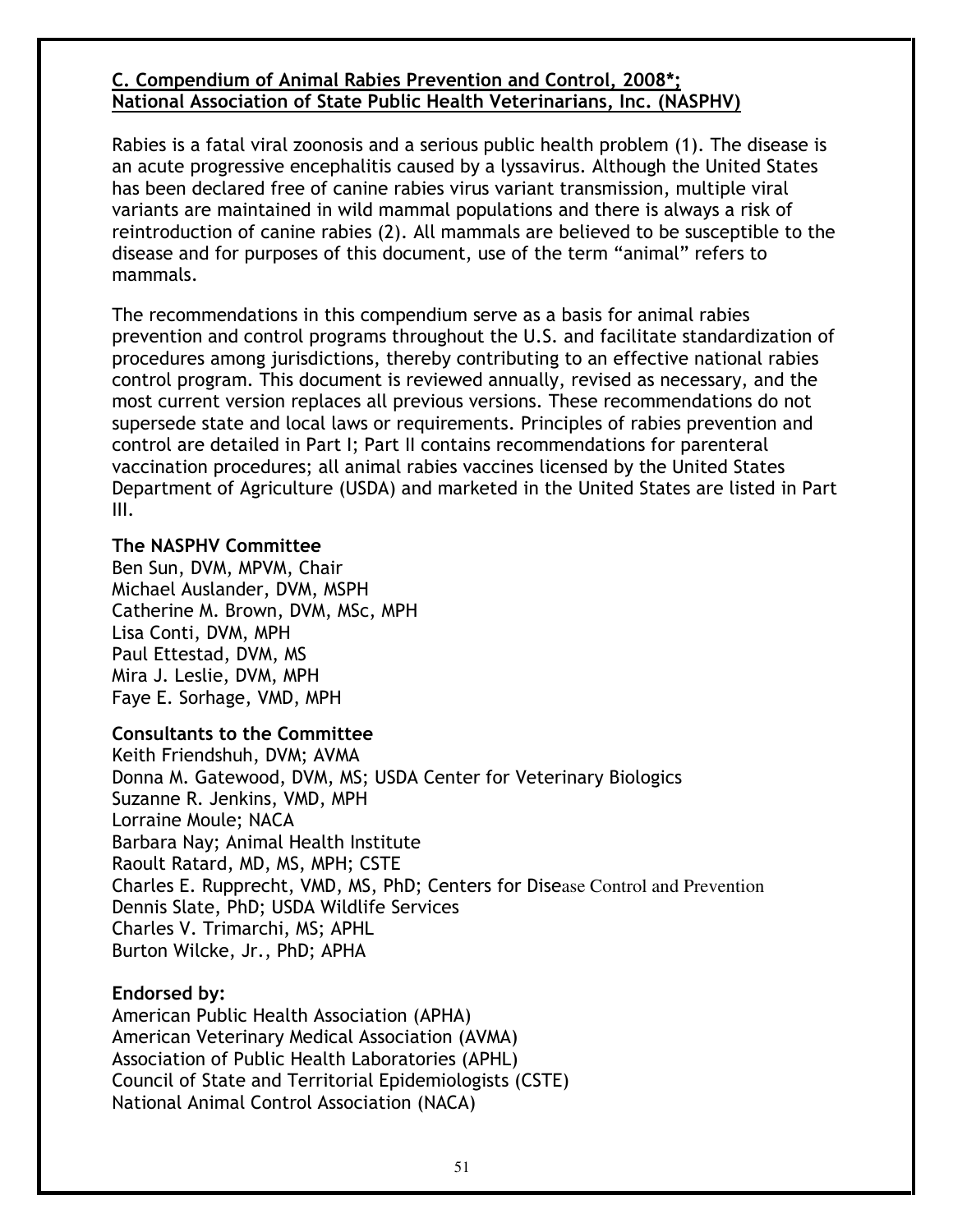\*Address all correspondence to: Ben Sun, DVM, MPVM State Public Health Veterinarian California Department of Public Health Veterinary Public Health Section, MS 7308 P.O. Box 997377 Sacramento, California 95899-7377

#### **Part I: Rabies Prevention and Control**

#### **A. PRINCIPLES OF RABIES PREVENTION AND CONTROL**

- **1. RABIES EXPOSURE:** Rabies is transmitted only when the virus is introduced into bite wounds, open cuts in skin, or onto mucous membranes from saliva or other potentially infectious material such as neural tissue (*2*). Questions about possible exposures should be directed promptly to state or local public health authorities.
- **2. PUBLIC HEALTH EDUCATION:** Essential components of rabies prevention and control include ongoing public health education, responsible pet ownership, routine veterinary care, and professional continuing education. The majority of animal and human exposures to rabies can be prevented by raising awareness about: rabies transmission routes; avoiding contact with wildlife; and appropriate veterinary care. Prompt recognition and reporting of possible exposures to medical professionals and local public health authorities is critical.
- **3. HUMAN RABIES PREVENTION:** Rabies in humans can be prevented either by eliminating exposures to rabid animals or by providing exposed persons with prompt local treatment of wounds combined with the administration of human rabies immune globulin and vaccine. The rationale for recommending preexposure and postexposure rabies prophylaxis and details of their administration can be found in the current recommendations of the Advisory Committee on Immunization Practices (ACIP) (*2*). These recommendations, along with information concerning the current local and regional epidemiology of animal rabies and the availability of human rabies biologics, are available from state health departments.
- **4. DOMESTIC ANIMALS:** Local governments should initiate and maintain effective programs to ensure vaccination of all dogs, cats, and ferrets and to remove strays and unwanted animals. Such procedures in the United States have reduced laboratory-confirmed cases of rabies in dogs from 6,949 in 1947 to 76 in 2005 (*3*). Because more rabies cases are reported annually involving cats (269 in 2005) than dogs, vaccination of cats should be required (*3*). Animal shelters and animal control authorities should establish policies to ensure that adopted animals are vaccinated against rabies. The recommended vaccination procedures and the licensed animal vaccines are specified in Parts II and III of the compendium respectively.
- **5. RABIES IN VACCINATED ANIMALS:** Rabies is rare in vaccinated animals (*4*). If such an event is suspected, it should be reported to state public health officials, the vaccine manufacturer, and USDA, Animal and Plant Health Inspection Service, Center for Veterinary Biologics (Internet: http://www.aphis.usda.gov/vs/cvb/html/adverseeventreport.html; telephone: 800-752- 6255; or e mail: CVB@usda.gov). The laboratory diagnosis should be confirmed and the virus characterized by a rabies reference laboratory. A thorough epidemiologic investigation should be conducted.
- **6. RABIES IN WILDLIFE:** The control of rabies among wildlife reservoirs is difficult (*5*). Vaccination of free-ranging wildlife or selective population reduction might be useful in some situations, but the success of such procedures depends on the circumstances surrounding each rabies outbreak (see Part I. C.). Because of the risk of rabies in wild animals (especially raccoons, skunks, coyotes, foxes, and bats), the AVMA, CSTE,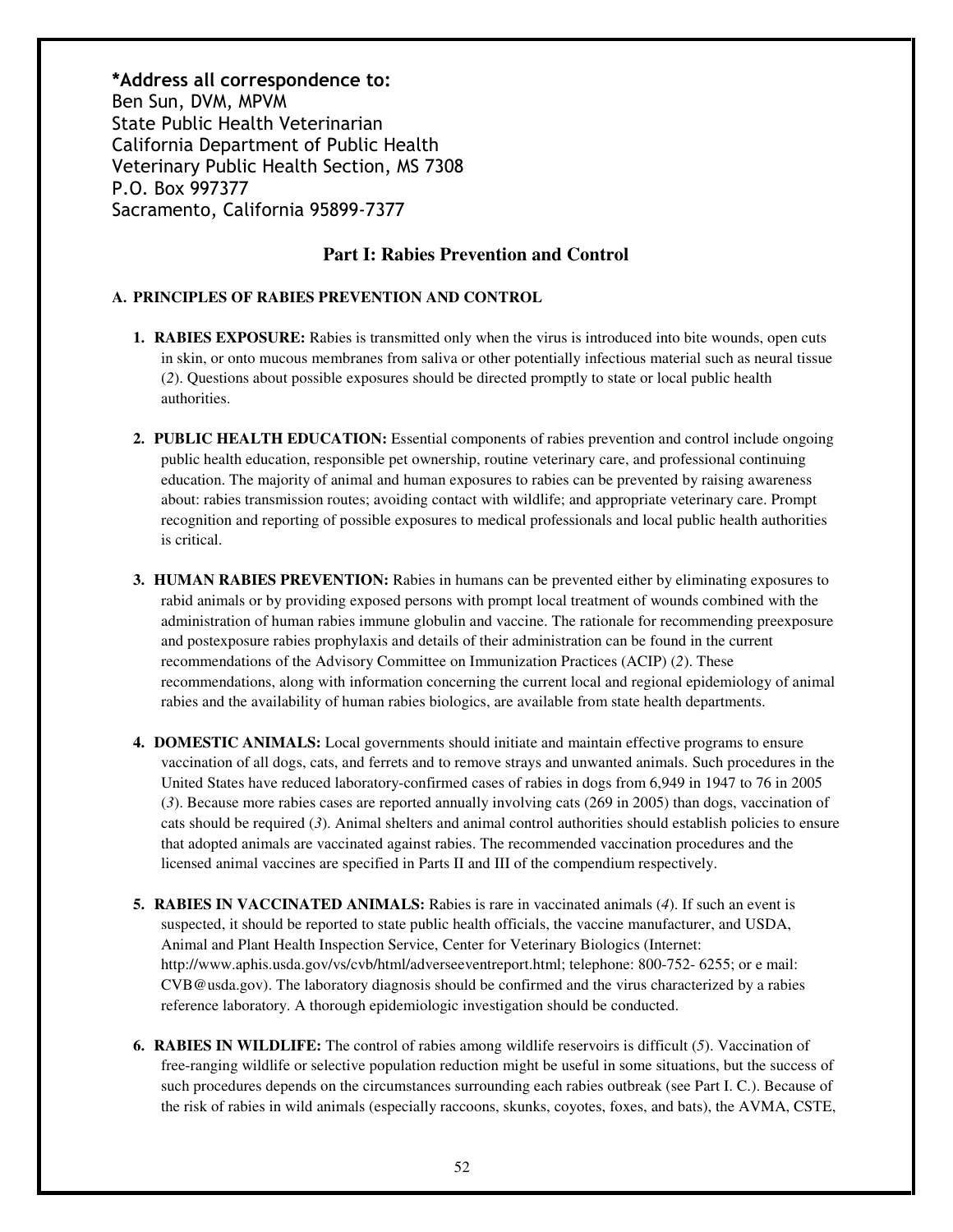NACA, and NASPHV strongly recommend the enactment and enforcement of state laws prohibiting their importation, distribution, and translocation.

- **7. RABIES SURVEILLANCE:** Laboratory-based rabies surveillance and variant typing are essential components of rabies prevention and control programs. Accurate and timely information is necessary to guide human postexposure prophylaxis decisions, determine the management of potentially exposed animals, aid in emerging pathogen discovery, describe the epidemiology of the disease, and assess the need for and effectiveness of vaccination programs for wildlife.
- **8. RABIES DIAGNOSIS:** Rabies testing should be performed in accordance with the established national standardized protocol for rabies testing

(http://www.cdc.gov/ncidod/dvrd/rabies/Professional/publications/DFA\_diagnosis/ DFA\_protocol-b.htm) by a qualified laboratory that has been designated by the local or state health department (*6,7*). Euthanasia should be accomplished in such a way as to maintain the integrity of the brain so that the laboratory can recognize the anatomical parts (*8*). Except in the case of very small animals, such as bats, only the head or brain (including brain stem) should be submitted to the laboratory. To facilitate laboratory processing and prevent a delay in testing, any animal or animal specimen being submitted for testing should preferably be stored and shipped under refrigeration and not be frozen. Chemical fixation of tissues should be avoided to prevent significant testing delays and because it may preclude reliable testing. Questions about testing of fixed tissues should be directed to the local rabies laboratory or public health department.

- **9. RABIES SEROLOGY:** Some "rabies-free" jurisdictions may require evidence of vaccination and rabies virus antibodies for animal importation purposes. Rabies virus antibody titers are indicative of a response to vaccine or infection. Titers do not directly correlate with protection because other immunologic factors also play a role in preventing rabies, and our abilities to measure and interpret those other factors are not well developed. Therefore, evidence of circulating rabies virus antibodies should not be used as a substitute for current vaccination in managing rabies exposures or determining the need for booster vaccinations in animals (*9-11*).
- **10. RABIES RESEARCH:** Information derived from well designed studies is essential for the development of science-based recommendations. Data are needed in several areas, including viral shedding periods for livestock and lagomorphs, potential shedding of virus in milk, earliest age at which rabies vaccination is effective, postexposure prophylaxis for domestic animals, extra label vaccine use in domestic animals and wildlife rabies reservoirs, and the ecology of wildlife rabies reservoir species, especially in relationship to the use of oral rabies vaccines.

#### **B. PREVENTION AND CONTROL METHODS IN DOMESTIC AND CONFINED ANIMALS**

1. **PREEXPOSURE VACCINATION AND MANAGEMENT:** Parenteral animal rabies vaccines should be administered only by or under the direct supervision of a veterinarian. Rabies vaccinations may also be administered under the supervision of a veterinarian to animals held in animal control shelters prior to release. Any veterinarian signing a rabies certificate must ensure that the person administering vaccine is identified on the certificate and is appropriately trained in vaccine storage, handling, administration, and in the management of adverse events. This practice assures that a qualified and responsible person can be held accountable for properly vaccinating the animal.

Within 28 days after initial vaccination, a peak rabies virus antibody titer is reached and the animal can be considered immunized. An animal is currently vaccinated and is considered immunized if the initial vaccination was administered at least 28 days previously or booster vaccinations have been administered in accordance with this compendium.

 Regardless of the age of the animal at initial vaccination, a booster vaccination should be administered 1 year later (see Parts II and III for vaccines and procedures). No laboratory or epidemiologic data exist to support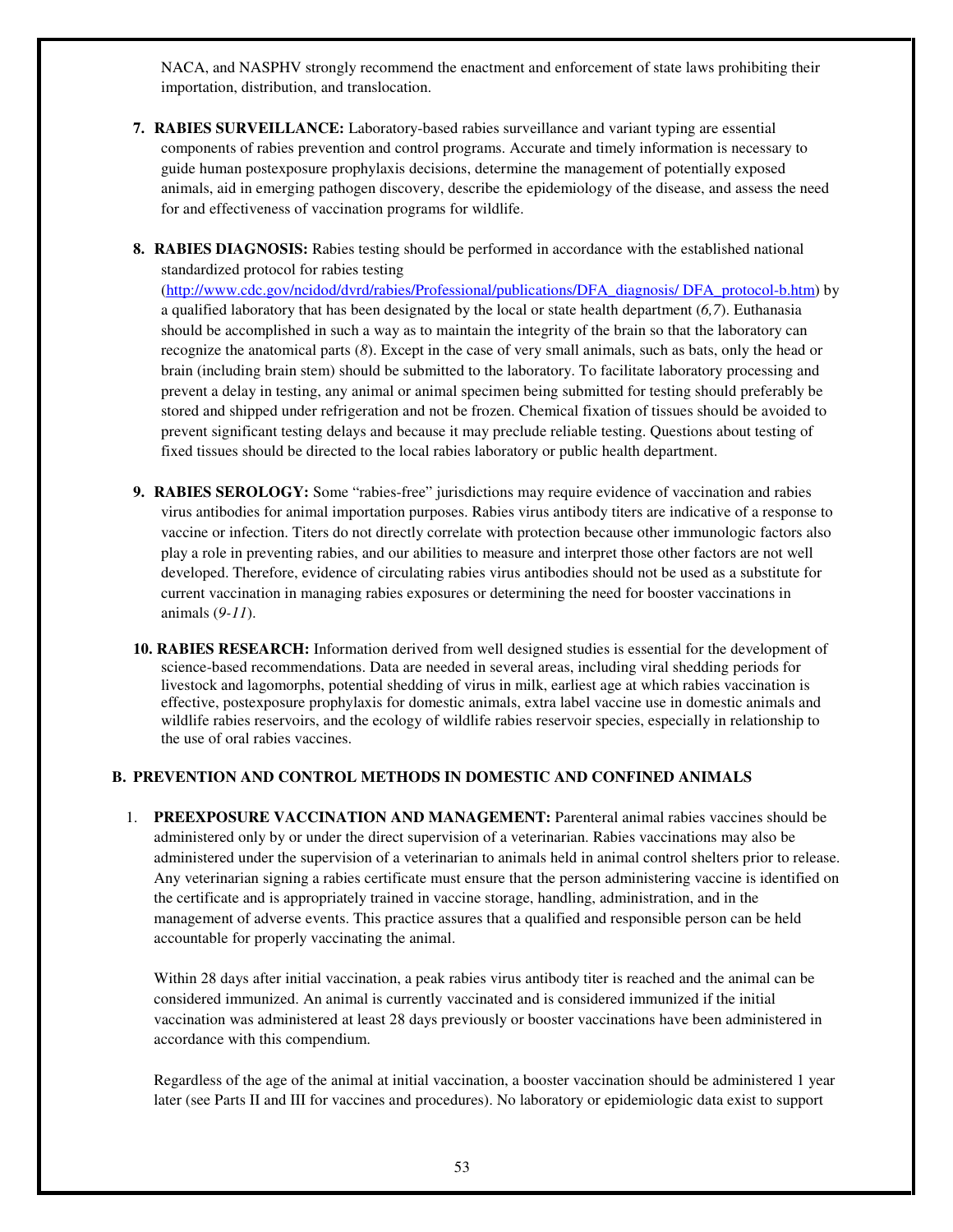the annual or biennial administration of 3- or 4-year vaccines following the initial series. Because a rapid anamnestic response is expected, an animal is considered currently vaccinated immediately after a booster vaccination.

#### (a) DOGS, CATS, AND FERRETS

All dogs, cats, and ferrets should be vaccinated against rabies and revaccinated in accordance with Part III of this compendium. If a previously vaccinated animal is overdue for a booster, it should be revaccinated. Immediately following the booster, the animal is considered currently vaccinated and should be placed on a schedule depending on the labeled duration of the vaccine used.

#### (b) LIVESTOCK

Consideration should be given to vaccinating livestock that are particularly valuable. Animals that have frequent contact with humans (e.g., in petting zoos, fairs, and other public exhibitions) and horses traveling interstate should be currently vaccinated against rabies (*12,13*).

#### (c) CONFINED ANIMALS

#### (1) WILD

 No parenteral rabies vaccines are licensed for use in wild animals or hybrids (the offspring of wild animals crossbred to domestic animals). Wild animals or hybrids should not be kept as pets (*14-17*).

#### (2) MAINTAINED IN EXHIBITS AND IN ZOOLOGICAL PARKS

 Captive mammals that are not completely excluded from all contact with rabies vectors can become infected. Moreover, wild animals might be incubating rabies when initially captured; therefore, wildcaught animals susceptible to rabies should be quarantined for a minimum of 6 months. Employees who work with animals at such facilities should receive preexposure rabies vaccination. The use of pre- or postexposure rabies vaccinations for handlers who work with animals at such facilities might reduce the need for euthanasia of captive animals that expose handlers. Carnivores and bats should be housed in a manner that precludes direct contact with the public (*12*).

**2. STRAY ANIMALS:** Stray dogs, cats, and ferrets should be removed from the community. Local health departments and animal control officials can enforce the removal of strays more effectively if owned animals have identification and are confined or kept on leash. Strays should be impounded for at least 3 business days to determine if human exposure has occurred and to give owners sufficient time to reclaim animals.

#### **3. IMPORTATION AND INTERSTATE MOVEMENT OF ANIMALS:**

(a) INTERNATIONAL. CDC regulates the importation of dogs and cats into the United States. Importers of dogs must comply with rabies vaccination requirements (42 CFR, Part 71.51[c] [http://www.cdc.gov/ncidod/dq/animal.htm]) and complete CDC form 75.37 (http://www.cdc.gov/ncidod/dq/pdf/cdc7537-05-24-04.pdf). The appropriate health official of the state of destination should be notified within 72 hours of the arrival into his or her jurisdiction of any imported dog required to be placed in confinement under the CDC regulation. Failure to comply with these confinement requirements should be promptly reported to the Division of Global Migration and Quarantine, CDC (telephone: 404-639-3441).

 Federal regulations alone are insufficient to prevent the introduction of rabid animals into the United States (*18,19*). All imported dogs and cats are subject to state and local laws governing rabies and should be currently vaccinated against rabies in accordance with this compendium. Failure to comply with state or local requirements should be referred to the appropriate state or local official.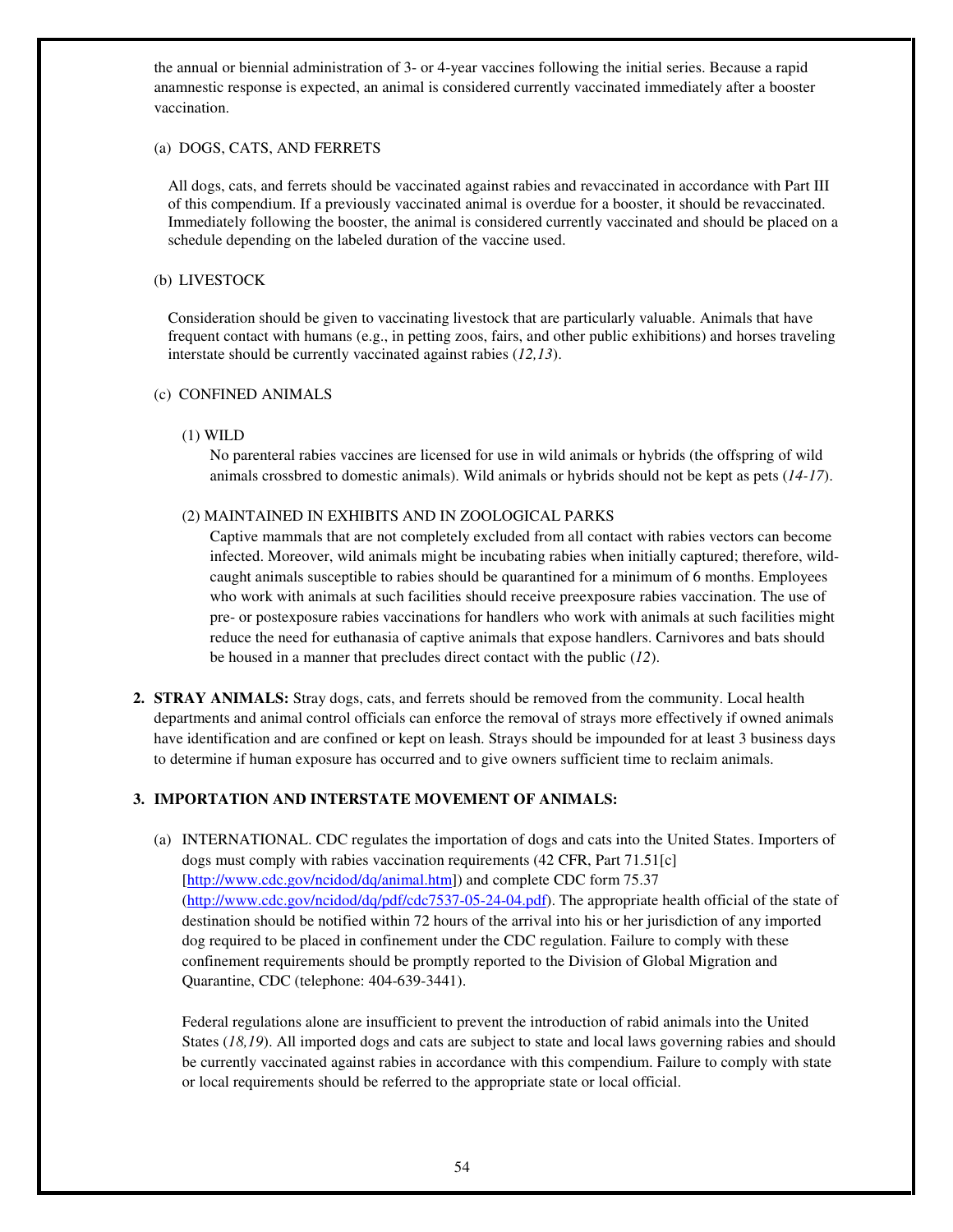- (b) INTERSTATE**.** Before interstate movement (including commonwealths and territories) dogs, cats, ferrets, and horses should be currently vaccinated against rabies in accordance with the compendium's recommendations (see Part I. B.1.). Animals in transit should be accompanied by a currently valid NASPHV Form 51, Rabies Vaccination Certificate (http://www.nasphv.org). When an interstate health certificate or certificate of veterinary inspection is required, it should contain the same rabies vaccination information as Form 51.
- (c) AREAS WITH DOG-TO-DOG RABIES TRANSMISSION**.** Canine rabies virus variants have been eliminated in the United States (*3*). Rabid dogs have been introduced into the continental United States from areas with dog-to-dog rabies transmission (*18,19*). This practice poses the risk of introducing canine-transmitted rabies to areas where it does not currently exist. The movement of dogs for the purposes of adoption or sale from areas with dog-to-dog rabies transmission should be prohibited.
- **4. ADJUNCT PROCEDURES:** Methods or procedures which enhance rabies control include the following:
	- (a) IDENTIFICATION**.** Dogs, cats, and ferrets should be identified (e.g., metal or plastic tags or microchips) to allow for verification of rabies vaccination status.
	- (b) LICENSURE**.** Registration or licensure of all dogs, cats, and ferrets may be used to aid in rabies control. A fee is frequently charged for such licensure, and revenues collected are used to maintain rabies- or animal-control programs. Evidence of current vaccination is an essential prerequisite to licensure.
	- (c) CANVASSING**.** House-to-house canvassing by animal control officials facilitates enforcement of vaccination and licensure requirements.
	- (d) CITATIONS**.** Citations are legal summonses issued to owners for violations, including the failure to vaccinate or license their animals. The authority for officers to issue citations should be an integral part of each animal-control program.
	- (e) ANIMAL CONTROL**.** All communities should incorporate stray animal control, leash laws, animal bite prevention and training of personnel in their programs.
	- (f) PUBLIC EDUCATION. All communities should incorporate educational programs covering responsible pet ownership, bite prevention, and appropriate veterinary care.
- **5. POSTEXPOSURE MANAGEMENT:** This section refers to any animal exposed (see Part I. A.1.) to a confirmed or suspected rabid animal. Wild, mammalian carnivores or bats that are not available for testing should be regarded as rabid animals.
	- (a) DOGS, CATS, AND FERRETS. Unvaccinated dogs, cats, and ferrets exposed to a rabid animal should be euthanized immediately. If the owner is unwilling to have this done, the animal should be placed in strict isolation for 6 months. Isolation in this context refers to confinement in an enclosure that precludes direct contact with people and other animals. Rabies vaccine should be administered upon entry into isolation or 1 month prior to release to comply with preexposure vaccination recommendations (see Part I.B.1.a.). There are currently no USDA licensed biologics for postexposure prophylaxis of previously unvaccinated domestic animals, and there is evidence that the use of vaccine alone will not reliably prevent the disease in these animals (*22*). Animals overdue for a booster vaccination need to be evaluated on a case-by-case basis (e.g., severity of exposure, time elapsed since last vaccination, number of prior vaccinations, current health status, local rabies epidemiology). Dogs, cats, and ferrets that are currently vaccinated should be revaccinated immediately, kept under the owner's control, and observed for 45 days. Any illness in an isolated or confined animal should be reported immediately to the local health department. If signs suggestive of rabies develop, the animal should be euthanized and the head shipped for testing as described in Part I.A.8.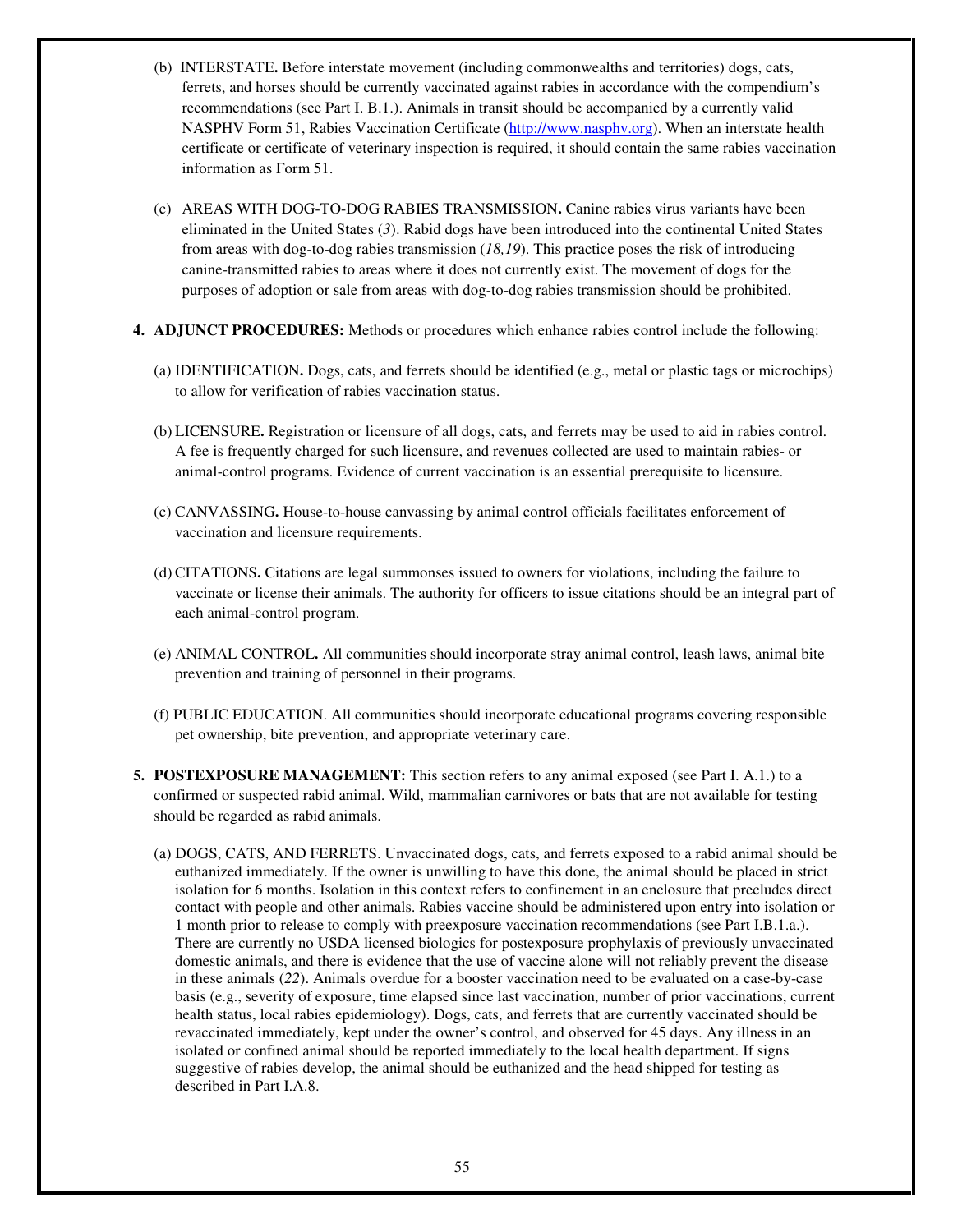(b) LIVESTOCK**.** All species of livestock are susceptible to rabies; cattle and horses are the most frequently infected (*3*). Livestock exposed to a rabid animal and currently vaccinated with a vaccine approved by USDA for that species should be revaccinated immediately and observed for 45 days. Unvaccinated livestock should be euthanized immediately. If the animal is not euthanized it should be kept under close observation for 6 months. Any illness in an animal under observation should be reported immediately to the local health department. If signs suggestive of rabies develop, the animal should be euthanized and the head shipped for testing as described in Part I.A.8.

Handling and consumption of tissues from exposed animals may carry a risk for rabies transmission. Risk factors depend in part on the site(s) of exposure, amount of virus present, severity of wounds, and whether sufficient contaminated tissue has been excised. If an exposed animal is to be slaughtered for consumption, it should be done immediately after exposure.

Barrier precautions should be used by persons handling the animal and tissues and all tissues should be cooked thoroughly. Historically, federal guidelines for meat inspectors required that any animal known to have been exposed to rabies within 8 months be rejected for slaughter. USDA Food and Inspection Service (FSIS) meat inspectors should be notified if such exposures occur in food animals prior to slaughter.

Rabies virus may be widely distributed in tissues of infected animals (*21*). Tissues and products from a rabid animal should not be used for human or animal consumption (*22*). However, pasteurization temperatures will inactivate rabies virus; therefore, drinking pasteurized milk or eating thoroughly cooked animal products does not constitute a rabies exposure.

Multiple rabid animals in a head or herbivore-to-herbivore transmission is uncommon; therefore, restricting the rest of the herd if a single animal has been exposed to or infected by rabies is usually not necessary.

(c) OTHER ANIMALS**.** Other mammals bitten by a rabid animal should be euthanized immediately. Animals maintained in USDA-licensed research facilities or accredited zoological parks should be evaluated on a case-by-case basis.

#### **6. MANAGEMENT OF ANIMALS THAT BITE HUMANS:**

- (a) DOGS, CATS, AND FERRETS**.** Rabies virus may be excreted in the saliva of infected dogs, cats, and ferrets during illness and/or for only a few days prior to illness or death (*23-25*). A healthy dog, cat, or ferret that bites a person should be confined and observed daily for 10 days (*26*); administration of rabies vaccine to the animal is not recommended during the observation period to avoid confusing signs of rabies with possible side effects of vaccine administration. Such animals should be evaluated by a veterinarian at the first sign of illness during confinement. Any illness in the animal should be reported immediately to the local health department. If signs suggestive of rabies develop, the animal should be euthanized and the head shipped for testing as described in Part I.A.8. Any stray or unwanted dog, cat, or ferret that bites a person may be euthanized immediately and the head submitted for rabies examination.
- (b) OTHER BITING ANIMALS**.** Other biting animals which might have exposed a person to rabies should be reported immediately to the local health department. Management of animals other than dogs, cats, and ferrets depends on the species, the circumstances of the bite, the epidemiology of rabies in the area, the biting animal's history, current health status, and potential for exposure to rabies. Prior vaccination of these animals may not preclude the necessity for euthanasia and testing.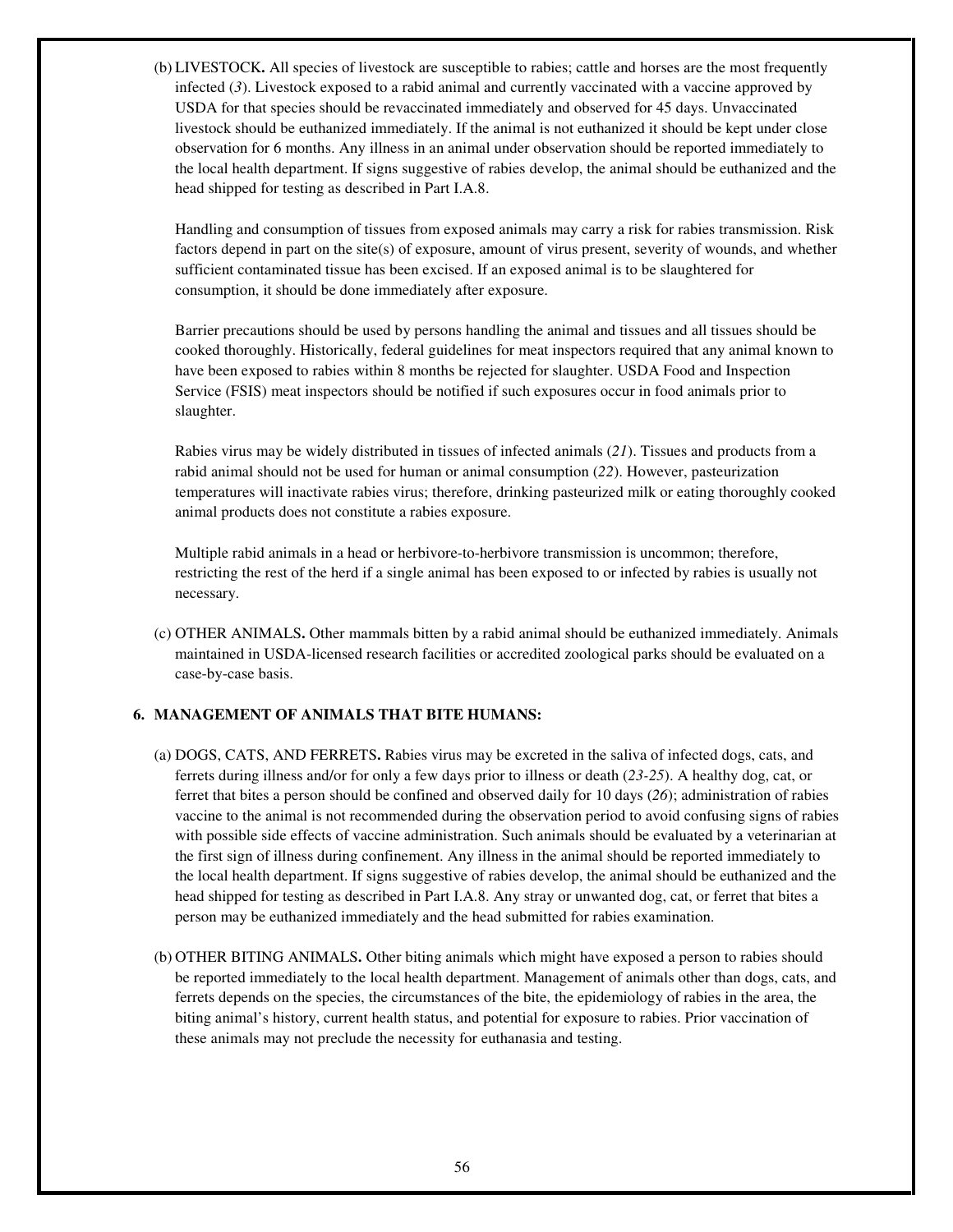#### **7. OUTBREAK PREVENTION AND CONTROL:**

The emergence of new rabies virus variants or the introduction of non-indigenous viruses poses a significant risk to humans, domestic animals and wildlife (*27-34*). A rapid and comprehensive response includes the following measures:

- (a) Characterize the virus at a national or regional reference laboratory.
- (b) Identify and control the source of the introduction.
- (c) Enhance laboratory-based surveillance in wild and domestic animals.
- (d) Increase animal rabies vaccination rates.
- (e) Restrict the movement of animals.
- (f) Evaluate the need for vector population reduction.
- (g) Coordinate a multi-agency response.
- (h) Provide public and professional outreach and education.

#### **8. DISASTER RESPONSE:**

Animals may be displaced during and after manmade or natural disasters and require emergency sheltering (http://www.bt.cdc.gov/disasters/hurricanes/katrina/petshelters.asp, www.hsus.org/disaster and http://www.avma.org/disaster/default.asp) (*35*). Animal rabies vaccination and exposure histories are often not available for displaced animals and disaster response creates situations where animal caretakers may lack appropriate training and previous vaccination. For these situations it is critical to implement and coordinate rabies prevention and control measures to reduce the risk of rabies transmission and the need for human post exposure prophylaxis.

- (a) Coordinate relief efforts of individuals and organizations with the local emergency operations center prior to deployment.
- (b) Examine each animal at a triage site for signs of rabies.
- (c) Isolate animals exhibiting signs of rabies pending evaluation by a veterinarian.
- (d) Ensure that all animals have a unique identifier.
- (e) Administer a rabies vaccination to all dogs, cats and ferrets unless reliable proof of vaccination exists.
- (f) Adopt minimum standards for animal caretakers that include personal protective equipment, previous rabies vaccination, and appropriate training in animal handling (see Part I.C.).
- (g) Maintain documentation of animal disposition and location (e.g. returned to owner, died or euthanized, adopted, relocated to another shelter, address of new location).
- (h) Provide facilities to confine and observe animals involved in exposures (see Part I.A.1.).
- (i) Report human exposures to appropriate public health authorities (see Part I.B.6).

#### **C. PREVENTION AND CONTROL METHODS RELATED TO WILDLIFE**

 The public should be warned not to handle or feed wild mammals. Wild mammals and hybrids that bite or otherwise expose persons, pets, or livestock should be considered for euthanasia and rabies examination. A person bitten by any wild mammal should immediately report the incident to a physician who can evaluate the need for postexposure prophylaxis (*2*).

 Translocation of infected wildlife has contributed to the spread of rabies (*28-32*); therefore, the translocation of known terrestrial rabies reservoir species should be prohibited. While state-regulated wildlife rehabilitators and nuisance wildlife control operators may play a role in a comprehensive rabies control program, minimum standards for persons who handle wild mammals should include rabies vaccination, appropriate training, and continuing education.

**1. CARNIVORES.** The use of licensed oral vaccines for the mass vaccination of free-ranging wildlife should be considered in selected situations, with the approval of the state agency responsible for animal rabies control (*5, 36*). The distribution of oral rabies vaccine should be based on scientific assessments of the target species and followed by timely and appropriate analysis of surveillance data; such results should be provided to all stakeholders. In addition, parenteral vaccination (trap-vaccinate-release) of wildlife rabies reservoirs may be integrated into coordinated oral rabies vaccination programs to enhance their effectiveness.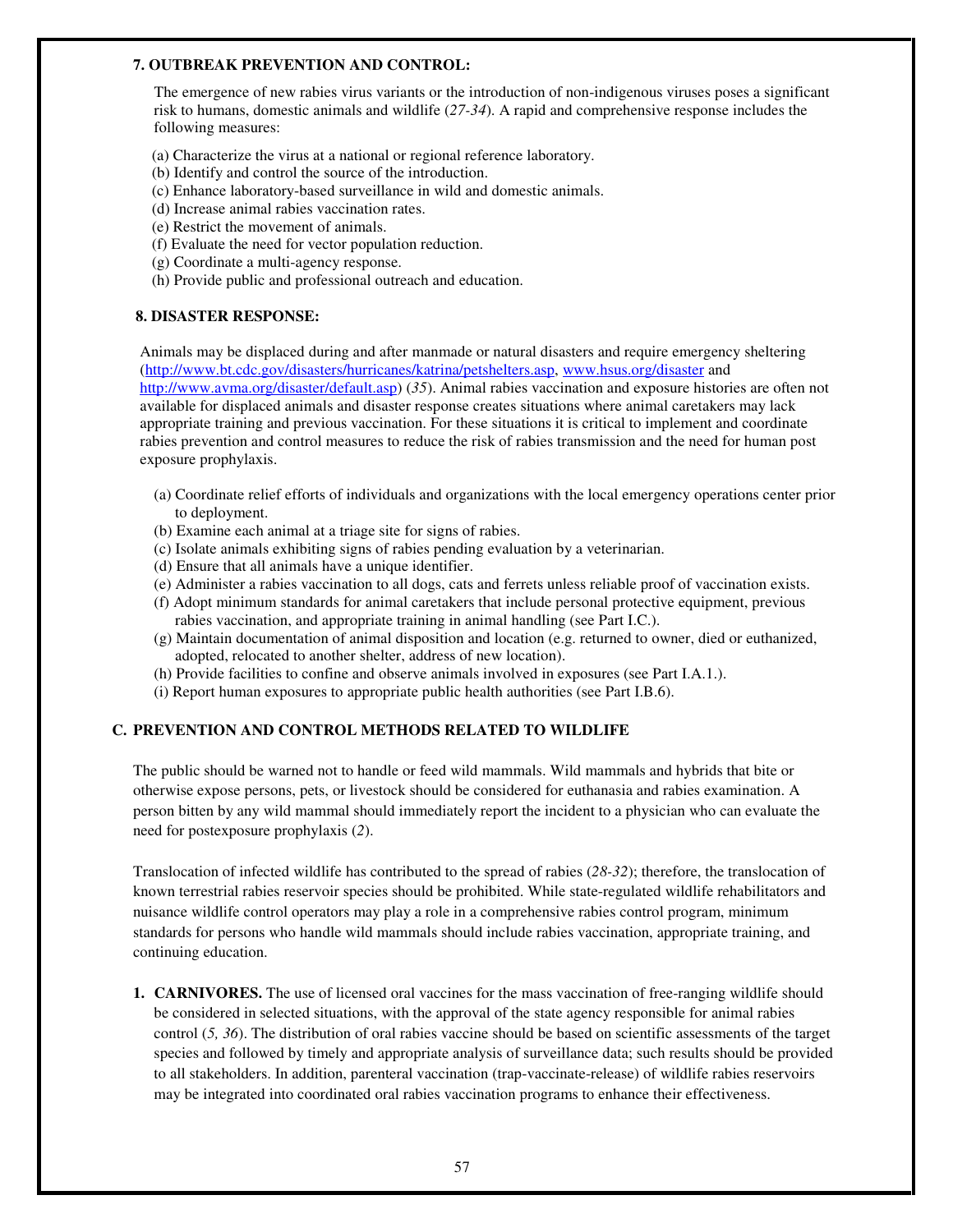Continuous and persistent programs for trapping or poisoning wildlife are not effective in reducing wildlife rabies reservoirs on a statewide basis. However, limited population control in high-contact areas (e.g., picnic grounds, camps, suburban areas) may be indicated for the removal of selected high-risk species of wildlife (*5*). State agriculture, public health, and wildlife agencies should be consulted for planning, coordination, and evaluation of vaccination or population-reduction programs.

**2. BATS.** Indigenous rabid bats have been reported from every state except Hawaii and have caused rabies in more than 40 humans in the United States (*37-42*). Bats should be excluded from houses, public buildings, and adjacent structures to prevent direct association with humans (*43,44*). Such structures should then be made bat-proof by sealing entrances used by bats. Controlling rabies in bats through programs designed to reduce bat populations is neither feasible nor desirable.

#### **Part II: Recommendations for Parenteral Rabies Vaccination Procedures**

- **A. VACCINE ADMINISTRATION:** All animal rabies vaccines should be restricted to use by, or under the direct supervision of a veterinarian (*45*) except as recommended in Part I.B.1. All vaccines must be administered in accordance with the specifications of the product label or package insert.
- **B. VACCINE SELECTION:** Part III lists all vaccines licensed by USDA and marketed in the United States at the time of publication. New vaccine approvals or changes in label specifications made subsequent to publication should be considered as part of this list. Any of the listed vaccines can be used for revaccination, even if the product is not the same as previously administered. Vaccines used in state and local rabies control programs should have at least a 3-year duration of immunity. This constitutes the most effective method of increasing the proportion of immunized dogs and cats in any population (*46*). No laboratory or epidemiologic data exist to support the annual or biennial administration of 3- or 4-year vaccines following the initial series.
- **C. ADVERSE EVENTS:** Currently, no epidemiologic association exists between a particular licensed vaccine product and adverse events (*51,52*). Adverse events, including rabies in a previously vaccinated animal, should be reported to the vaccine manufacturer and to USDA, Animal and Plant Health Inspection Service, Center for Veterinary Biologics (Internet: http://www.aphis.usda.gov/animal\_health/vet\_biologics/vb\_adverse\_event.shtml; telephone: 800-752-6255; or e-mail: CVB@usda.gov).
- **D. WILDLIFE AND HYBRID ANIMAL VACCINATION:** The safety and efficacy of parenteral rabies vaccination of wildlife and hybrids have not been established, and no rabies vaccines are licensed for these animals. Parenteral vaccination (trap-vaccinate-release) of wildlife rabies reservoirs may be integrated into coordinated oral rabies vaccination programs as described in Part I. C.1. to enhance their effectiveness. Zoos or research institutions may establish vaccination programs, which attempt to protect valuable animals, but these should not replace appropriate public health activities that protect humans (*9*).
- **E. ACCIDENTAL HUMAN EXPOSURE TO VACCINE**: Human exposure to parenteral animal rabies vaccines listed in Part III does not constitute a risk for rabies virus infection. Human exposure to vaccinia-vectored oral rabies vaccines should be reported to state health officials (*49*).
- **F. RABIES CERTIFICATE:** All agencies and veterinarians should use NASPHV Form 51 (revised 2007), Rabies Vaccination Certificate, or equivalent which can be obtained from vaccine manufacturers, NASPHV (http://www.nasphv.org) or CDC (http://www.cdc.gov/ncidod/dvrd/rabies/professional/professi.htm). The form must be completed in full and signed by the administering or supervising veterinarian. Computer-generated forms containing the same information are also acceptable.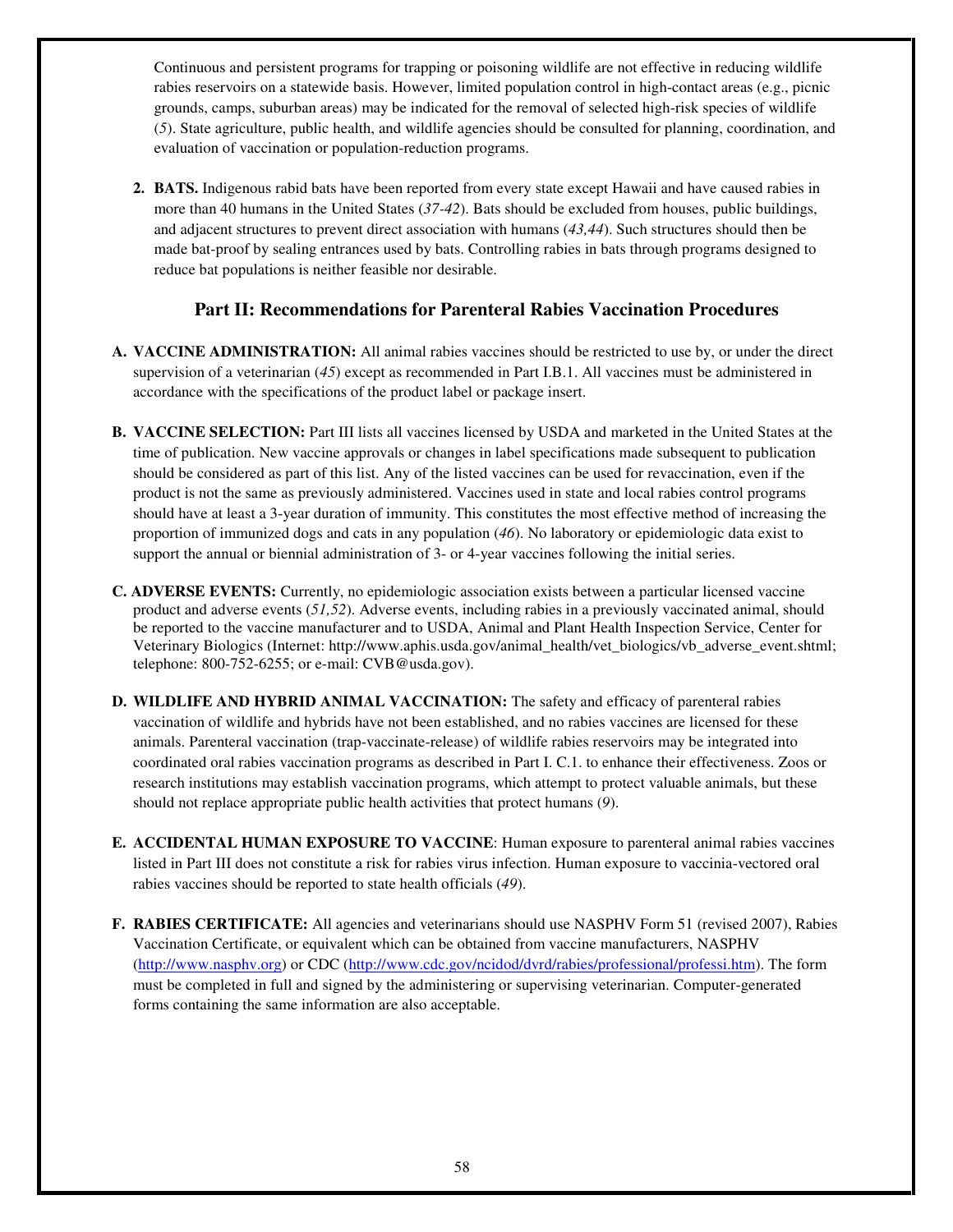| Part III: Rabies Vaccines Licensed and Marketed in the U.S., 2008 |                                             |                          |                                                      |                                                                                                |                                                                      |                                                                                                                            |                                                                |
|-------------------------------------------------------------------|---------------------------------------------|--------------------------|------------------------------------------------------|------------------------------------------------------------------------------------------------|----------------------------------------------------------------------|----------------------------------------------------------------------------------------------------------------------------|----------------------------------------------------------------|
| Product Name                                                      | Produced By                                 | Marketed By              | For Use In                                           | Dosage                                                                                         | Age at Primary<br>Vaccination <sup>a</sup>                           | <b>Booster Recommended</b>                                                                                                 | Route of<br>Inoculation                                        |
| A) MONOVALENT (Inactivated)                                       |                                             |                          |                                                      |                                                                                                |                                                                      |                                                                                                                            |                                                                |
| RABVAC <sub>1</sub>                                               | Fort Dodge Animal Health<br>License No. 112 | Fort Dodge Animal Health | Dogs<br>Cats                                         | $1 \text{ ml}$<br>1 ml                                                                         | 3 months <sup>b</sup><br>3 months                                    | Annually<br>Annually                                                                                                       | $IMc$ or $SCd$<br>IM or SC                                     |
| RABVAC <sub>3</sub>                                               | Fort Dodge Animal Health<br>License No. 112 | Fort Dodge Animal Health | Dogs<br>Cats<br>Horses                               | $1 \text{ ml}$<br>$1 \text{ ml}$<br>$2 \text{ ml}$                                             | 3 months<br>3 months<br>3 months                                     | 1 year later & triennially<br>1 year later & triennially<br>Annually                                                       | IM or SC<br>IM or SC<br>IM                                     |
| RABVAC 3 TF                                                       | Fort Dodge Animal Health<br>License No. 112 | Fort Dodge Animal Health | Dogs<br>Cats<br>Horses                               | $1 \text{ ml}$<br>$1 \text{ ml}$<br>$2 \text{ ml}$                                             | 3 months<br>3 months<br>3 months                                     | 1 year later & triennially<br>1 year later & triennially<br>Annually                                                       | IM or SC<br>IM or SC<br>IM                                     |
| <b>DEFENSOR 1</b>                                                 | Pfizer, Incorporated<br>License No. 189     | Pfizer, Incorporated     | Dogs<br>Cats                                         | $1 \text{ ml}$<br>$1 \text{ ml}$                                                               | $3$ months <sup>b</sup><br>3 months                                  | Annually<br>Annually                                                                                                       | IM or SC<br>SC                                                 |
| <b>DEFENSOR 3</b>                                                 | Pfizer, Incorporated<br>License No. 189     | Pfizer, Incorporated     | Dogs<br>Cats<br>Sheep<br>Cattle                      | $1 \text{ ml}$<br>$1 \text{ ml}$<br>$2 \text{ ml}$<br>$2 \text{ ml}$                           | 3 months<br>3 months<br>3 months<br>3 months                         | 1 year later & triennially<br>1 year later & triennially<br>Annually<br>Annually                                           | IM or SC<br>SС<br>IM<br>IM                                     |
| <b>RABDOMUN</b>                                                   | Pfizer, Incorporated<br>License No. 189     | Schering-Plough          | Dogs<br>Cats<br>Sheep<br>Cattle                      | $1 \text{ ml}$<br>$1 \text{ ml}$<br>$2 \text{ ml}$<br>$2 \text{ ml}$                           | 3 months<br>3 months<br>3 months<br>3 months                         | 1 year later & triennially<br>1 year later & triennially<br>Annually<br>Annually                                           | IM or SC<br>SС<br>IM<br>IM                                     |
| <b>RABDOMUN1</b>                                                  | Pfizer, Incorporated<br>License No. 189     | Schering-Plough          | Dogs<br>Cats                                         | $1 \text{ ml}$<br>1 ml                                                                         | 3 months<br>3 months                                                 | Annually<br>Annually                                                                                                       | IM or SC<br>SC                                                 |
| <b>CONTINUUM</b><br><b>RABIES</b>                                 | Intervet, Incorporated<br>License No. 286   | Intervet, Incorporated   | Dogs<br>Cats                                         | $1 \text{ ml}$<br>1 ml                                                                         | 3 months<br>3 months                                                 | 1 year later & triennially<br>1 year later & quadrennially                                                                 | ${\rm SC}$<br>SC                                               |
| PRORAB-1                                                          | Intervet, Incorporated<br>License No. 286   | Intervet, Incorporated   | Dogs<br>Cats<br>Sheep                                | $1 \text{ ml}$<br>1 <sub>m1</sub><br>2 <sub>m1</sub>                                           | 3 months<br>3 months<br>3 months                                     | Annually<br>Annually<br>Annually                                                                                           | IM or SC<br>IM or SC<br>IM                                     |
| <b>IMRAB1</b>                                                     | Merial, Incorporated<br>License No. 298     | Merial, Incorporated     | Dogs<br>Cats                                         | 1 <sub>m1</sub><br>$1 \text{ ml}$                                                              | 3 months<br>3 months                                                 | Annually<br>Annually                                                                                                       | SC<br>SC                                                       |
| <b>IMRAB 1 TF</b>                                                 | Merial, Incorporated<br>License No. 298     | Merial, Incorporated     | Dogs<br>Cats                                         | $1 \text{ ml}$<br>1 ml                                                                         | 3 months<br>3 months                                                 | Annually<br>Annually                                                                                                       | SC<br>SC                                                       |
| <b>IMRAB3</b>                                                     | Merial, Incorporated<br>License No. 298     | Merial, Incorporated     | Dogs<br>Cats<br>Sheep<br>Cattle<br>Horses<br>Ferrets | $1 \text{ ml}$<br>$1 \text{ ml}$<br>$2 \text{ ml}$<br>$2 \text{ ml}$<br>$2 \text{ ml}$<br>1 ml | 3 months<br>3 months<br>3 months<br>3 months<br>3 months<br>3 months | 1 year later & triennially<br>1 year later & triennially<br>1 year later & triennially<br>Annually<br>Annually<br>Annually | IM or SC<br>IM or SC<br>IM or SC<br>IM or SC<br>IM or SC<br>SС |
| <b>IMRAB 3 TF</b>                                                 | Merial, Incorporated<br>License No. 298     | Merial, Incorporated     | Dogs<br>Cats<br>Ferrets                              | $1 \text{ ml}$<br>$1 \text{ ml}$<br>1 ml                                                       | 3 months<br>3 months<br>3 months                                     | 1 year later & triennially<br>1 year later & triennially<br>Annually                                                       | IM or SC<br>IM or SC<br>SC                                     |
| <b>IMRAB</b><br>Large Animal                                      | Merial, Incorporated<br>License No. 298     | Merial, Incorporated     | Cattle<br>Horses<br>Sheep                            | $2 \text{ ml}$<br>$2 \text{ ml}$<br>2 ml                                                       | 3 months<br>3 months<br>3 months                                     | Annually<br>Annually<br>1 year later & triennially                                                                         | IM or SC<br>IM or SC<br>IM or SC                               |
| B) MONOVALENT (Rabies glycoprotein, live canary pox vector)       |                                             |                          |                                                      |                                                                                                |                                                                      |                                                                                                                            |                                                                |
| <b>PUREVAX Feline</b><br>Rabies                                   | Merial, Incorporated<br>License No. 298     | Merial, Incorporated     | Cats                                                 | 1 <sub>ml</sub>                                                                                | 8 weeks                                                              | Annually                                                                                                                   | SC                                                             |
| C) COMBINATION (Inactivated rabies)                               |                                             |                          |                                                      |                                                                                                |                                                                      |                                                                                                                            |                                                                |
| <b>CONTINUUM DAP-R</b>                                            | Intervet, Incorporated<br>License No. 286   | Intervet, Incorporated   | Dogs                                                 | $1 \text{ ml}$                                                                                 | 3 months                                                             | 1 year later & triennially                                                                                                 | SC                                                             |
| <b>CONTINUUM Feline</b><br>HCP-R                                  | Intervet, Incorporated<br>License No. 286   | Intervet, Incorporated   | Cats                                                 | $1 \text{ ml}$                                                                                 | 3 months                                                             | 1 year later $&$<br>quadrennially <sup>e</sup>                                                                             | SC                                                             |
| Equine POTOMAVAC<br>$+ IMRAB$                                     | Merial, Incorporated<br>License No. 298     | Merial, Incorporated     | Horses                                               | $1 \text{ ml}$                                                                                 | 3 months                                                             | Annually                                                                                                                   | IM                                                             |
| D) COMBINATION (Rabies glycoprotein, live canary pox vector)      |                                             |                          |                                                      |                                                                                                |                                                                      |                                                                                                                            |                                                                |
| PUREVAX Feline 3/<br>Rabies                                       | Merial, Incorporated<br>License No. 298     | Merial, Incorporated     | Cats                                                 | 1 <sub>ml</sub>                                                                                | 8 weeks                                                              | Annually                                                                                                                   | SC                                                             |
| PUREVAX Feline 4/<br>Rabies                                       | Merial, Incorporated<br>License No. 298     | Merial, Incorporated     | Cats                                                 | 1 <sub>ml</sub>                                                                                | 8 weeks                                                              | Annually                                                                                                                   | SC                                                             |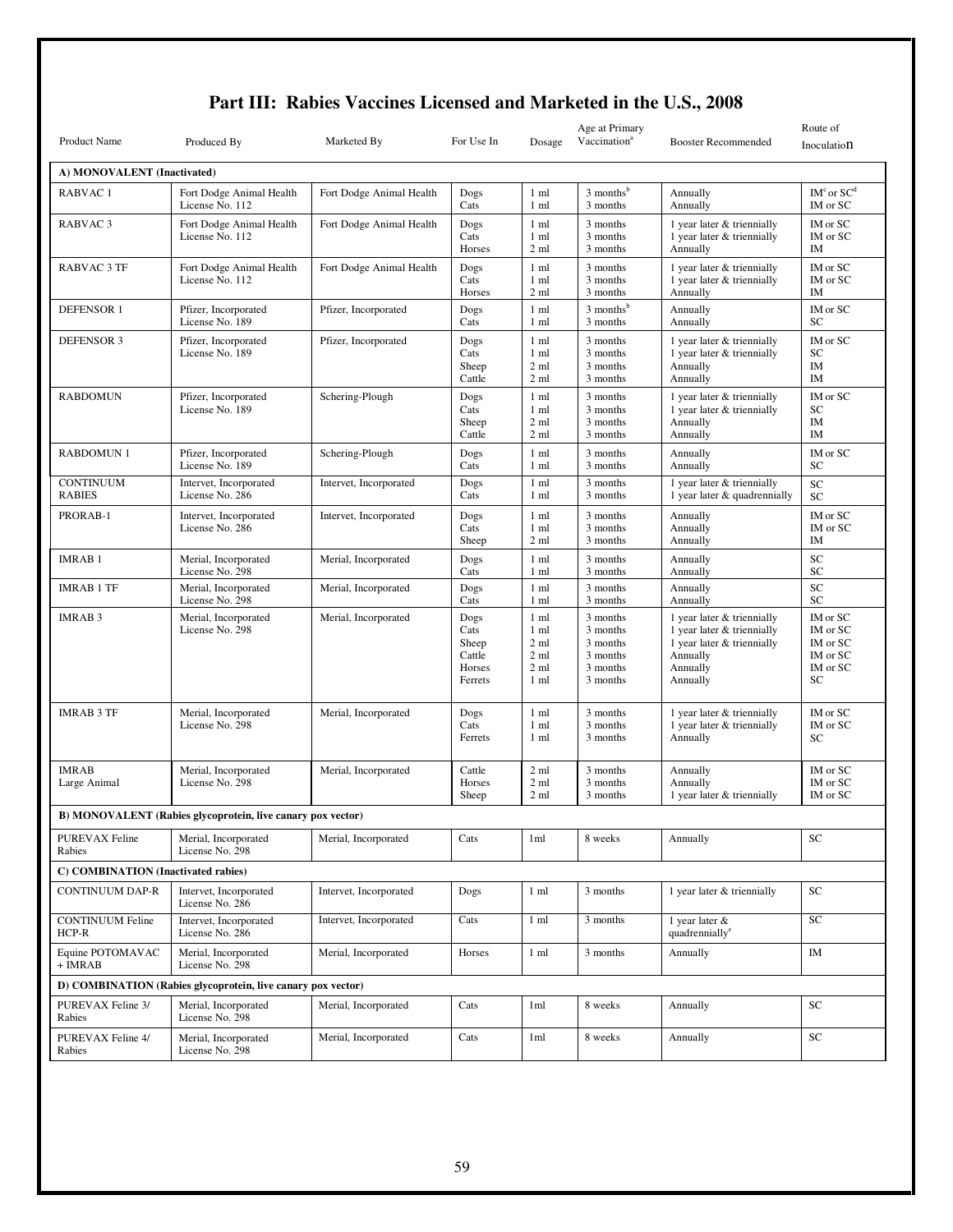| E) ORAL (Rabies glycoprotein, live vaccinia vector) - RESTRICTED TO USE IN STATE AND FEDERAL RABIES CONTROL PROGRAMS |                                                         |                      |                     |     |     |                                       |      |
|----------------------------------------------------------------------------------------------------------------------|---------------------------------------------------------|----------------------|---------------------|-----|-----|---------------------------------------|------|
| RABORAL V-RG                                                                                                         | Merial, Incorporated<br>License No. 298                 | Merial, Incorporated | Raccoons<br>Covotes | N/A | N/A | As determined by local<br>authorities | Oral |
|                                                                                                                      | Minimum age (or older) and revaccinated one year later. |                      |                     |     |     |                                       |      |

b. One month  $= 28$  days

c. Intramuscularly

d. Subcutaneously

e. Non-rabies fractions have a 3-yr duration (see label)

#### **Rabies Vaccine Manufacturer Contact Information**

| <b>Manufacturer</b>         | <b>Phone Number</b> | <b>Internet Address</b>                       |
|-----------------------------|---------------------|-----------------------------------------------|
| Fort Dodge Animal Health    | 800-533-8536        | http://www.wyeth.com/divisions/fort_dodge.asp |
| Intervet, Incorporated      | 800-835-0541        | http://www.intervetusa.com                    |
| Merial, Incorporated        | 888-637-4251        | http://us.merial.com/                         |
| Pfizer, Incorporated        | 800-366-5288        | http://www.pfizerah.com                       |
| Schering-Plough Corporation | 800-521-5767        | http://www.spah.com/usa/                      |

**ADVERSE EVENTS:** Adverse events should be reported to the vaccine manufacturer and to USDA, Animal and Plant Health Inspection Service, Center for Veterinary Biologics (Internet:

http://www.aphis.usda.gov/vs/cvb/html/adverseeventreport.html; telephone: 800-752-6255; or e-mail: CVB@usda.gov).

#### **REFERENCES:**

- 1. Rabies. In: Heymann D, ed. Control of communicable diseases manual. 18th ed. Washington, DC: American Public Health Association; 2004:438–47.
- 2. Blanton JD, Hanlon CA, Rupprecht CE. Rabies surveillance in the United States during 2006. J Am Vet Med Assoc 2007;231:540-56. Available at: http://www.cdc.gov/rabies/publications/.
- 3. CDC. Human rabies prevention—United States, 1999. Recommendations of the Advisory Committee on Immunization Practices (ACIP). MMWR 1999;48:(No. RR-1). Available at: http://www.cdc.gov/mmwr/preview/mmwrhtml/00056176.htm.
- 4. McQuiston J, Yager PA, Smith JS, Rupprecht CE. Epidemiologic characteristics of rabies virus variants in dogs and cats in the United States, 1999. J Am Vet Med Assoc 2001;218:1939–42.
- 5. Hanlon CA, Childs JE, Nettles VF, et al. Recommendations of the Working Group on Rabies. Article III: Rabies in wildlife. J Am Vet Med Assoc 1999;215:1612–8.
- 6. Hanlon CA, Smith JS, Anderson GR, et al. Recommendations of the Working Group on Rabies. Article II: Laboratory diagnosis of rabies. J Am Vet Med Assoc 1999;215:1444–6.
- 7. Rudd RJ, Smith JS, Yager PA, et al. A need for standardized rabies-virus diagnostic procedures: Effect of cover-glass mountant on the reliability of antigen detection by the fluorescent antibody test. Virus Res 2005; 111:83-8.
- 8. American Veterinary Medical Association. AVMA Guidelines on Euthanasia. June 2007. Available at: http://www.avma.org/issues/animal\_welfare/euthanasia.pdf, accessed December 2007.
- 9. Tizard I, Ni Y. Use of serologic testing to assess immune status of companion animals. J Am Vet Med Assoc 1998;213:54–60.
- 10. Rabies and Other Lyssavirus Infections. In: Greene CE, Infectious Diseases of the Dog and Cat. 3rd ed., Saunders Elsevier; 2006;167-83.
- 11. Rupprecht CE, Gilbert J, Pitts R, Marshall K, Koprowski H. Evaluation of an inactivated rabies virus vaccine in domestic ferrets. J Am Vet Med Assoc 1990;196:1614-16.
- 12. Aubert MF. Practical significance of rabies antibodies in cats and dogs. Rev Sci Tech. 1992 Sep;11(3):735-60.
- 13. Cliquet F, Verdier Y, Sagné L, et al. Neutralising antibody titration in 25,000 sera of dogs and cats vaccinated against rabies in France, in the framework of the new regulations that offer an alternative to quarantine. Rev Sci Tech. 2003 Dec; 22(3): 857-66.
- 14. National Association of State Public Health Veterinarians. Compendium of measures to prevent disease and injury associated with animals in public settings, 2006. Available at http://www.nasphv.org.
- 15. Bender J, Schulman S. Reports of zoonotic disease outbreaks associated with animal exhibits and availability of recommendations for preventing zoonotic disease transmission from animals to people in such settings. J Am Vet Med Assoc 2004;224:1105–9.
- 16. American Veterinary Medical Association. Private ownership of wild animals. Available at: http://www.avma.org/issues/policy/wild\_animal\_ownership.asp, accessed December 2007.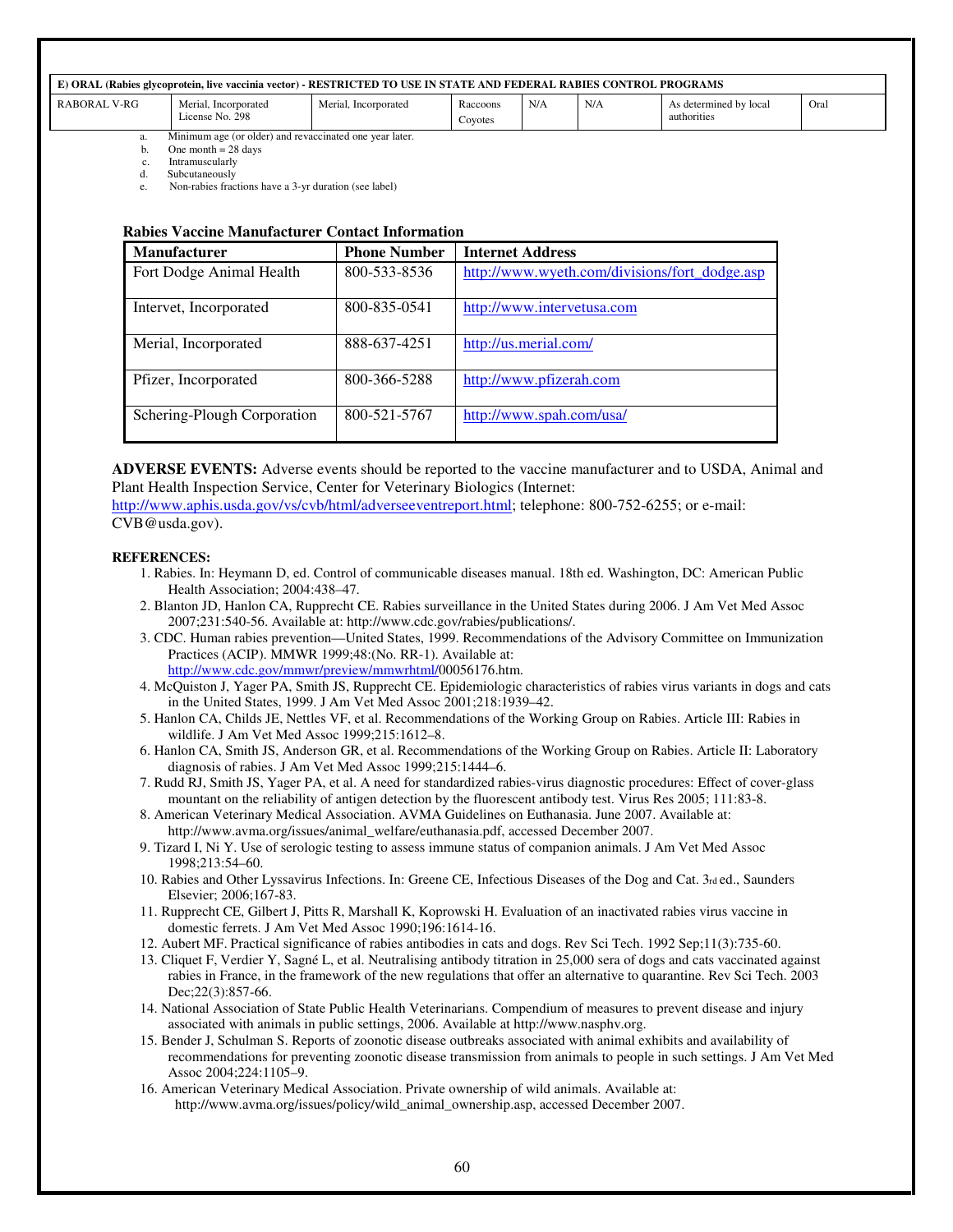- 17. Position on canine hybrids. In: Directory and resource manual. Schaumburg, IL: American Veterinary Medical Association; 2002;88–9.
- 18. Siino BS. Crossing the line. American Society for the Prevention of Cruelty to Animals, Animal Watch 2000;Winter:22– 9.
- 19. Jay MT, Reilly KF, DeBess EE, Haynes EH, Bader DR, Barrett LR. Rabies in a vaccinated wolf-dog hybrid. J Am Vet Med Assoc 1994;205:1729–32.
- 20. CDC. An imported case of rabies in an immunized dog. MMWR 1987;36:94–6,101. Available at: http://www.cdc.gov/mmwr/preview/mmwrhtml/00000874.htm.
- 21. CDC. Imported dog and cat rabies—New Hampshire, California. MMWR 1988;37:559–60. Available at: http://www.cdc.gov/mmwr/preview/mmwrhtml/00001275.htm.
- 22. Hanlon CA, Niezgoda MN, Rupprecht CE. Postexposure prophylaxis for prevention of rabies in dogs. Am J Vet Res 2002;63:1096–100.
- 23. Charlton, KM. The pathogenesis of rabies and other lyssaviral infections: recent studies. Curr Top Microbiol Immunol 1994;187:95-119.
- 24. CDC. Mass treatment of humans who drank unpasteurized milk from rabid cows—Massachusetts, 1996–1998. MMWR 1999;48:228–9. Available at: http://www.cdc.gov/mmwr/preview/mmwrhtml/00056759.htm.
- 25. Vaughn JB, Gerhardt P, Paterson J. Excretion of street rabies virus in saliva of cats. J Am Med Assoc 1963;184:705.
- 26. Vaughn JB, Gerhardt P, Newell KW. Excretion of street rabies virus in saliva of dogs. J Am Med Assoc 1965;193:363– 8.
- 27. Niezgoda M, Briggs DJ, Shaddock J, Rupprecht CE. Viral excretion in domestic ferrets (*Mustela putorius furo*) inoculated with a raccoon rabies isolate. Am J Vet Res 1998;59:1629–32.
- 28. Tepsumethanon V, Lumlertdacha B, Mitmoonpitak C, Sitprija V, Meslin FX, Wilde H. Survival of naturally infected rabid dogs and cats. Clin Infect Dis 2004;39:278–80.
- 29. Jenkins SR, Perry BD, Winkler WG. Ecology and epidemiology of raccoon rabies. Rev Infect Dis 1988;10:Suppl 4:S620–5.10
- 30. CDC. Translocation of coyote rabies—Florida, 1994. MMWR 1995;44:580–7. Available at: http://www.cdc.gov/mmwr/preview/mmwrhtml/00038451.htm.
- 31. Rupprecht CE, Smith JS, Fekadu M, Childs JE. The ascension of wildlife rabies: a cause for public health concern or intervention? Emerg Infect Dis 1995;1(4):107–14. Available at: http://www.cdc.gov/ncidod/eid/vol1no4/rupprech.htm#top.
- 32. Constantine DG. Geographic translocation of bats: known and potential problems. Emerg Infect Dis 2003;9(1):17-21. Available at: http://www.cdc.gov/ncidod/EID/vol9no1/02-0104.htm.
- 33. Krebs JW, Strine TW, Smith JS, Rupprecht CE, Childs JE. Rabies surveillance in the United States during 1993. J Am Vet Med Assoc 1994;205:1695-709.
- 34. VF Nettles, JH Shaddock, RK Sikes, and CR Reyes. Rabies in translocated raccoons. Am J Public Health 1979;69:601-  $2^{\circ}$
- 35. RM Engeman, KL Christensen, MJ Pipas, and DL Bergman. Population monitoring in support of a rabies vaccination program for skunks in Arizona J Wildl Dis 2003;39:746-50.
- 36. Leslie MJ, Messenger S, Rohde RE, et al. Bat-associated Rabies Virus in Skunks. Emerg Infect Dis 2006;12(8):1274-7. Available at: http://www.cdc.gov/ncidod/EID/vol12no08/05-1526.htm.
- 37. The Humane Society of the United States. HSUS Disaster Services. Available at: http://www.hsus.org/hsus\_field/hsus\_disaster\_center/.
- 38. Slate D, Rupprecht CE, Rooney JA, Donovan D, Lein DH, Chipman RB. Status of oral rabies vaccination in wild carnivores in the United States. Virus Res 2005;111:68-76.
- 39. Messenger SL, Smith JS, Rupprecht CE. Emerging epidemiology of bat-associated cryptic cases of rabies in humans in the United States. Clin Infect Dis 2002;35:738–47.
- 40. CDC. Human rabies—California, 2002. MMWR 2002;51:686–8. Available at: http://www.cdc.gov/mmwr/preview/mmwrhtml/mm5131a4.htm.
- 41. CDC. Human rabies—Tennessee, 2002. MMWR 2002;51:828–9. Available at: http://www.cdc.gov/mmwr/preview/mmwrhtml/mm5137a2.htm.
- 42. CDC. Human rabies—Iowa, 2002. MMWR 2003;52:47–8. Available at: http://www.cdc.gov/mmwr/preview/mmwrhtml/mm5203a3.htm.
- 43. CDC. Human death associated with bat rabies—California, 2003. MMWR 2004;53:33–5. Available at: http://www.cdc.gov/mmwr/preview/mmwrhtml/mm5302a4.htm.
- 44. CDC. Recovery of a patient from clinical rabies, Wisconsin, 2004. MMWR 2004;53:1171-3. Available at: http://www.cdc.gov/mmwr/preview/mmwrhtml/mm5350a1.htm.
- 45. CDC. Human rabies Mississippi, 2005. March 3, 2006 / 55(08);207-8. Available at:
- http://www.cdc.gov/mmwr/preview/mmwrhtml/mm5508a4.htm.
- 46. CDC. Human rabies Indiana and California, 2006. April 20, 2007 / 56(15);361-5. Available at: http://www.cdc.gov/mmwr/preview/mmwrhtml/mm5615a1.htm.
- 47. Frantz SC, Trimarchi CV. Bats in human dwellings: health concerns and management. In: Decker DF, ed. Proceedings of the first eastern wildlife damage control conference. Ithaca, NY: Cornell University Press; 1983:299–308.
- 48. Greenhall AM. House bat management. US Fish and Wildlife Service, Resource Publication 143; 1982.
- 49. American Veterinary Medical Association. Model rabies control ordinance. Available at: http://www.avma.org/issues/policy/rabies\_control.asp, accessed December 2007.